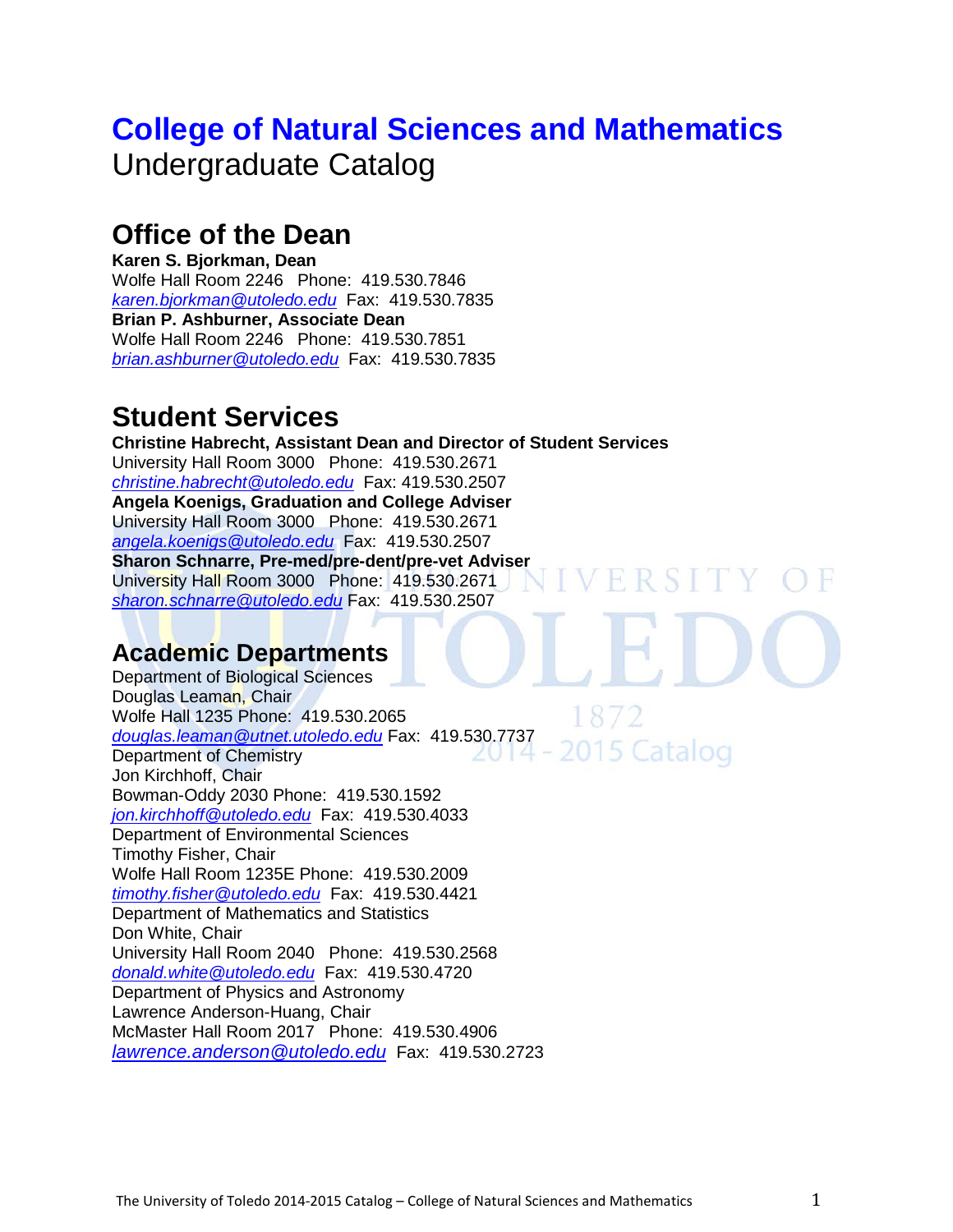#### **Programs and Centers**

Instrumentation Center Kristin Kirschbaum, director Bowman-Oddy Laboratories Room 200 Phone: 419.530.7847 *[kristin.kirschbaum@utoledo.edu](mailto:kristin.kirschbaum@utoledo.edu)* Fax: 419.530.4033 Lake Erie Research Center Carol Stepien, director 6200 Bayshore Road, Oregon, Ohio Phone: 419.530.8360 *[carol.stepien@utoledo.edu](mailto:carol.stepien@utoledo.edu)* Fax: 419.530.8399 Ritter Planetarium Michael Cushing, director Alexander Mak, associate director Ritter Planetarium Room 31 Phone: 419.530.4641 *[michael.cushing@utoledo.edu](mailto:michael.cushing@utoledo.edu)* Fax: 419.530.2723 Stranahan Arboretum Daryl Dwyer, director 4131 Tantara Drive Phone: 419.530.6151 *[daryl.dwyer@utoledo.edu](mailto:daryl.dwyer@utoledo.edu)* Fax: 419.841.0063

#### **Mission Statement**

The Faculty of The University of Toledo's College of Natural Sciences and Mathematics seek to build and disseminate foundational and applicable knowledge through excellence in teaching, research and discovery, and community engagement; foster the advancement of science, mathematics and technology locally, regionally, and globally; and serve as a transformative force within a diverse, interdisciplinary, and collaborative education environment for improving our world through science and mathematics.

#### **Admission Policies**

New first-year students must (1) submit a college test score (ACT or SAT) and (2) have either a 2.5 high school GPA or ACT composite of 20 (SAT combined reading and math score of 950) to be admitted to the College of Natural Sciences and Mathematics. Applicants not meeting these standards will be admitted to the Department of Exploratory Studies in the You College. Students applying who want to be admitted as BS Biology degree program in the Department of Biological Sciences must have a minimum high school GPA of 2.75. Students not meeting this requirement but meeting the minimum college requirements will be admitted to the BA Biology degree program.

To be considered for admission to the premed, predent and prevet programs, students will need a minimum high school cumulative GPA of 3.2 and an ACT composite score of 25 (or minimum SAT combined reading and math score of 1150). Students should also have successfully completed a minimum of three years of high school mathematics (algebra I, algebra II and geometry) and high school chemistry. Applicants not meeting these standards but meeting the Natural Sciences and Mathematics college admission standards will be admitted to the College of Natural Sciences and Mathematics degree program of their choice or as BS-UND (undeclared).

#### **Change of College**

Students in good standing (i.e. with a cumulative GPA of 2.0 or higher) who wish to change from another college of The University of Toledo to the College of Natural Sciences and Mathematics should make an appointment with a college Adviser in the College Student Services Office to discuss their transfer and have their academic records reviewed. External transfer course work previously evaluated by other UT colleges will be re-evaluated. All college requirements, including core, skill area, distributive, major and related requirements, must be fulfilled as specified in the catalog for the year in which the student enters the College of Natural Sciences and Mathematics. Credit restrictions and level requirements for Natural Sciences and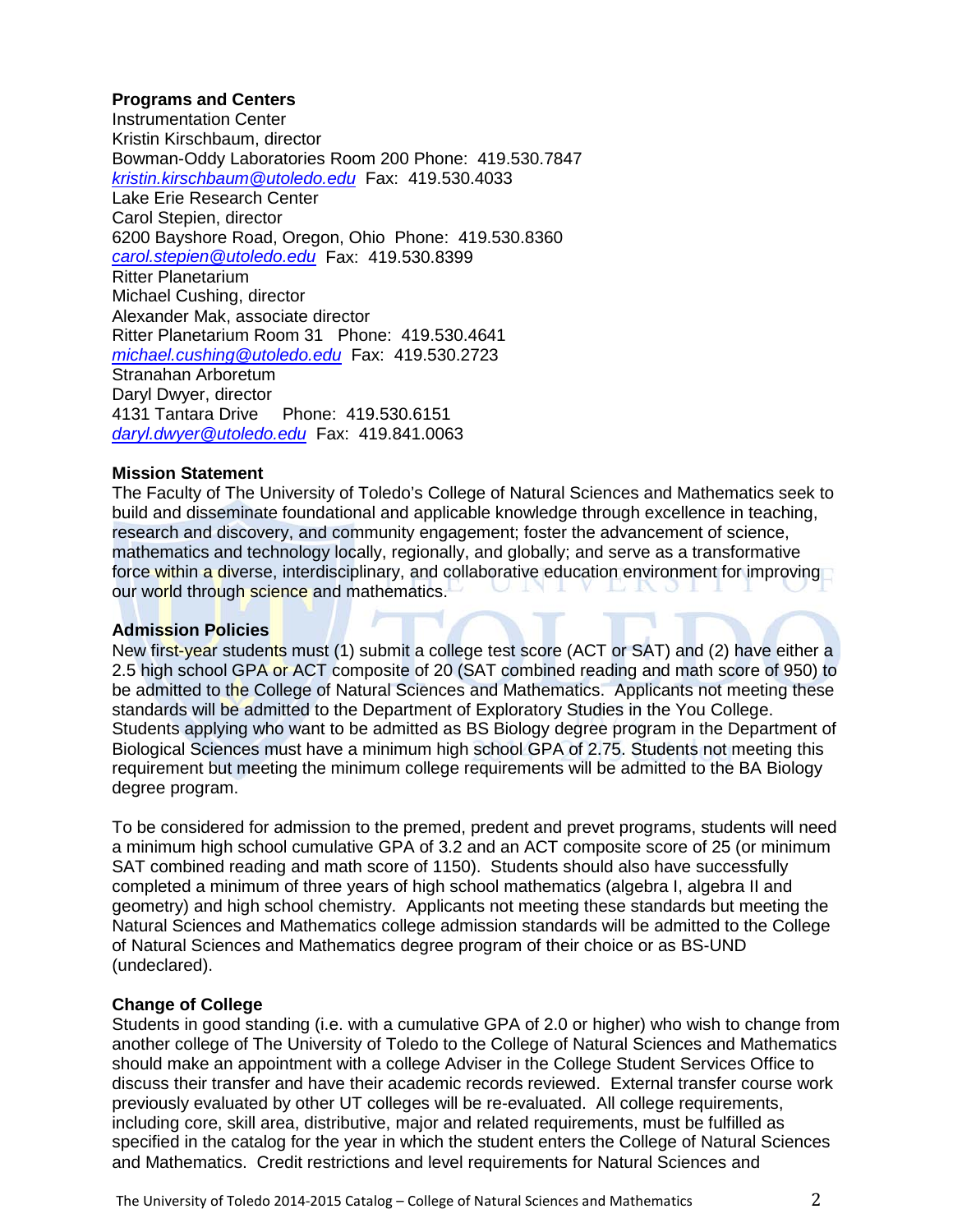Mathematics students will apply. Beginning in Summer 2011, continuing UT students seeking admission to pre-medical, pre-dental and pre-veterinary programs must have a 3.0 cumulative college GPA and have completed CHEM 1090 or 1230 and MATH 1320 or higher with a B or better.

#### **Change of Catalog Year**

Continuing students who declared a major within the College of Natural Sciences and Mathematics prior to Fall 2012 may change to the 2013-2014 catalog year. Interested students should visit the Student Services Office (UH 3000) and meet with their academic adviser to officially declare their new catalog year.

#### **Admission with Transfer Credit from Another Institution**

No more than 94 semester hours of credit earned at other institutions may apply toward a degree in the College of Natural Sciences and Mathematics. Course work from other institutions is accepted at the level the equivalent course is taught at The University of Toledo. Students with transfer credit are generally expected to fulfill all University and college course requirements for a degree in the College of Natural Sciences and Mathematics as specified in the catalog for the year in which they enter the College of Natural Sciences and Mathematics. In some cases, not all the credits that transfer into The University of Toledo will apply toward a degree in the College of Natural Sciences and Mathematics, e.g., developmental courses. Transfers from other institutions shall take at least 30 semester hours at The University of Toledo, including 12 semester hours of work in their major field and 9 semester hours in their minor field, regardless of the number of hours transferred.

Students transferring to the University of Toledo in Spring 2007 or later, including transfer readmits, must meet minimum GPA requirements in their Natural Sciences and Mathematics majors and minors with both (1) the grades of all courses attempted at UT and (2) in a second calculation, the grades of all courses attempted at all institutions (including UT). The grades of all courses (from all institutions) which are used by those students to satisfy UT Core requirements must be used in the calculation of the UT General Education GPA.

UT students who attend other institutions as guests or transient students in Fall 2008 or later must also meet minimum GPA requirements in their Natural Sciences and Mathematics majors and minors with (1) the grades of all courses attempted at UT and (2) in a second calculation, the grades of all courses attempted at all institutions (including UT). The grades of all courses (from all institutions) which are used by those students to satisfy UT Core requirements must be used in the calculation of the UT General Education GPA.

For the purposes of meeting minimum cumulative GPA's in a student's Natural Sciences and Mathematics major(s) and/or minor(s) and the UT Core, the grades of all courses attempted at all institutions will be included in the GPA calculation(s). Note: Due to technological limitations of UT's current Degree Audit Reporting System, Degree Audit GPA calculations for students who have taken courses at other institutions may not be accurate. Consult a college staff Adviser if you have questions.

Transfer students should note that The University of Toledo will include all course work taken at all institutions of higher education in the calculation to determine if a student will graduate with honors. All college course work ever taken is computed in determining eligibility for graduation with honors, although no student will be awarded a level of honors above that indicated by The University of Toledo cumulative grade point average (GPA). Note: The University of Toledo requires a minimum of 30 semester hours of standard letter graded courses from UT in order to qualify for graduation with honors.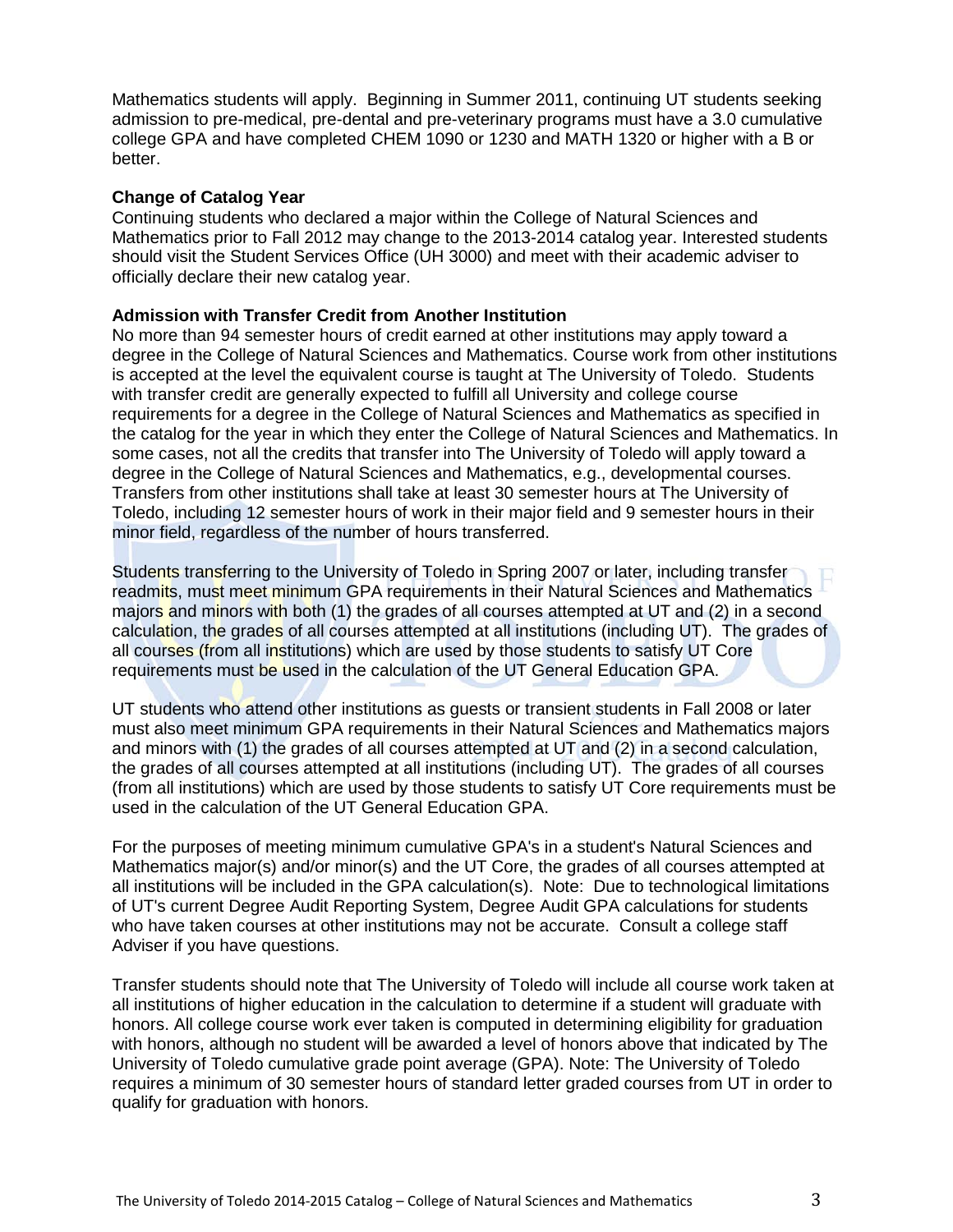An applicant who has undertaken courses at a regionally accredited college or university and who submits through the Office of Undergraduate Admission for Adult, Transfer and International Students an official transcript listing courses and grades and giving evidence of good standing will be admitted to the College of Natural Sciences and Mathematics, provided the student has maintained a minimum GPA of 2.0 on a 4.0 scale.

Exceptions to this minimum admission requirement are rarely made and require the applicant to demonstrate, in a written petition to the committee on academic standing, that there are special circumstances that warrant waiver of the requirement. Approval of the petition is not automatic, and those students who are admitted by petition will be placed on special probationary status and must meet certain conditions to remain enrolled.

If the college from which the applicant transfers lacks proper accreditation, the student may be denied transfer credit on the basis of the transcript, but may be allowed to obtain credit by passing advanced standing examinations with at least a C grade. Official transcripts of records from all schools previously attended must be on file with the Office of Undergraduate Admission for Adult, Transfer and International Students before the student will be permitted to register.

#### **A Second Degree at The University of Toledo**

*A Second Degree within the College of Natural Sciences and Mathematics*:

A student earning a degree at The University of Toledo in the College of Natural Sciences and Mathematics may simultaneously earn a second degree in a different department within the College of Natural Sciences and Mathematics by completing the requirements of both degrees. General education courses that meet the requirements of both degrees will count for both. The two degrees must be of a different type (e.g.  $-$  BS and BA) and both must be offered by NSM. A student who has previously earned a BA degree in the College of Natural Sciences and Mathematics may return to complete a BS degree in the same major by fulfilling the major and related field requirements for the BS degree as described in the catalog for the year of readmission. A student who previously earned either a BA or BS degree in the College of Natural Sciences and Mathematics may return to complete either a BA or BS in a different department by fulfilling the NSM college, major and related field requirements for the degree and major desired, as described in the catalog for the year of readmission. University and NSM college general education courses that meet the requirements of both degrees will count for both. Courses in the Related Area of the first major may count towards the second major unless other related courses are required.

### *A Second Major within a Bachelor of Science or Bachelor of Arts degree in the College of Natural Sciences and Mathematics*:

A student earning a Bachelor of Science or a Bachelor of Arts in the College of Natural Sciences and Mathematics may simultaneously earn a second major in a different department by completing the requirements of both majors as specified for the same degree program (BA *or* BS). Courses in the Related Area of the first major may count towards the second major unless other related courses are required. It is important to understand that completing this pathway will result in the achievement of a single degree, but with dual majors, from the College of Natural Sciences and Mathematics. All requirements for both majors must be completed in the same graduation term.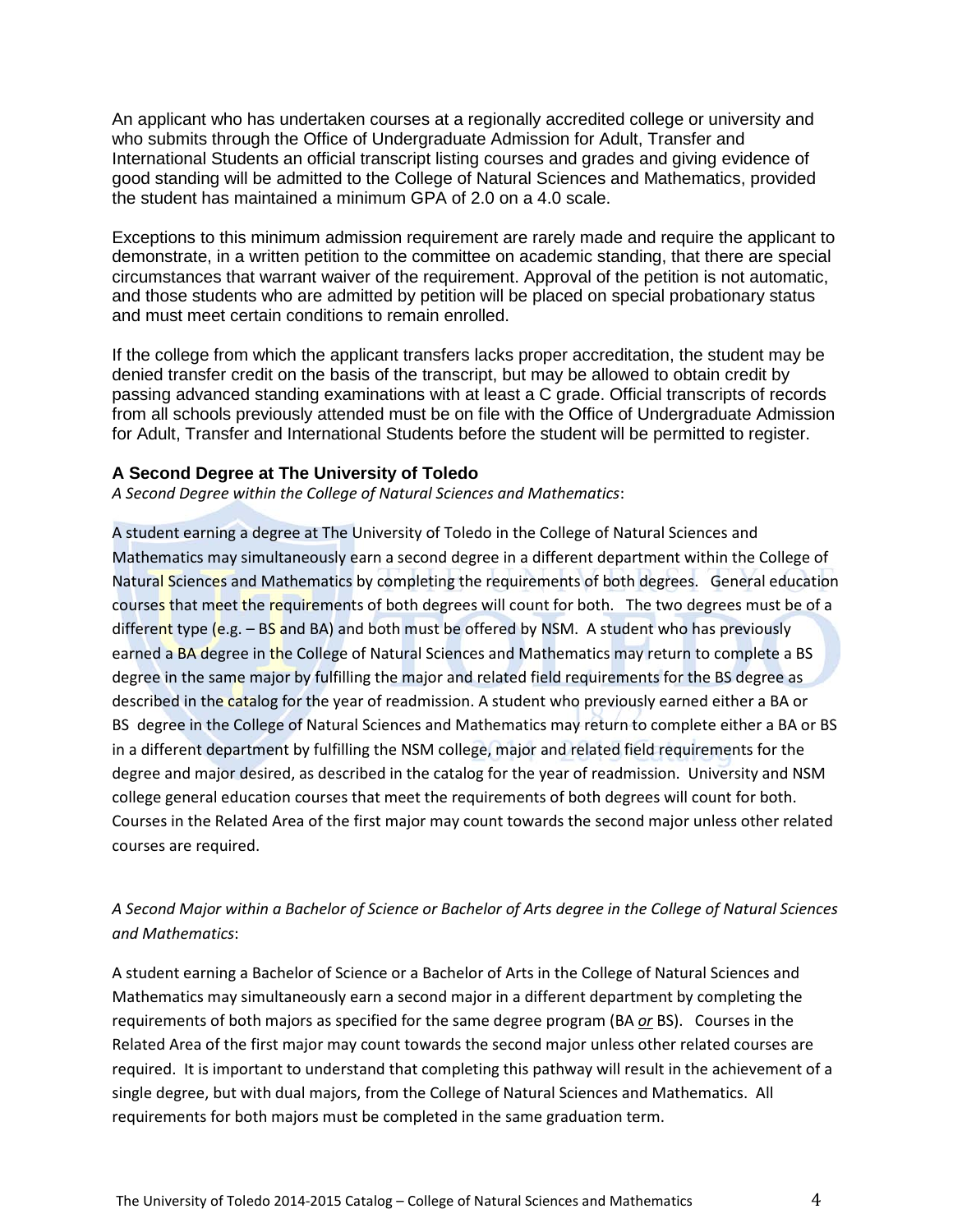#### *A Second Degree in the College of Natural Sciences and Mathematics at The University of Toledo*:

A student earning a degree in another College at The University of Toledo may earn a second degree simultaneously in the College of Natural Sciences and Mathematics through the completion of all requirements of both degrees. A student who previously earned a degree in another College at the University of Toledo [or elsewhere] may earn a second degree in the College of Natural Sciences and Mathematics through the completion of all requirements of the College of Natural Sciences and Mathematics degree. General education courses that meet the requirements of both degrees will count for both.

#### *Important Note:*

Courses constituting a departmental or interdisciplinary major or minor may not also be used to meet requirements for a different departmental or interdisciplinary major or minor either within or outside the College of Natural Sciences and Mathematics.

#### **Requirements for Students with an Associate's Degree**

Students holding an Associate of arts or Associate of science degree from an accredited college are encouraged to enroll in the College of Natural Sciences and Mathematics and, in many instances, may expect to earn an appropriate baccalaureate upon completion of two years of full-time study. Students with an Associate's degree in a technical program will likely require more time to complete a bachelor's degree. The following regulations apply:

• Students must complete the equivalent of the specified University and college core and distributive requirements for a bachelor's degree.

• In all baccalaureate programs, a minimum of 64 hours must be taken at the 2000 to 4000 levels; of these, a minimum of 32 hours must be taken at the 3000 to 4000 levels in baccalaureate degree - granting colleges. Course work from other institutions is accepted at the level the equivalent course is taught at The University of Toledo..

• Students may enroll in any departmental, interdepartmental or interdisciplinary program for which they meet the admission criteria. All of the usual major and related area requirements must be fulfilled as specified in the catalog for the year in which the student entered the College of Natural Sciences and Mathematics.

#### **Readmission of Former Arts and Sciences or Natural Sciences and Mathematics Students**

Students who have withdrawn from the College of Arts and Sciences or the College of Natural Sciences and Mathematics and The University of Toledo and have not attended any other institution in the Interim may be readmitted, provided they were eligible to continue enrollment in the college at the time they discontinued attendance. Such students should readmit at the College Student Services Office. Students who have been suspended from the College of Natural Sciences and Mathematics must submit a written letter of petition. Students who readmit after more than 12 consecutive months' absence must comply with existing college requirements at the time of readmission.

#### **Academic Policies**

*Refer to [UT Policy website](http://utoledo.edu/policies/) for academic policies that apply to all students.*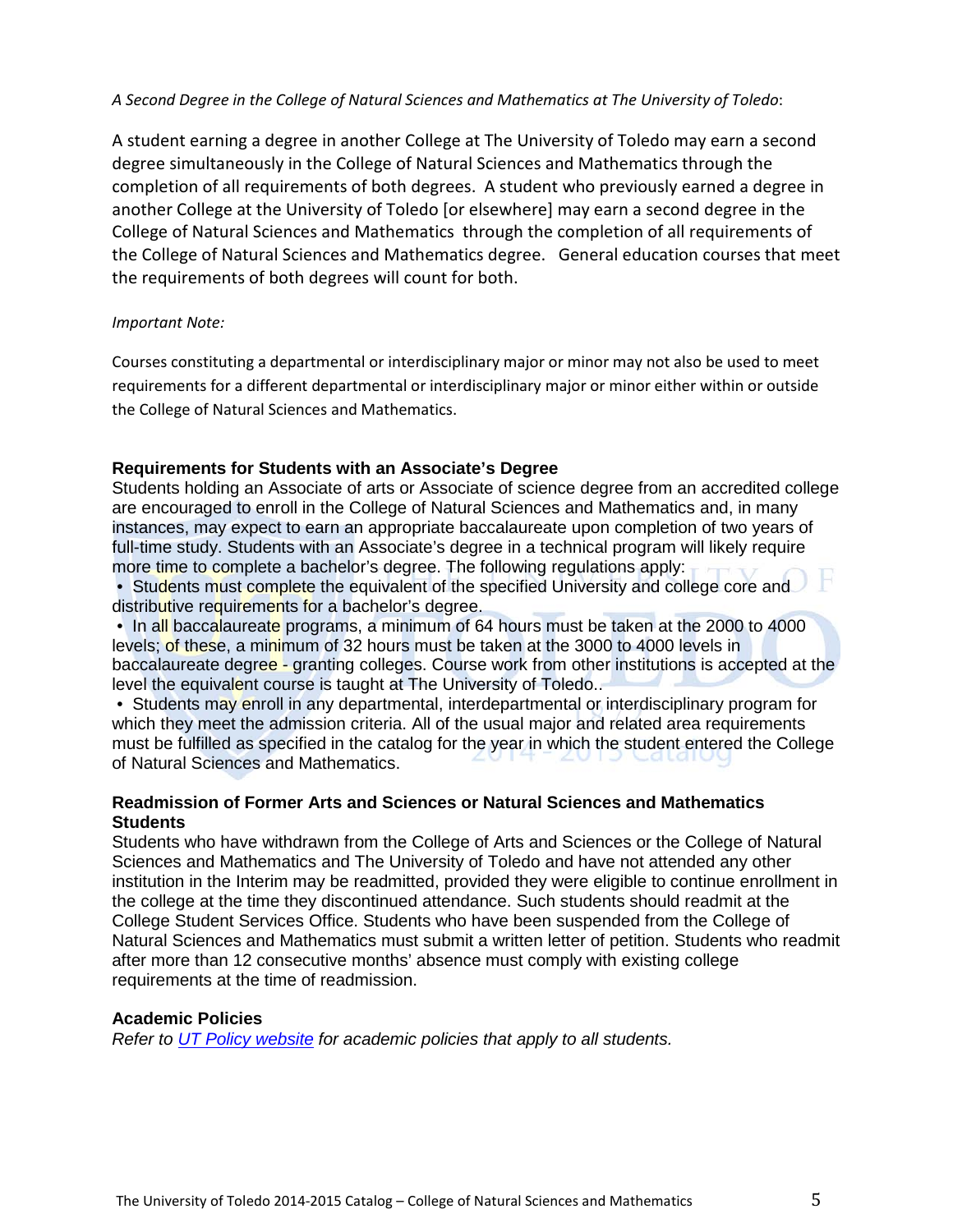#### **Academic Advising**

Academic advising is a process intended to help students derive as many benefits as possible from their educations. This occurs when Advisers help students develop and reach academic and career goals. While the ultimate responsibility for making personal and educational decisions rests with the student, Advisers assist by helping to identify and assess alternatives and the consequences of decisions. Advising can be much more than selecting courses. The more frequently students arrange to meet with their Advisers, the better their needs can be served. New students, transfer students, students changing colleges, and continuing general studies students are advised in the College of Natural Sciences and Mathematics Student Services Office, University Hall Room 3000, by college staff Advisers. Limited advising hours are also available in Wolfe Hall, room 2243. See the [Tri-College Student Services](http://www.utoledo.edu/offices/studentservices/index.html) web page for more information. They provide essential information; help students select courses to meet University General Education and college skill area and distributive requirements; suggest courses for the exploration of majors and minors; and help students evaluate academic progress and adjustment to university life. Students with declared majors and/or minors are advised by departmental major or program Advisers, faculty who provide general information as well as more specialized information about majors and minor programs, departmental course offerings, and career and graduate opportunities. They help students select courses for general, major, related, and other requirements. Students in the Honors College and those seeking more than one major or degree, a minor, or admission to professional school should meet periodically with one or more additional Advisers. A complete list of academic Advisers is available on the college website or in the College office.

#### **Student Responsibilities**

Students are responsible for correctly selecting courses for their programs of study each semester and for fulfilling all degree requirements. Although Advisers will assist wherever possible, the final responsibility rests with the student. Students are expected to make sure that they are fulfilling all degree requirements, as published in the issue of the catalog of the College Natural Sciences and Mathematics under which they entered. Students who have been out of the College of Natural Sciences and Mathematics for 12 consecutive months are responsible for the requirements in the University catalog under which they reenter.

#### **Transcripts and Degree Audit Reports**

A transcript is a complete chronological list of a student's academic course work (including all courses attempted and grades earned). It does not show how specific courses apply or do not apply to University and college requirements as stipulated in this catalog. For example, developmental, non-repeatable and certain other courses are not counted toward minimum credits for degrees, but appear on transcripts. The Degree Audit Report (DAR) details all requirements applicable to a student's academic program (degree, major, minor) and applies the student's courses on the transcript (including transfer credit) to those requirements. The DAR should be used to identify requirements remaining when all registered courses are completed. The College of Natural Sciences and Mathematics Student Services Office (UH Room 3000) will provide an unofficial transcript and DAR to a College of Natural Sciences and Mathematics student presenting a picture ID. Students also may view their transcript and DAR through the [myUT](http://myut.utoledo.edu/) portal with Student Self-Service.

#### **Declaring or Changing a Major or Minor**

To declare a major or minor or change one previously declared, students must fill out a form that is available in the College Student Services Office.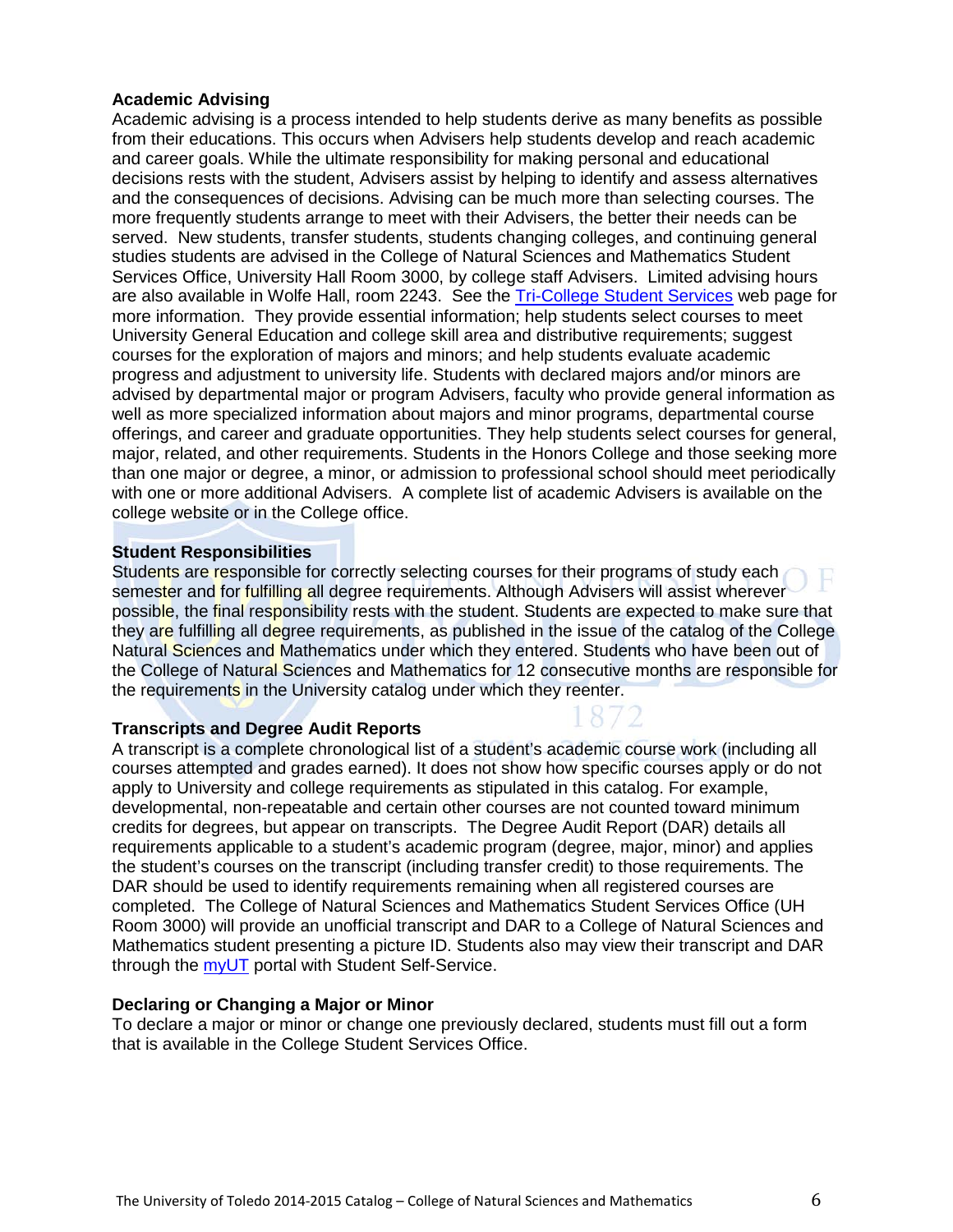#### **Sequence of Courses**

There is no single prescribed sequence of courses, except that all first-year students should take NSM 1000 Orientation, and any developmental courses required on the basis of placement testing and/or high school deficiencies. Students should consult the later sections of the catalog devoted to programs of study and course offerings, and they should review their programs with their academic Advisers to ensure they complete courses in the proper sequences. In addition, students should use their Degree Audit Reports to track their progress.

Entering students majoring in mathematics or in one of the areas of the natural sciences usually should begin the special courses designated as prerequisite for advanced courses in their first year. For example, calculus is a prerequisite for other mathematics courses and for later courses in physics, chemistry and geology. General Chemistry I and II, Biology Fundamentals of Life Science I and II, and Fundamentals of Geology are prerequisites for succeeding courses required for majors in these areas.

#### **Study Abroad**

Students who plan to study abroad must be sure that their proposed course of study is properly accredited. Its academic acceptability should be verified by the college before departure. Students also should ascertain in advance from their Advisers whether the course work will count toward their general requirements, majors, or related areas or only be regarded as elective. Credit for foreign language study is subject to the approval and recommendation of the department of foreign languages. Information about study abroad programs is generally available from Advisers in many college programs and departments and from the Office of Study Abroad.

# **Transient (Guest) Enrollment at Another Institution**  $\Gamma$  **V E R S I T Y (**

College of Natural Sciences and Mathematics students must have advance permission both to enroll elsewhere as a guest and to take specific courses. The Transient Student form for this purpose is available in the College Student Services Office and on the college website. Students enrolling without permission will be considered transfer readmits upon their return to UT. Natural Sciences and Mathematics students enrolled as transients or quests at another institution must submit an official transcript to the UT Office of Admission at the conclusion of the enrolled term. Grades of all courses attempted in the major, minor, and UT Core will be used in cumulative GPA calculations. 2014 - 2015 Catalog

#### **GPA Recalculation for Repeated Courses**

The College of Natural Sciences and Mathematics permits a maximum of 12 semester hours or the equivalent of 18 quarter hours of course work to be deleted from the GPA calculation. Students who have had their GPAs recomputed under the Academic Forgiveness Policy are not eligible for grade deletions. Criteria governing GPA recalculation are given in the General Section of this catalog. Students should check with the College Student Services Office for more specific information on this policy. Students may not use repeat courses taken at other institutions to qualify for a GPA recalculation.

#### **Withdrawal Policy (W, IW, DR Grades)**

The number of credit hours of W, IW and DR is limited to 22 hours for all undergraduate students in degree programs in the College of Natural Sciences and Mathematics. Once a student has accumulated 22 hours of W, IW or DR, further withdrawals will be counted as F's in computation of the student's GPA for purposes of probation or suspension. In addition, students who receive financial aid risk the loss of financial aid if they accumulate excessive hours of W, IW and DR. Students who transfer into the College of Natural Sciences and Mathematics from another college at The University of Toledo will bring with them the number of W's, IW's and DR's accumulated in their previous work. **Note**: Assignment of the IW and DR grades has been discontinued. A student wanting to be withdrawn from a course must file a petition in the Records Office by the deadline in the term of enrollment.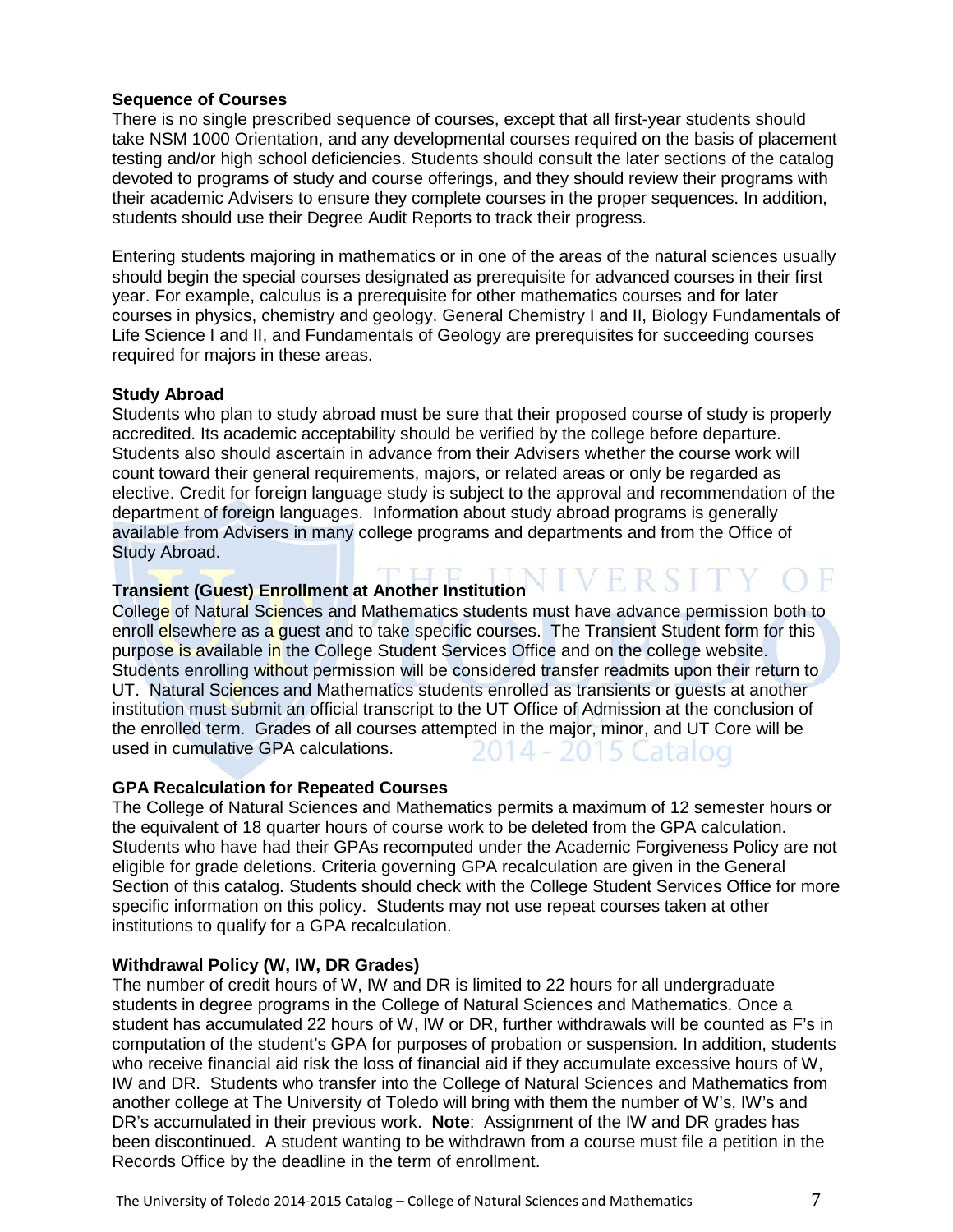#### **Academic Probation**

A student whose cumulative GPA is less than 2.0 is automatically placed on probation until a 2.0 cumulative GPA is achieved (See Withdrawal Policy above). It is recommended that a student on probation not enroll for more than 12 to 14 credits.

#### **Academic Suspension**

Academic suspension means that a student is prohibited from registering at The University of Toledo for a period of at least one semester. Students are subject to academic suspension if their GPA falls below the minimum GPA listed below or if they fail to make sufficient progress toward attainment of the degree. (See Withdrawal Policy). Students may remove Incompletes while under suspension. A student is subject to academic suspension if the cumulative GPA is less than: 1.0 for 10 to 19 hours attempted; 1.5 for 20 to 29 hours attempted; 1.7 for 30 to 39 hours attempted; 1.8 for 40 to 49 hours attempted; 1.9 for 50 to 59 hours attempted; less than 2.0 for 60 or more hours attempted. After accumulating 60 credit hours without suspension, a student may be suspended if the cumulative GPA falls below 2.0 for two consecutive semesters.

#### **Trial Readmission Policy**

After the required suspension period, a student may petition for readmission to the College of Natural Sciences and Mathematics committee on academic standing. The petition must be received at least one month before the beginning of the semester in which the student wishes to readmit. If the petition is accepted, the college committee will determine the terms of the conditional registration agreement, under which the student will be permitted to re-enroll. Suspended students who are granted readmission must maintain the designated GPA for each semester thereafter and meet the conditions of their readmission agreement. Students failing to meet these conditions are subject to a one-year suspension.

#### **Dismissal Policy**

Students who fail to meet the conditions for readmission after their second suspension are subject to dismissal and are not eligible for readmission to the College of Natural Sciences and Mathematics for at least three years. *Refer to the University Academic Policy web page (www.utoledo.edu/policies) for information on the Academic Forgiveness Policy.* 

#### **Academic Grievance**

A student has the responsibility and right to call to the attention of an instructor any grade that the student believes to be in error or unfair. A student may appeal the decision of the instructor, in order, to the department Chair, the Dean, then to the college appeals committee if the problem is not resolved. If the problem is not resolved at the college level, the student may appeal to the student grievance council (*See also The University of Toledo Student Handbook*). A student must begin the appeals process no later than the end of the semester following the one in which the grievance arose.

#### **Statement on Academic Dishonesty**

A student found to be academically dishonest by a faculty member may appeal, in order, to the department Chair, the Dean, the college appeals committee and the University student grievance council. The procedures for making an appeal to the student grievance council may be found in The University of Toledo Student Handbook.

#### **College Level Examination Program (CLEP)**

The College of Natural Sciences and Mathematics will accept a maximum of 21 semester hours of CLEP through successful completion of the four general examinations. Additional credit may be earned through satisfactory scores on individual subject examinations. Required minimum scores and credits awarded are as follows: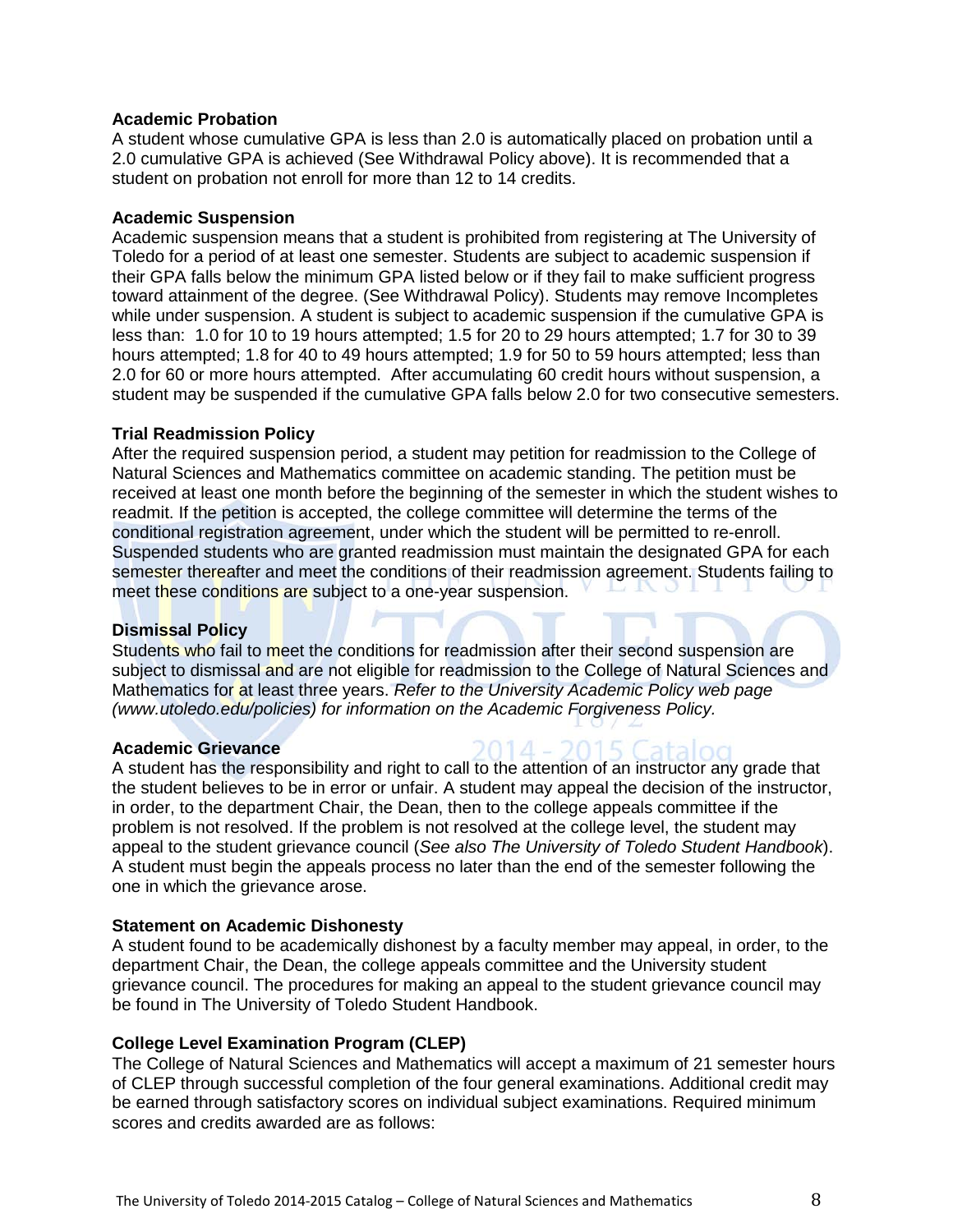#### **General Examinations**

**Humanities:** For a score of 50, a student will receive six hours credit in the humanities. **College mathematics:** For a score of 65, a student will receive three hours credit for MATH 1180.

**Natural sciences:** For a score of 50, a student will receive six hours credit in the natural sciences.

**Social sciences and history:** For a score of 50, a student will receive six hours credit in the social sciences.

#### **Subject Examinations**

**American government:** For a score of 50, a student will receive three hours credit for PSC 1200.

**Biology:** For a score of 50, a student will receive three hours credit for BIOL 1120. **Calculus:** For a score of 65, a student will receive four hours credit for MATH 1850. **Chemistry:** For a score of 50, a student will receive eight hours credit for CHEM 1230 and CHEM 1240.

**College algebra:** For a score of 65, a student will receive three hours credit for MATH 1320. **College algebra** – Trigonometry: For a score of 65, a student will receive four hours credit for MATH 1340.

**French language:** For a score of 50, a student will receive four hours credit for FREN 1500. For a score of 62, a student will receive seven hours credit for FREN 1500 and FREN 2140. **German language:** For a score of 50, a student will receive four hours credit for GERM 1500. For a score of 62, a student will receive seven hours credit for GERM 1500 and GERM 2140. **Spanish language:** For a score of 50, a student will receive four hours credit for SPAN 1500. For a score of 66, a student will receive seven hours of credit for SPAN 1500 and SPAN 2140. **Trigonometry:** For a score of 65, a student will receive three hours credit for MATH 1330.

#### **Advanced Placement Program**

Refer to the College of Natural Sciences and Mathematics programs of study section for specific information on minimum scores and credits awarded for Advanced Placement examinations administered by the College Board Advanced Placement Program.

#### **Pass/No Credit Option**

Refer to the General Section of this catalog for an explanation of the pass/no credit grading option. Refer to programs of study in the College of Natural Sciences and Mathematics section of this catalog for the limitations on pass/no credit grading in effect for different majors. Undeclared students, as a general rule, should not elect pass/no credit grading in major-level courses.

#### **Graduation Evaluation Requirement**

Two or three semesters (at 80 earned credit hours) before a student intends to graduate, the student and the student's major Adviser must complete a Graduation Quick Check Form. This process is initiated by the student. Students with more than one major or one or more minors must be evaluated for the completion of each major and minor. Detailed instructions on the Graduation Quick Check Form and graduation procedures are available at the college office.

#### **Field Experience/Internship**

Policies and procedures for incorporating field experiences or internships in academic programs vary from major to major. Some majors require a field experience or internship; for other majors, they are optional. Students should seek information from their major departments and obtain advance approval for all field experiences or internships.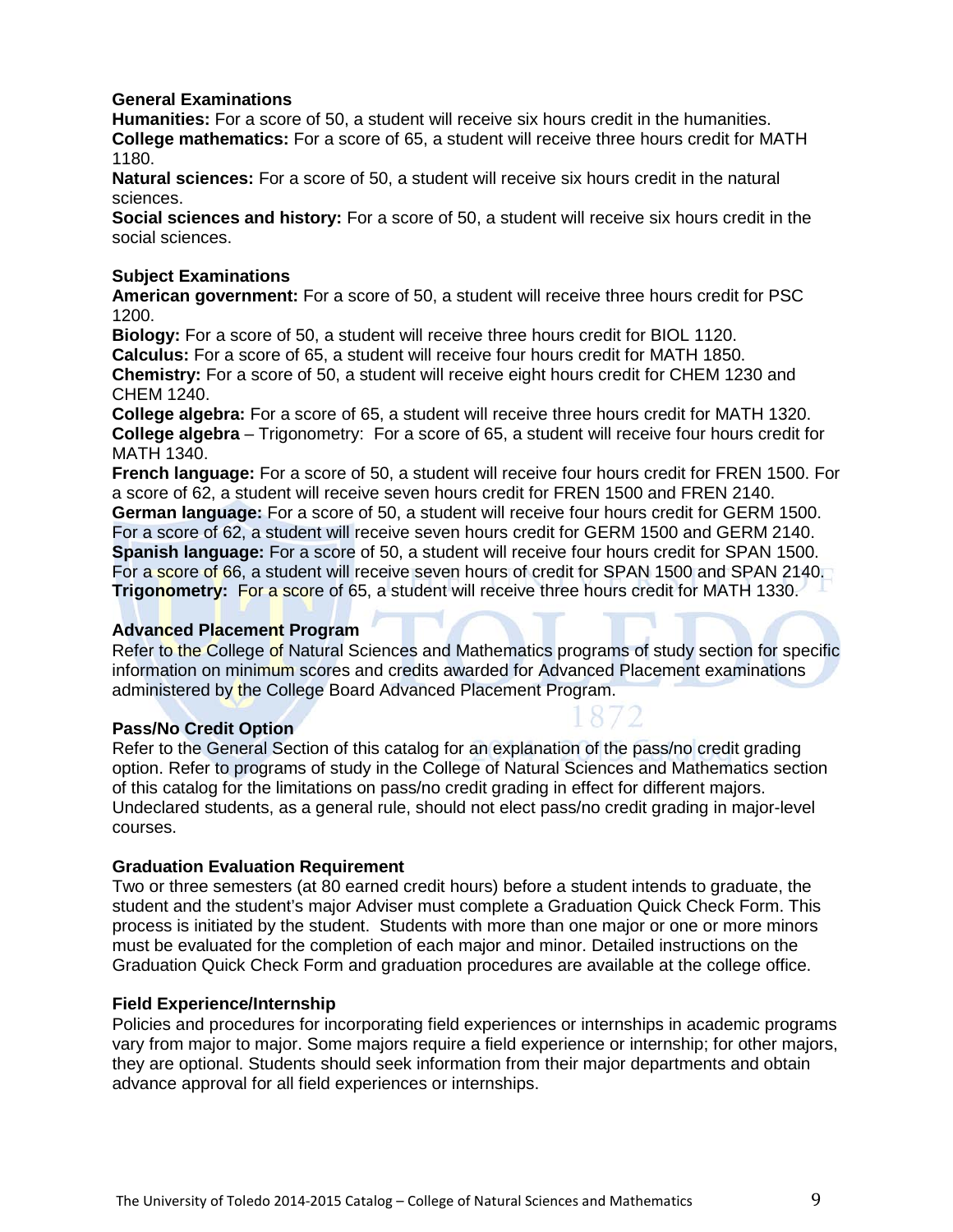#### **Degree Requirements**

The College of Natural Sciences and Mathematics offers both Bachelor of Arts and Bachelor of Science degrees. Requirements differ based on degree as indicated below.

#### **A. Grade Point Averages**

A cumulative grade point average (GPA) reflects all grades earned, including grades of F and grades in repeated courses. Candidates must earn a minimum overall cumulative GPA of C (that is, a 2.0 GPA on a 4.0 scale) for all UT course work. In addition, candidates must earn a minimum cumulative GPA of C in the major, ,minors (optional) and UT General Education, with the grades of all courses attempted at all institutions included in the GPA calculation. Some programs require a higher GPA in the major. For example, BS Chemistry, BS Biochemistry, and BS Geology require a 2.5 GPA. *Refer to the General Section of this catalog for information on grade deletions and academic forgiveness.* 

#### **B. Residency Requirement**

Students transferring from other institutions must earn at least 30 hours of credit at The University of Toledo; at least 12 of these must be in the major area, and for students pursuing a minor, at least 9 hours must be earned at The University of Toledo. Full-time students must take their last semester, and part-time students their last 12 hours, in residence, unless alternative arrangements have been made in advance with the Dean of the College of Natural Sciences and Mathematics.

#### **C. Credit Hours and Levels**

1. Students must complete a minimum of 124 hours of course work that must include the University General Education and college skill area and distributive requirements, and either major and course work related to the major, or an interdisciplinary program.

2. In all baccalaureate programs, a minimum of 64 hours must be taken at the 2000 to 4000 levels; of these a minimum of 32 hours must be taken at the 3000 to 4000 levels.

3. Students are cautioned to make use of their degree audit and review remaining requirements with their Adviser before every registration in order to make progress toward completion of their requirements in an orderly, timely manner. Insofar as a student can complete the basic courses and the courses required for a chosen major (as outlined in sections E - J below) in fewer than the 124 hours required for a degree, the student must choose elective courses to complete the total of 124 hours, subject to the restrictions outlined below.

#### **D. Credit Restrictions**

Total earned hours shown on a student's transcript may not all be applicable to the minimum 124 credits required for a degree, as follows:

1. Students with entrance deficiencies in mathematics and other students who are required or choose to take developmental course work will need to complete additional hours.

2. No courses in typing, shorthand or keyboarding will apply toward the degree.

3. No more than two hours in skill courses in physical education or recreation courses at the 1000 level will apply toward the degree.

4. No more than two hours in Student Leadership Development I and II will apply toward the degree.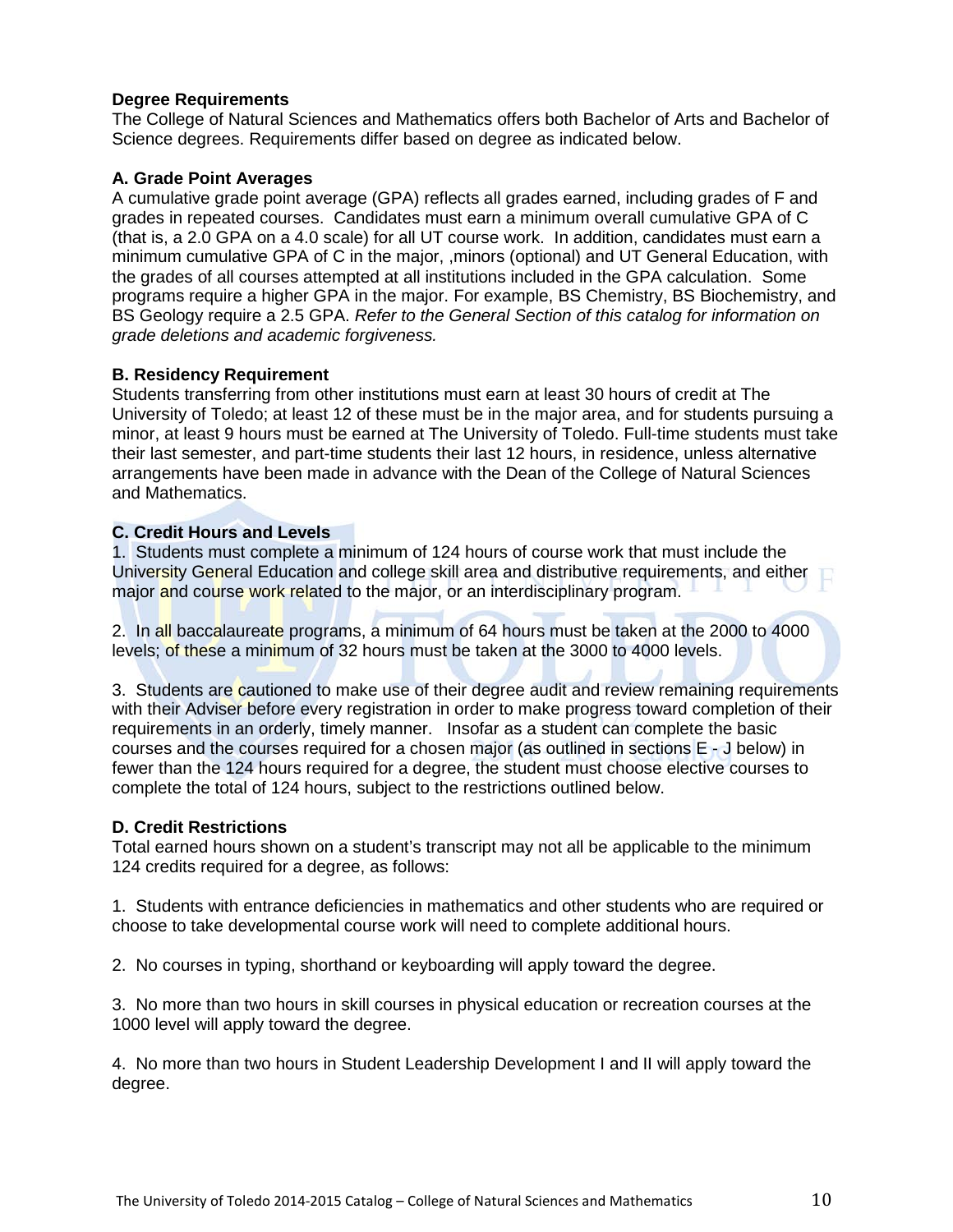5. Duplicate credit – except for courses identified as repeatable courses, students will not receive credit for repeated courses (taking the same course twice), whether taken at The University of Toledo or elsewhere.

6. The college reserves the right to deny credit for other specific courses (including most SKLS courses) and for blanket technical credit not applicable to a student's specific program.

#### **E. University General Education Requirements**

Students earning baccalaureates in all colleges and programs are required to complete between 33-34 credit hours of courses that comprise the General Education Curriculum. Those courses are distributed in the areas of English composition, humanities/fine arts, social sciences, natural sciences and mathematics, and multicultural studies courses. Students should view their Degree Audit Report or contact their academic department or college office for specific details.

#### **F. Natural Sciences and Mathematics Skill Area Requirements**

Students are placed into mathematics courses by ACT scores or placement tests in those subjects. Students are placed into foreign language courses through placement testing.

#### 1**. Orientation (NSM1000)** - 1 hour

All new first-year students are required to take NSM1000. The course is optional for transfer students.

2**. English Composition** (University of Toledo General Education and College of Natural Sciences and Mathematics requirement) – 6 hours. To earn a degree in the College of Natural Sciences and Mathematics, students must pass both Composition I and II with a C or better. (Students in the Honors College must pass HON 1010 and 1020 with a C or better to meet the Composition I and II requirements.) The College of Natural Sciences and Mathematics recommends that these requirements be met before completing 45 credit hours.

a. Native speakers track (for students for whom English is a first language).

 **ENGL 1110 – 3 hours** College Composition I  **ENGL 1130, 1140, 1150, 2950, or 2960 – 3 hours** College Composition II

b. Nonnative speakers track (for students for whom English is a second language). Students will take an English placement test to determine appropriate starting level.

**ENGL 1020 – 3 hours** Writing and Grammar for English as a Second Language  **ENGL 1110 – 3 hours** College Composition I **ENGL 1130, 1140, 1150, 2950, or 2960 – 3 hours** College Composition II

3. **Mathematics** (UT General Education and College of Natural Sciences and Mathematics requirement) – 3-8 hours.

a. Bachelor of Arts (BA)

**MATH1320** College Algebra or **MATH1340** College Algebra and Trigonometry or **MATH2600** Intro to Statistics or **MATH2640** Statistics for Applied Science or higher Math.

b. Bachelor of Science (BS)

Two semesters of Calculus (**MATH1750** and **MATH1760** or **MATH1830** and **MATH1840** or **MATH1850** and **MATH1860**).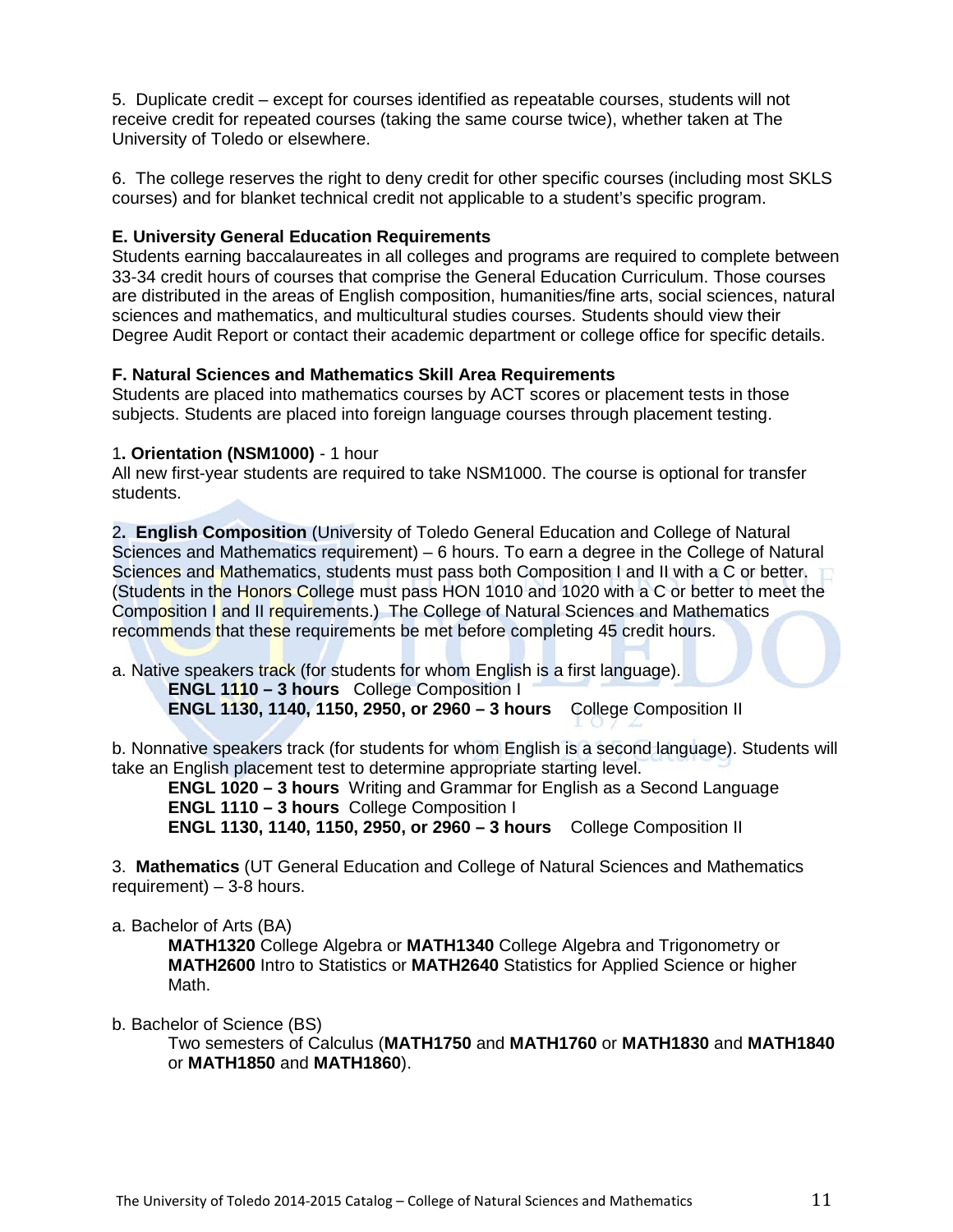#### 4. **Writing Across the Curriculum (WAC) Requirement**

Students must pass two writing intensive courses approved by their adviser. Many courses will require completion of Composition I and II (or HON 1010 and HON 1020) as pre-requisites. The College of Natural Sciences and Mathematics recommends that the first of these writing intensive courses be completed within the first 65 and the second within the first 90 hours. At least one of these courses must be taken within the student's major. In consultation with their advisers, students with dual or interdisciplinary majors will meet this requirement by selecting a course within one of their chosen majors.

Transfer students from institutions that have required writing intensive courses should have their former institution certify that they have completed a series of writing intensive courses comparable to those required in the College of Natural Sciences and Mathematics. Transfer students who have not taken writing intensive courses must meet the College of Natural Sciences and Mathematics Writing Across the Curriculum requirements.

5. **Natural Sciences/Mathematics** (UT General Education requirement is two courses for 6 hours; College of Natural Sciences and Mathematics requirement differs based on degree as indicated below).

 $-$ 

#### a. Bachelor of Arts (BA)

Two science/mathematics courses from two different departments outside of the student's major are required. Students may select courses from biology, chemistry, environmental sciences, mathematics, and physics and astronomy. Courses must be major-level. See DAR for more information.

NIVERSI

#### b. Bachelor of Science (BS)

Three science/mathematics courses from three different departments outside of the student's major are required. Students may select courses from biology, chemistry, environmental sciences, mathematics, and physics and astronomy. Courses must be major-level. See DAR for more information.

#### 6. **Cultural Experience (Bachelor of Arts (BA) requirement only, not required for Bachelor of Science (BS))**– 0 to 8 hours (foreign languages 1110 and 1120 (or 1500) or one semester of Study Abroad)

Every student enrolled in a BA degree program in the College of Natural Sciences and Mathematics is required to demonstrate proficiency in a single foreign language (Arabic, Chinese, French, German, Japanese, Latin, Spanish, or American Sign Language) through the elementary (foreign languages 1120) level by successfully completing a foreign language course at this level or by achieving an appropriate score on a proficiency/placement test administered by the department of foreign languages that reflects the equivalent. Students beginning a foreign language should enroll in their chosen language at the elementary 1110 level and will take two semesters of foreign language. Those continuing a foreign language or attempting to demonstrate competency by examination should take a proficiency/placement test. Alternatively, students may satisfy the cultural experience requirement by studying abroad for at least once semester in an approved study abroad/exchange program for academic credit.

#### **G. Natural Sciences and Mathematics Distributive Requirements (Bachelor of Arts (BA) requirement only, not required for Bachelor of Science (BS))**

Students should consult with their Advisers in selecting courses that will meet distributive requirements. With their Adviser's approval, students may select higher-level courses for which they have the prerequisites. With careful planning, students will be able to satisfy UT General Education Curriculum and College of Natural Sciences and Mathematics requirements by taking the minimum required hours. A student may take no more than two courses under each departmental code in satisfying the distributive requirements.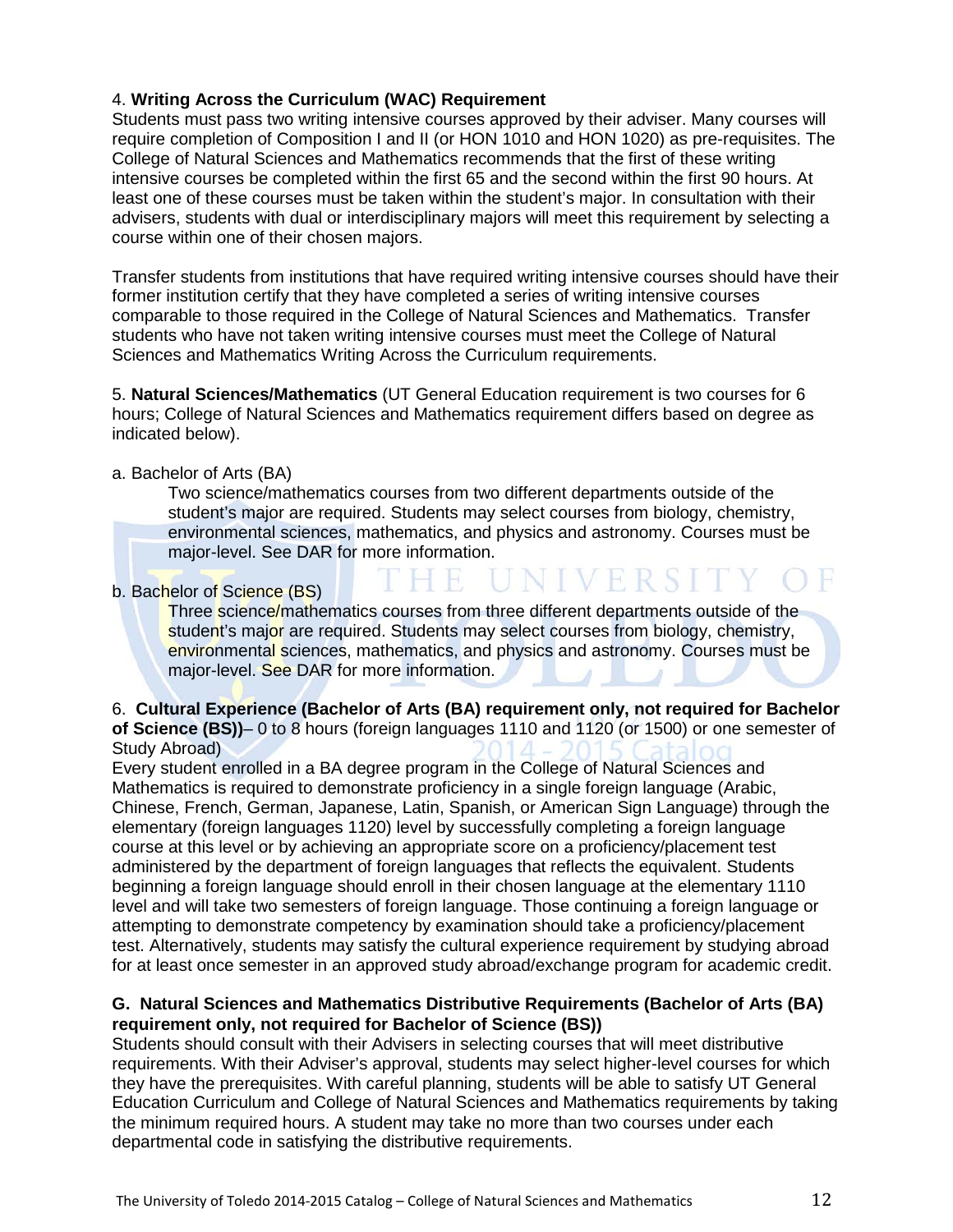1. **Humanities and Fine Arts** (UT General Education requirement is two courses for six hours; students enrolled in a BA degree program in the College of Natural Sciences and Mathematics are required to take an additional 9 hours). Students will take five courses (15 hours) in the humanities in addition to those taken to meet the English composition and foreign language requirements. Students may select humanities courses that also will satisfy a UT General Education humanities or multicultural requirement.

**Required Courses**– 9 hours (see suggested courses listed below):

**English Literature** – 3 hours

**History** – 3 hours

**Fine Arts** – 3 hours (course must be an appreciation or theory course, not a studio or skills course)

**Electives** – two courses for 6 hours Students may select courses from art, art history, communication, english, film, foreign languages (courses higher than 1120/1500 or culture courses 1080 and 1090, or a second foreign language), history, humanities, music, philosophy, religious studies and theatre.

Among the courses with minimal or no prerequisites are as follows: ARTH 1500; CLC 1010; COMM 1010, 2000; ENGL 2710, 2720, 2730, 2740 and 2760; FILM 1310; FREN 1080 and 1090; GERM 1080 and 1090; HIST 1000 through 1200; HUM 1010, 1200, 2220, 2010 and 2020; JAPN 1080 and 1090; MUS 2200, 2210, 2220, 2240, 2250 and 2420; PHIL 1010, 1020, 2200 and 2400; REL 1220 and 2000; SPAN 1080, 1090 and 1100; and THR 1010 and 1100. However, higher-level humanities courses will satisfy these requirements and may be taken if student has met the prerequisites.

2. **Social Sciences** (UT General Education requirement is two courses for six hours; Students in a BA degree program in the College of Natural Sciences and Mathematics are required to take one additional course for a total of nine hours).

Students may select social science courses that also will meet a UT General Education social science requirement and one multicultural requirement. Students may select courses from anthropology, economics, geography, political science, psychology, and sociology. Among the courses with minimal or no prerequisites areas follows: ANTH 1020, 2020, 2800, and 2900; ECON 1010, 1150 and 1200; GEPL 1010 and 1100; PSC 1200, 1300, 1400 and 1710; PSY 1010; and SOC 1010 and SOC 1750. No more than two courses can be from a single discipline.

#### **H. Major Area**

Every student must complete either a departmental major or an interdepartmental or interdisciplinary major. Courses given in other colleges of the University may be credited to the major only with the approval of the Dean of the College of Natural Sciences and Mathematics upon recommendation of the department Chair. Waiver of a required course or the substitution of a course from another department does not necessarily reduce the minimum credits required in the major.

#### 1**. Departmental Major**

#### **See the complete list of departmental majors under "Degrees Offered" in the College of Natural Sciences and Mathematics section of this catalog.**

In most cases, the minimum number of semester hours a student must complete for a departmental major is 34 hours See specific degree requirements in the departmental sections of the catalog. A student may have two majors from two different departments provided the requirements of both programs are satisfied. Work in the second major may be accepted as fulfilling the related course requirement upon the approval of the Advisers in both departments. A student cannot use courses from the first major to satisfy the second and vice-versa. See section on "Earning a Second Degree" for statement on requirements when two or more desired major programs are offered as different degrees.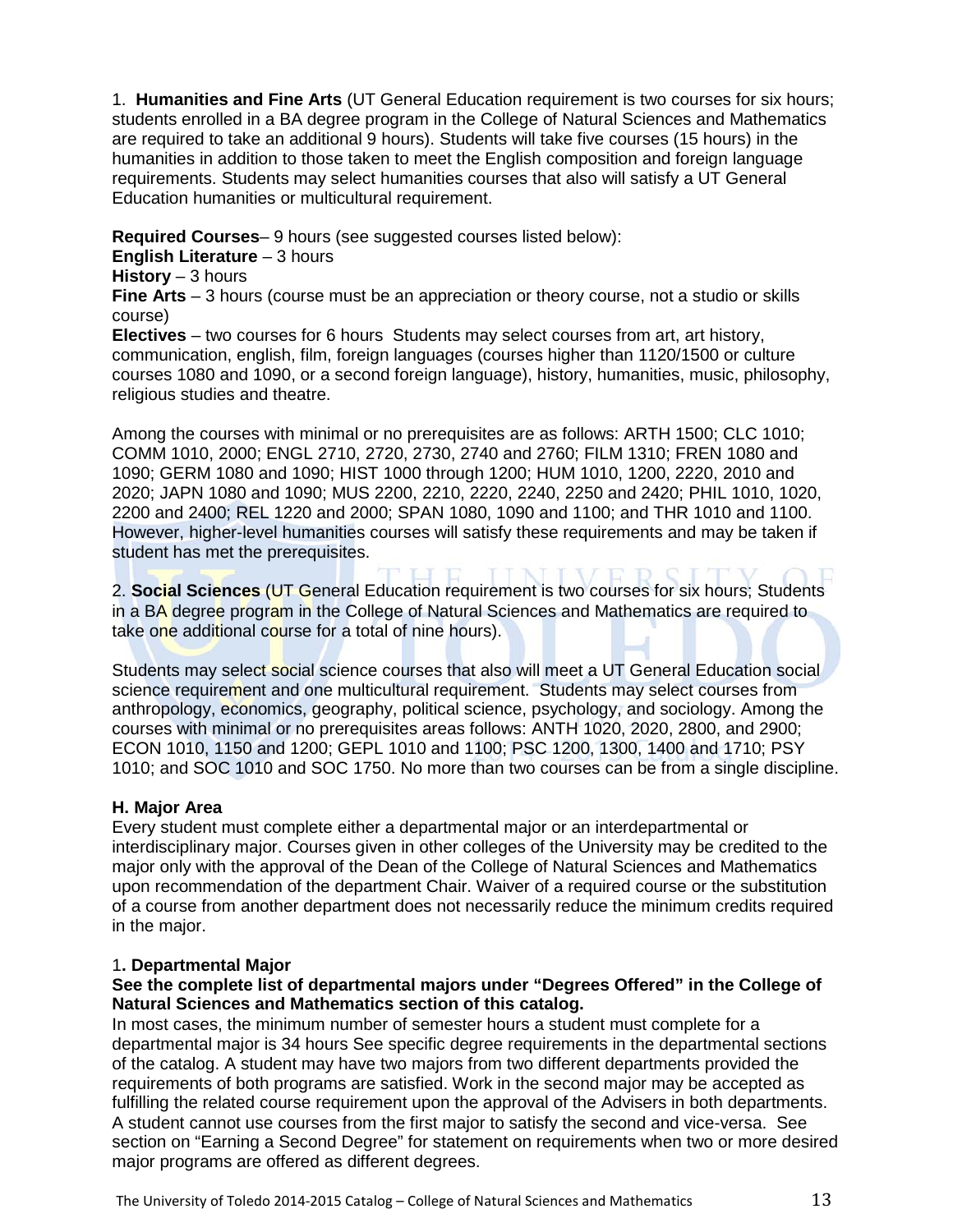#### 2**. Interdisciplinary Majors**

A student may complete one of the interdisciplinary majors if accepted into that particular program. A student completing a departmental major and a second major in an interdisciplinary or interdepartmental major cannot use courses from the first major to satisfy the second or viceversa. See the complete list of interdisciplinary majors under "Degrees Offered" in the College of Natural Sciences and Mathematics section of this catalog.

#### **I. Related Courses**

Every student who chooses a departmental major and students in some interdisciplinary majors also must complete courses related to the major. These courses must be in addition to courses taken to fulfill the basic requirements listed above. For BA degree programs the minimum number of major and related area courses is 58 hours. For BS degree programs the minimum number of major and related area courses is 64 hours. Each department defines the areas from which courses may be chosen by its majors, and these listings are given in the later sections of this catalog under Programs of Study. For most programs, related courses must be chosen from courses acceptable for credit in a College of Natural Sciences and Mathematics major. Generally, these are upper-level courses.

Courses given in other colleges of the University may be credited to the major or to related courses only if indicated in later sections of the this catalog under Programs of Study or with the approval of the Dean of the College of Natural Sciences and Mathematics upon recommendation of the department Chair.

**IIMITUE** 

#### **J. Minors**

Many College of Natural Sciences and Mathematics departments offer minors. Departmental requirements for particular minors are given in later sections of the catalog under Programs of Study. Students wishing to pursue minors should consult with their primary program Advisers and then with an Adviser in the Natural Sciences and Mathematics college office. Not all minors can be added to all degree programs. Courses selected for the minor must be chosen from courses acceptable for credit toward a major in that department. In meeting requirements for some majors, work in the minor may be accepted as fulfilling the required hours of related courses, but only with the approval of the student's major Adviser. Students completing a minor cannot use courses from their minor to satisfy requirements in the major or to satisfy another minor. No more than six hours of courses taken for minor credit may be applied to the total College of Natural Sciences and Mathematics distributive requirements. A minimum GPA of 2.0 is required in the minor. Students must complete a minimum of 21 hours for a minor; at least nine of those hours must be completed at The University of Toledo.

#### **Premedical, Predental and Preveterinary Concentration**

#### Sharon L. Schnarre, Adviser

Students interested in professional medical, dental or veterinary careers may choose to apply for the premedical, predental and preveterinary concentrations. **Students choosing this option must also complete the requirements for a major in a specific discipline or in an interdisciplinary baccalaureate program.** 

Because admission to a professional school is very competitive, students need to maintain high GPAs, both cumulative and in the sciences. The premedical/predental/preveterinary Adviser will continually monitor a student's academic performance and make recommendations as to whether this program should be continued. If at any time a student's GPA drops below a 3.0, the student will be dropped from the program, unless extenuating circumstances exist, in which case the student will be placed on a probationary status until the grades improve.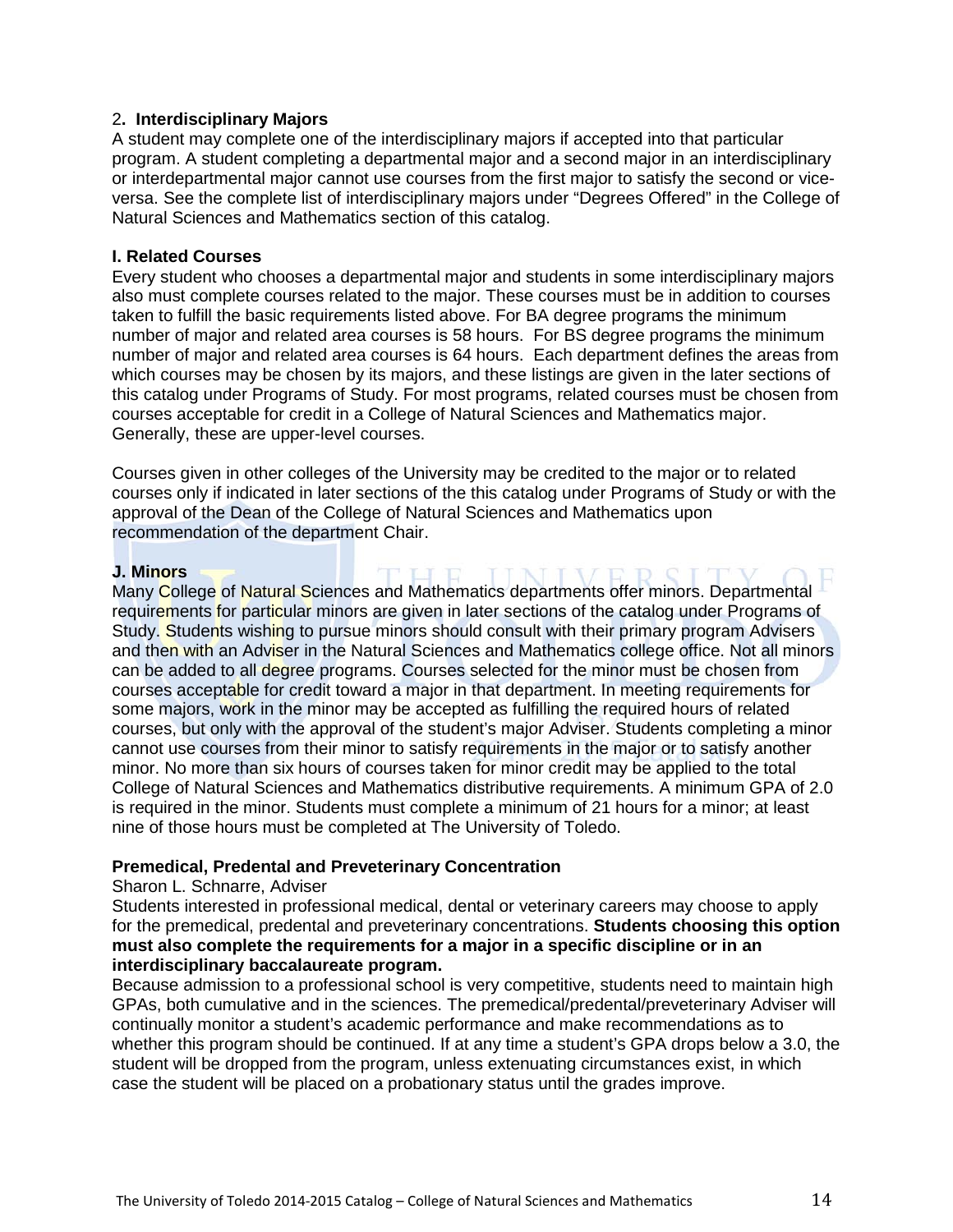The premedical/predental/preveterinary Adviser will assist the student in determining the entrance requirements of the professional school being considered, since these requirements vary among schools. In general, these professional schools specify for entrance a core set of science courses that include one year (two semesters) each of biology, general chemistry, organic chemistry, physics and mathematics. Most schools recommend that candidates plan a broad course of study leading to either a B.A. or a B.S. degree in any discipline.

#### **Honors**

Honors in the College of Natural Sciences and Mathematics, which is available to its academically talented and highly motivated students, is offered in conjunction with the University of Toledo Honors College. A departmental Honors curriculum is also offered by individual departments within the College of Natural Sciences and Mathematics.

#### **Student Selection and Admission Criteria**

Admission to the Honors College is competitive and limited to academically talented students. Students entering directly from high school are admitted based on a review of application materials, which include a high school transcript, references, an essay, an extracurricular resume, and ACT or SAT scores. Students with an ACT composite score of 28 or higher (SAT composite of 1260 or higher) and a high school GPA of 3.75 or higher are encouraged to apply. Highly motivated students with an ACT composite of at least 25 (SAT composite of at least 1140) and a minimum high school GPA of 3.5 also are considered for admission to the program. Currently enrolled University of Toledo students and transfer students may apply for admission to the Honors College if they have completed at least 15 but not more than 60 graded semester hours of college work, and earned a minimum GPA of 3.3 (on a 4.0 scale).

Students are admitted to the Honors College on a space-available basis.

#### **Program Requirements**

In order to graduate with the Honors College diploma, a student must:

- Complete all requirements for an approved degree program within the College of Natural Sciences and Mathematics.
- Complete a minimum of 33 semester hours of honors courses. Honors courses are of two kinds – those offered by the Honors College and those offered by various departments and colleges. Of the 33 hours required, the following must be completed by all Honors College students:
	- a. Six semester hours of Honors Readings Conference (HON1010 and HON1020).
	- b. A minimum of three semester hours selected from HON2020 (Multicultural Literatures: The North American Experience) or HON2030 (Multicultural Literatures: The Non-European World).
	- c. A minimum of six semester hours of two upper-division interdisciplinary seminars offered through the Honors program (HON4950 and/or 4960).
	- d. All of the requirements for departmental honors in their major. This includes the completion of an honors thesis or project supervised by a faculty member in the major department.
- Earn a minimum overall GPA of 3.3

Note: For a student pursuing more than one major, or an interdepartmental major, the Honors College's departmental honors requirement may be fulfilled through meeting requirements for one of the majors.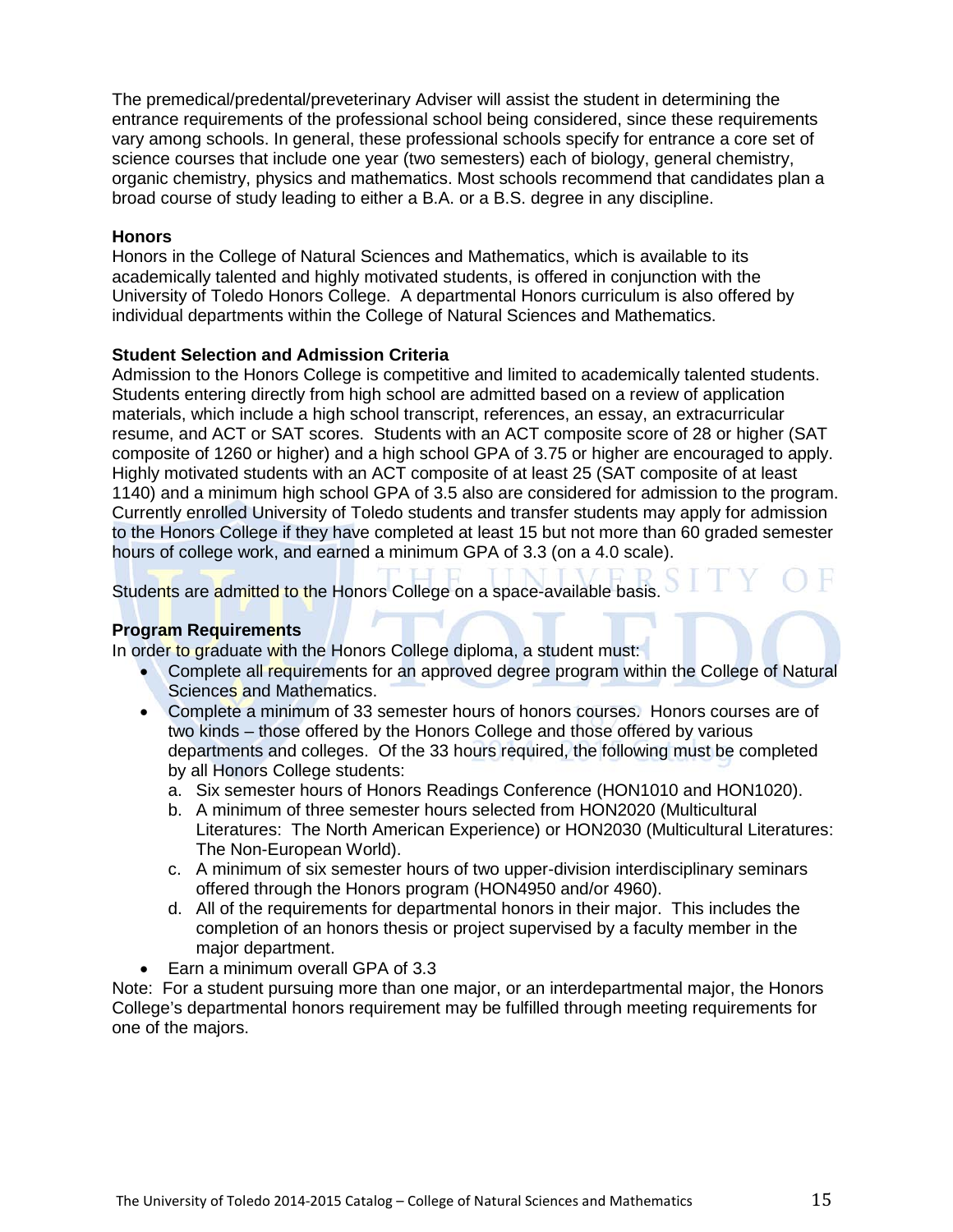#### **Retention Standards**

To remain in good standing in the Honors College, a student must:

- Earn a minimum overall GPA of 3.0 by the end of the first year (typically at least 30 semester hours); 3.1 by the end of the second year (typically at least 60 semester hours); and 3.2 by the end of the third year (typically at least 90 semester hours).
- Make satisfactory progress toward fulfillment of the requirements for a degree with honors in the college.

#### **Departmental Honors**

Requirements for departmental honors designations are set by the various departments of the College of Natural Sciences and Mathematics and are described under the departmental entries in this catalog. All departments, however, require successful completion of an honors thesis or project supervised by a faculty member in that department. It is possible for a student to fulfill all departmental requirements and earn the departmental honors citation upon graduation without participating in the Honors College. The reverse is not possible, however, as departmental honors is required to earn the Honors College diploma.

#### **Undergraduate Programs of Study**

#### **Degrees Offered**

#### **Departmental Majors**

Astronomy (B.A.)

Biochemistry (B.A. and B.S.)

Biology (B.A. and B.S., an optional concentrations in ecology and organismal biology [BIOM] is available)

Chemistry (B.A. and B.S.)

Environmental sciences (B.S.)

Environmental studies (B.A.)

Geology (B.A. or B.S.)

Mathematics (B.A. or B.S. with concentrations in applied mathematics, mathematics with computer science, pure mathematics and statistics)

Medical Technology (B.S.)

Physics (B.S. with concentrations in astrophysics, biomedical physics, and applied physics; B.A*.*)

See Department of Environmental Sciences for requirements for the B.S. in Indepartmental Studies with a concentration in Geophysics.

#### **Minors**

**Astrophysics** Biology **Chemistry** Computer science and engineering\* Environmental sciences Geology **Mathematics Physics** Renewable Energy

\*Students interested in pursuing a minor in computer science and engineering should consult with an Adviser in the department of electrical engineering and computer science in the College of Engineering.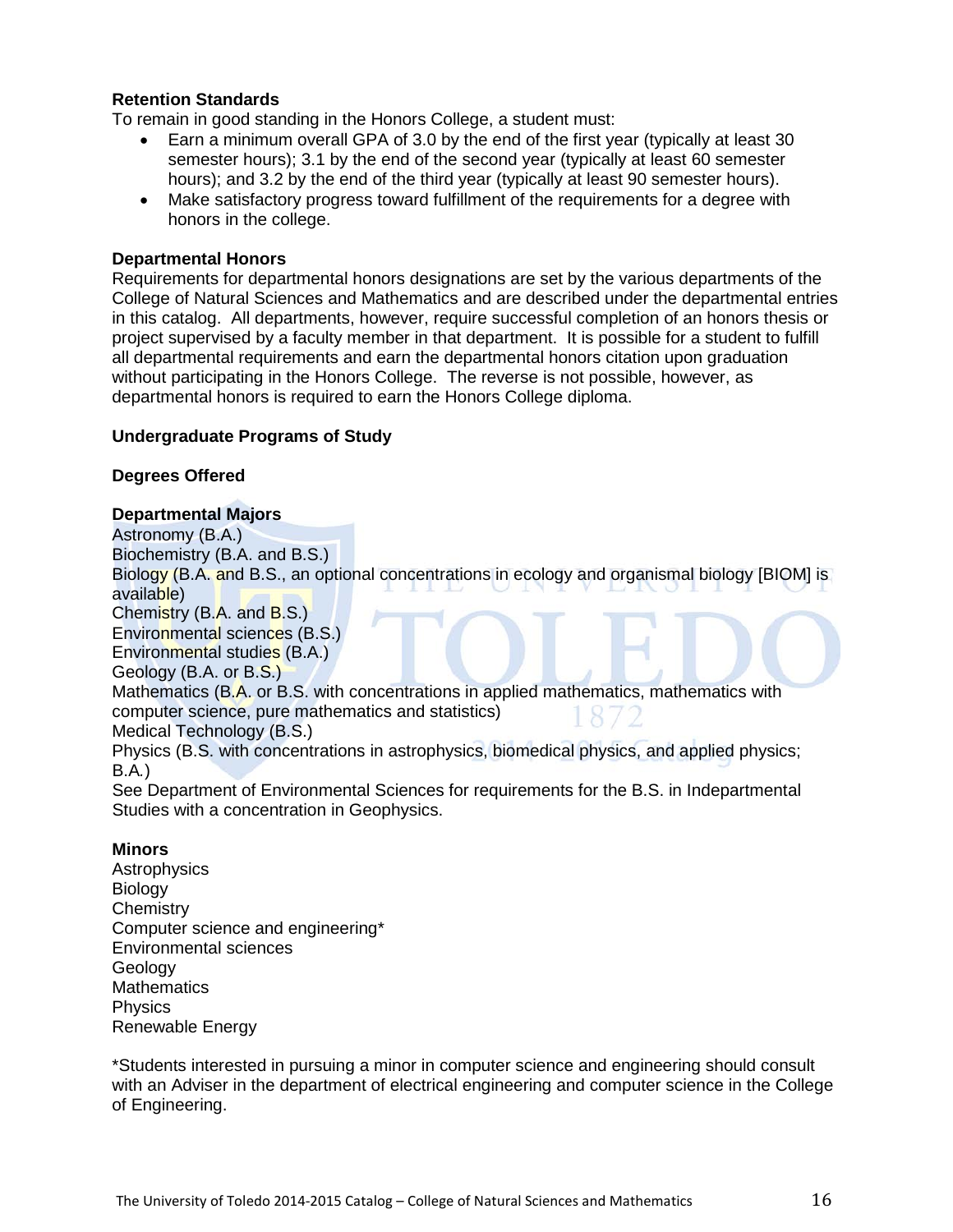#### **Programs of Study**

#### **[Astronomy](http://www.utoledo.edu/nsm/physast/index.html)**

(Administered by the Department of Physics and Astronomy) Lawrence Anderson-Huang, Chair Scott Lee, Undergraduate Adviser

#### **Degrees Offered**

The department of physics and astronomy offers a program of study leading to the Bachelor of Arts in astronomy. There is also an astrophysics concentration for the Bachelor of Science in physics (see Physics section later in this catalog).

#### **Requirements for the Bachelor of Arts in Astronomy**

The B.A. in astronomy program consists of 37 hours of required astronomy and physics courses in the department of physics and astronomy, 12 hours of calculus, and at least 12 additional hours in the natural sciences and mathematics, chosen with the Adviser's approval. This program is intended to provide the combination of fundamental physics, together with general and advanced astronomy, required for a career in astronomy or a related area. It also has the flexibility required by students who wish to pursue interdisciplinary studies or prepare for careers in teaching or other professions requiring a fundamental understanding of the physical sciences.

**Basic astronomy sequence:** The sequence ASTR 2010 to 2020 (6 hours) is required.

**Advanced astronomy courses:** The advanced courses ASTR 4810, 4820 and 4880 (9 hours) are required. PHYS 1910 is strongly recommended. FRS

**Physics courses:** Either the sequence PHYS 2130 to 2140 (10 hours), or the sequence PHYS 2070 and 2080 to 2100 (12 hours) is required. In addition, PHYS 3180, 3310, 3320 and 3610 (or 4620) (12 hours) are required.

**Required mathematics courses:** One of MATH 1830, 1850 or 1920, one of MATH 1840, 1860 or 1930, and one from MATH 2850 or 2950 (12 hours) are required.

**Other courses in related areas:** At least 12 additional hours in natural sciences, chosen with Adviser's approval. Possibilities include BIOL 2150, 2160, 2170 and 2180; CHEM 1230, 1240, 1280 and 1290; and EEES 2010 and 2100.

**Free electives:** Elective hours total 29 to 43 and may include, for example, ASTR 4800 and ASTR 2310, 2320, 2330 and 2340.

#### **[Department of Biological Sciences](http://www.utoledo.edu/nsm/bio/index.html)**

Douglas Leaman, Chair and Undergraduate Adviser Brian Ashburner, Adviser for the University of Salford Exchange Program Bruce Bamber, Undergraduate Adviser Lirim Shemshedini, Graduate Adviser John Plenefisch, departmental honors Adviser and Medical Technology Adviser Deborah Vestal, Undergraduate Adviser Robert Steven, Undergraduate Adviser William Taylor, Undergraduate Adviser Sally Harmych, Undergraduate Adviser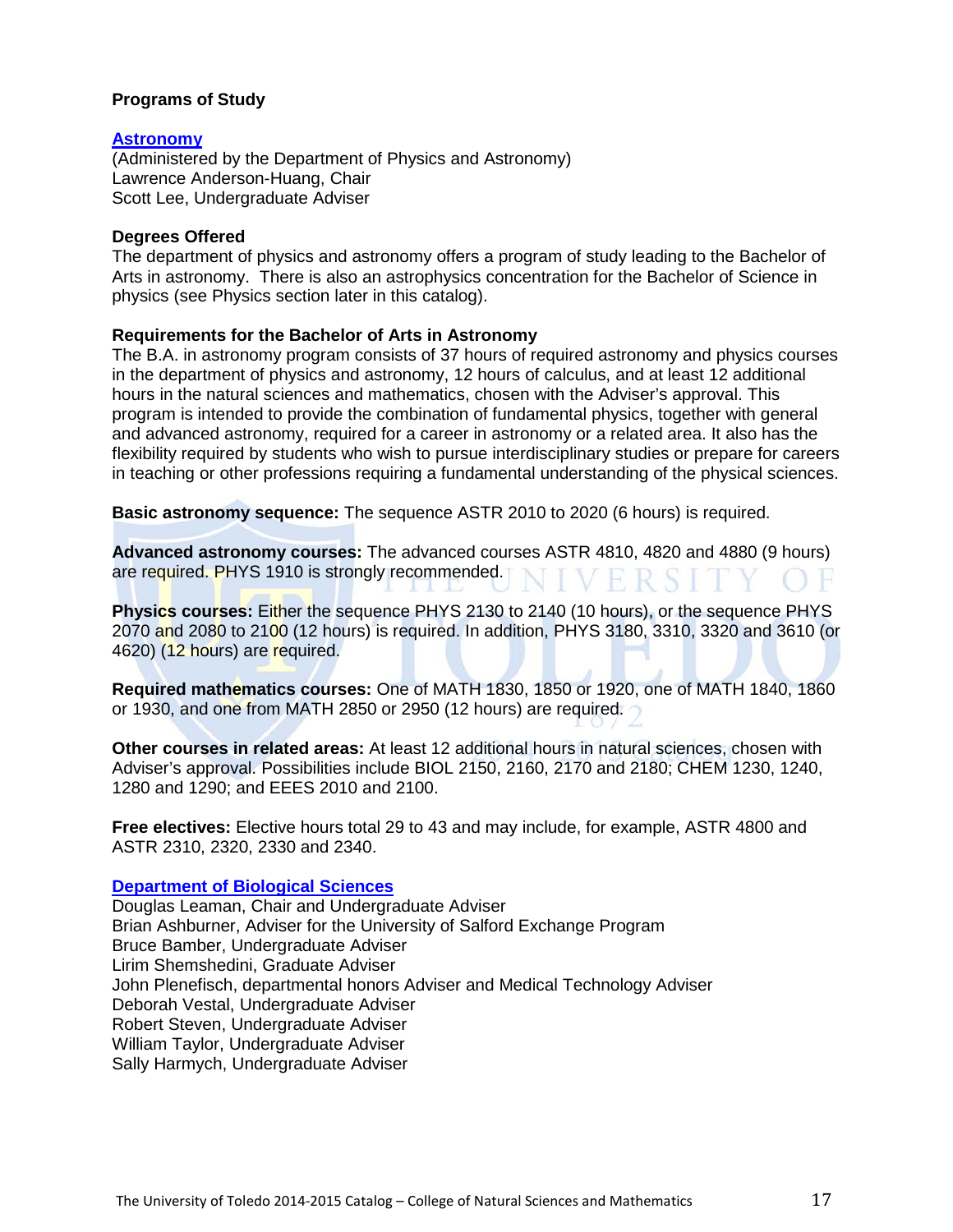#### **Degrees Offered**

The Department of Biological Sciences offers a degree program for a bachelor of science and bachelor of arts in biology, and a bachelor of science in Medical Technology. The department of Environmental Sciences also offers a degree program for a bachelor of science in biology, with a concentration in ecology and organismal biology (see department's section for requirements).

#### **Advanced Placement**

Students with a score of 3 will receive credit for BIOL 1120; students with a score of 4 will receive credit for BIOL 2150; students with a score of 5 will receive credit for BIOL 2150 and 2170.

Students earning Advanced Placement (AP) scores of 4 or 5 may receive credit for BIOL 2160 and/or BIOL 2180 upon evaluation of their AP laboratory materials by the department of biological sciences.

#### **Requirements for the Bachelor of Science in Biology**

The B.S. program requires at least 34 hours of biology and includes a core of BIOL 2150, 2160, 2170, 2180, 3010, 3030, 3070 (or 3410) and 3090. In addition, students must complete at least nine hours of biology elective courses numbered above BIOL 3000, which must include at least two courses with laboratory or field experiences. Undergraduate research (BIOL 4910) not applied to Departmental Honors may be used to fulfill one of the two laboratory requirements. A maximum of three credit hours of BIOL 4910 not applied to Departmental Honors may be used to fulfill biology elective credits. Finally, students must complete BIOL 4700 in their final year.

Cognate course work in mathematics, physics and chemistry also is required as follows: MATH 1750 and 1760 or MATH 1830 and 1840 or MATH 1850 and 1860; MATH 2600 or PSY 2100; PHYS 2070 and 2080 or PHYS 2130 and 2140; CHEM 1230, 1240, 1280, 1290, 2410, 2420, 2460, 3510 and 3520.

#### **Requirements for the Bachelor of Arts in Biology**

The B.A. program requires at least 33 hours of biology and includes a core of BIOL 2150, 2160, 2170, 2180, 3010, 3030 and 3070 (or 3410). In addition, students must complete at least eleven hours of biology elective courses numbered above BIOL 3000 A maximum of three credit hours of BIOL 4910 not applied to Departmental Honors may be used to fulfill biology elective credits. Finally, students must complete BIOL 4700 in their final year.

Cognate course work in mathematics, physics and chemistry also is required as follows: MATH 1320, 1330 and MATH 2600 (or PSY 2100) or MATH 1340 and MATH 2600 (or PSY 2100) or MATH 1750 and 1760; PHYS 2070 and 2080 or PHYS 2130 and 2140; CHEM 1230, 1240, 1280, 1290, 2410, 2420, 2460 and 2470.

No classes used to satisfy the requirements of the Biology major or minor may be taken P/NC with the exceptions of BIOL 4910, BIOL 4950, and BIOL 4990.

#### **Requirements for the Minor in Biology**

The minor in biology requires 22 credits including the following required courses: BIOL 2150, 2160, 2170, 2180, 3010, 3030 and 6 credits of elective courses at the 3xxx-4xxx level.

#### **Honors in Biology**

The department of biological sciences Honors Program is available for qualified majors. Admission is by invitation and is based on performance in required biology courses completed during the freshman and sophomore years. Potential students should indicate their interest in this program to the departmental honors Adviser before the beginning of the sophomore year.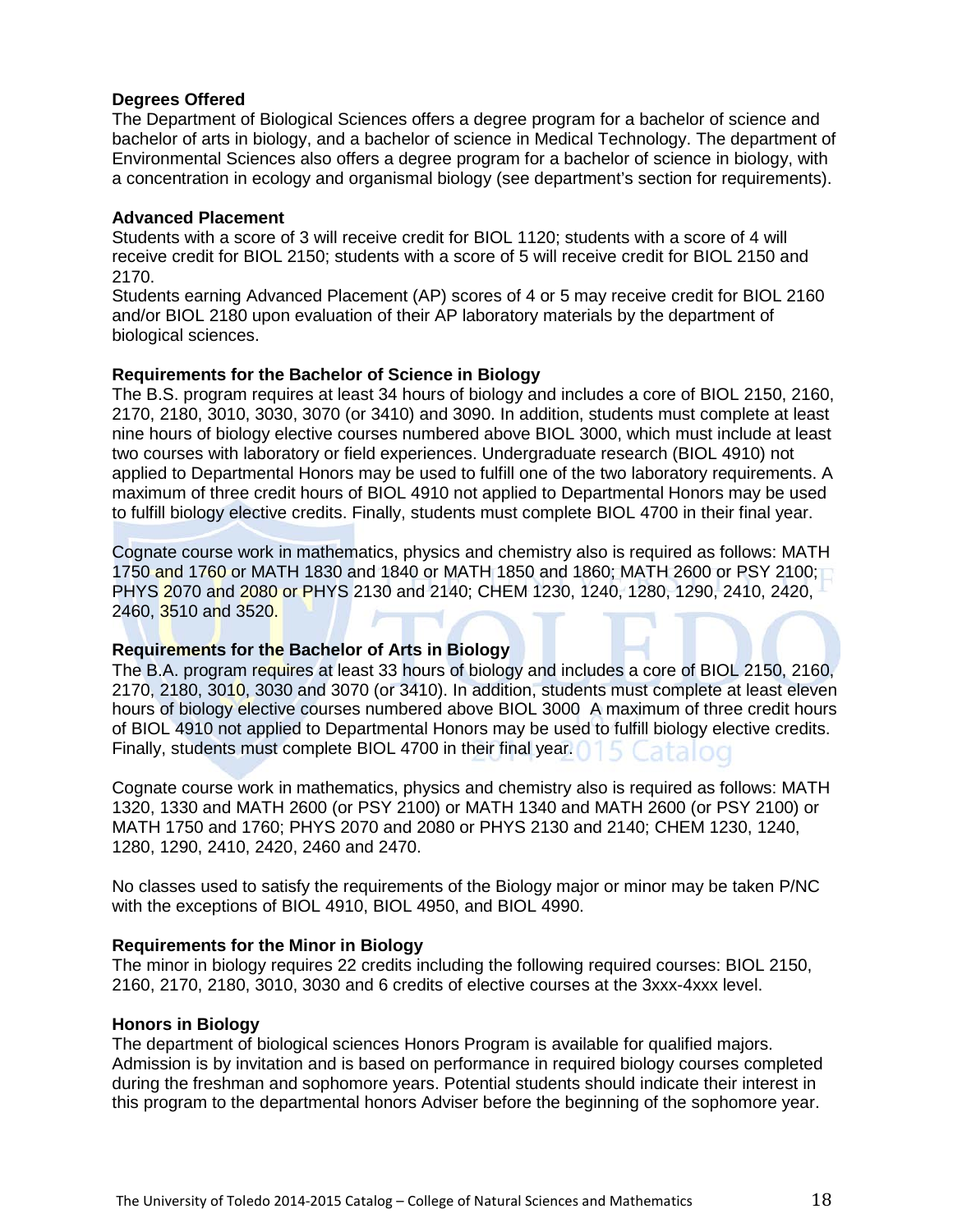To receive an undergraduate degree with honors in biology, all requirements for the B.S. or B.A. degree plus an additional 6 credits of Undergraduate Research/Honors Thesis (BIOL 4910) must be completed with a minimum GPA of 3.2 overall and in BIOL courses. The program of study must include honors sections of at least two biology courses (minimum of 6 credits) in addition to BIOL 4910. The Undergraduate Research/Honors Thesis credits are completed under the direction of a faculty research director selected by the student. Students must submit a written Honors Thesis to the department before completion of their senior year and make a formal public oral presentation of their research (typically at the spring Biology Undergraduate Research Symposium). The requirement of Honors Thesis research may be fulfilled in one of three ways:

1. Laboratory research in a Biosciences faculty member's laboratory;

2. Laboratory research in a summer or academic year program, in which the student carries out full-time independent research for at least 10 weeks under the direction of a senior scientist on a topic approved by the departmental honors Adviser and/or the department Chair;

3. Laboratory research in the laboratory of a senior scientist who is not a member of the department of biological sciences on a topic approved by the departmental honors Adviser and/or the department Chair.

For options 2 and 3, it is very important that the student get his/her proposed thesis research project approved in advance by the departmental honors Adviser and/or the department Chair, who will monitor progress and direct the 4910 courses.

#### **Junior Year Studies in England for Biology Majors**

The Department of Biological Sciences participates in a well-established exchange program with the University of Salford, England. Selected UT biology (and pre-medical, pre-dental and pre-veterinary) students have the opportunity to spend their junior year at Salford. Participants in the program will pay their instructional and general fees to The University of Toledo. Eligibility to participate in the program is based on criteria established by the Department of Biological Sciences. Information on the program may be obtained from the departmental exchange program Adviser, Dr. Brian Ashburner. Details are available on academic issues, living accommodations, recreational opportunities and life in England on the departmental Web site at *[www.utoledo.edu/as/bio/undergrad/abroad.html](http://www.utoledo.edu/as/bio/undergrad/abroad.html)*

**Bachelor of Science in Medical Technology Program** This degree program prepares you for certification as a Medical Laboratory Scientist (Medical Technology Scientist). You will complete three years of baccalaureate college work, and then complete 12 months of hospital based clinical training in medical technology. A certification examination is taken at the successful completion of a hospital training program. The requirements for certification are established by the Board of Certification of the American Society of Clinical Pathologists.

Acceptance into the clinical year of the program is competitive and application is made during the fall of the Junior year. In order to be admitted to the clinical year, completion of 90 semester hours of college work with an accumulated GPA of no less than 2.5 overall and a grade of C or better in the preclinical science courses is required.

The clinical program in the fourth year includes externship sites at the University of Toledo Medical center laboratory and ProMedica hospital laboratories. Upon successful completion, you will be awarded the degree of Bachelor of Science in Medical Technology and you are then eligible to take the national certification examination.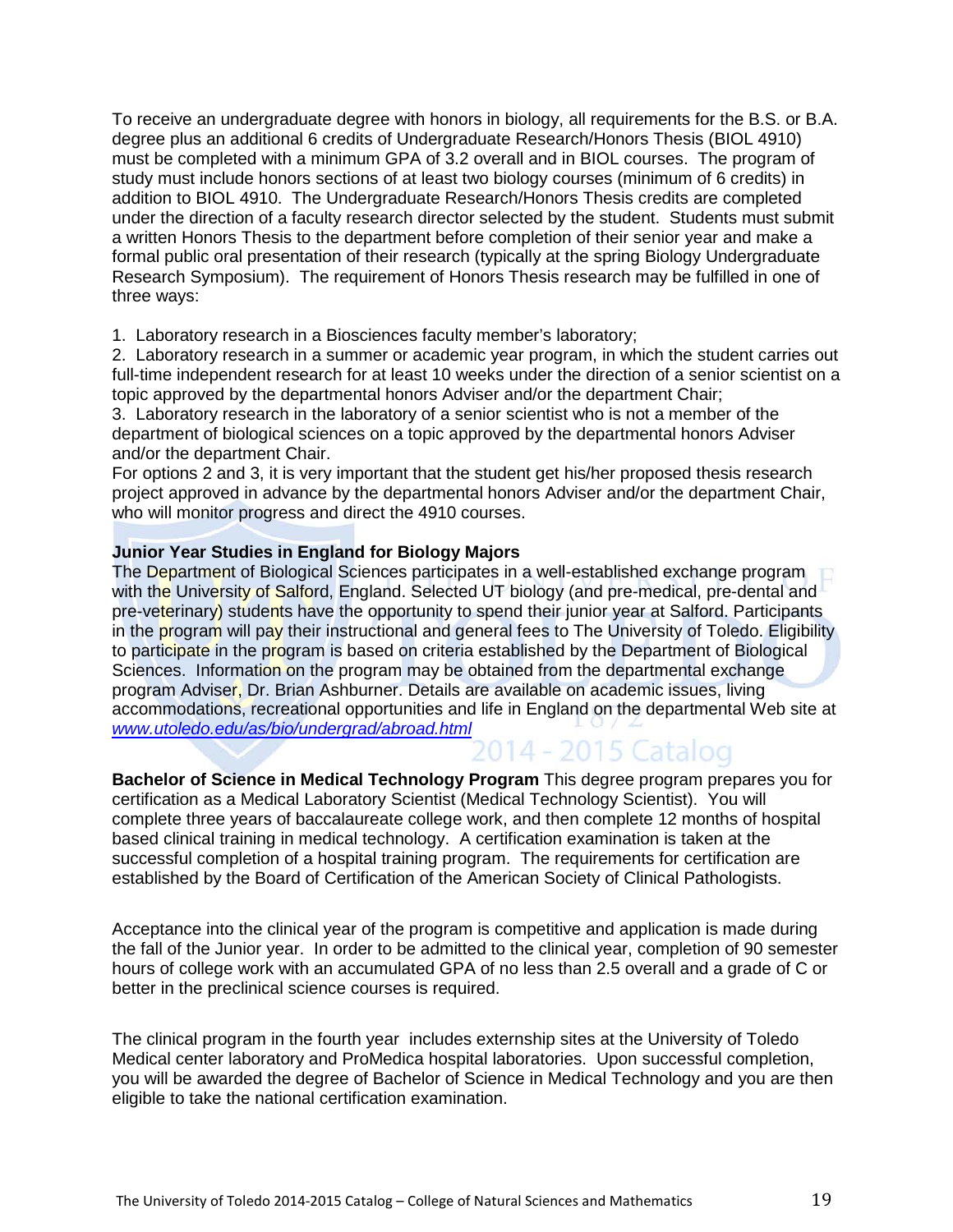[Click here for a complete program description \(.pdf\).](http://www.utoledo.edu/nsm/bio/pdfs/Bachelor%20of%20Science%20in%20Medical%20Technology%20draft%20flyer.pdf) The description includes a sample 4 year curriculum. The medical technology adviser will assist students in planning the sequence in which the pre-clinical courses are taken during the student's years at the university. Therefore, interested applicants should consult with the medical technology adviser, Dr. John Plenefisch, before selecting this professional career option.

#### **[Department of Chemistry](http://www.utoledo.edu/nsm/chemistry/index.html) & Biochemistry**

Jon R. Kirchhoff, Chair and Distinguished University Professor Cora Lind-Kovacs, Associate Chair Don Ronning, Director of Graduate Studies Andrew D. Jorgensen, Undergraduate Advising Coordinator John Bellizzi, Undergraduate Honors Adviser Xiche Hu, Undergraduate Adviser Edith Kippenhan, Undergraduate Adviser Timothy Mueser, Undergraduate Adviser Jianglong Zhu, Undergraduate Adviser James Zubricky, Undergraduate Adviser

#### **Degrees Offered**

The department of chemistry and biochemistry offers degree programs for a bachelor of arts or a bachelor of science in chemistry or biochemistry.

#### **Advanced Placement**

Students with a score of 3 on the Advanced Placement Exam will receive credit for CHEM 1100; students with a score of 4 will receive credit for CHEM 1230 and 1280; students with a score of 5 will receive credit for CHEM 1230, 1280, 1240 and 1290.

#### **Requirements for the Undergraduate Major**

**For the bachelor of arts degree in chemistry**, 37 hours of CHEM courses are required. The following courses must be included: CHEM 1230, 1240, 1280, 1290, 2410, 2420, 2480, 2490, 3310, 3360, 3710, 3720, 3510 or 3610, and 3860. Additional courses to reach 37 hours in the major may be selected from the 3000 or 4000 level CHEM courses, excluding CHEM 3712, 3910, 3920, 4910, and 4920. The following related courses are required: MATH 1830 or 1850, MATH 1840 or 1860; PHYS 2070 and 2080; and one additional course selected from the following: MATH 2850, 2890, 3610, BIOL 2170 (or a 4000 level BIOL course), EEES 2010, 2200, 2400, 3050, 4220, 4450.

**For the bachelor of arts degree in biochemistry**, 35 hours of CHEM courses are required. The following courses must be included: CHEM 1230, 1240, 1280, 1290, 2410, 2420, 2460, 2470, 3310, 3360, 3510, 3520, 3560, 3710 or 4570, and one additional course from CHEM 3860, 3720, 4500, 4510, 4520, 4530, or 4580. The following related courses are required: MATH 1750 or 1830 or 1850, MATH 1760 or 1840 or 1860; PHYS 2070 and 2080; BIOL 2170 and 3030.

**For the bachelor of science degree in chemistry**, 44 hours of CHEM courses are required. The following courses must be included: CHEM 1230, 1240, 1280, 1290, 2410, 2420, 2480, 2490, 3310, 3360, 3510, 3610, 3730, 3740, 3860, 3870, 4300 and 4880. Optional advanced chemistry courses include CHEM 3520, 3560, 3810, 4500, 4510, 4520, 4530, 4570, 4580, 4620 and 4980. CHEM 4910 also can be taken as an advanced chemistry course with a minimum of three credit hours. The following related courses are required: MATH 1830 or 1850, MATH 1840 or 1860 and 2850; and PHYS 2130 and 2140. A minimum cumulative GPA of 2.5 in chemistry is required for graduation with this degree.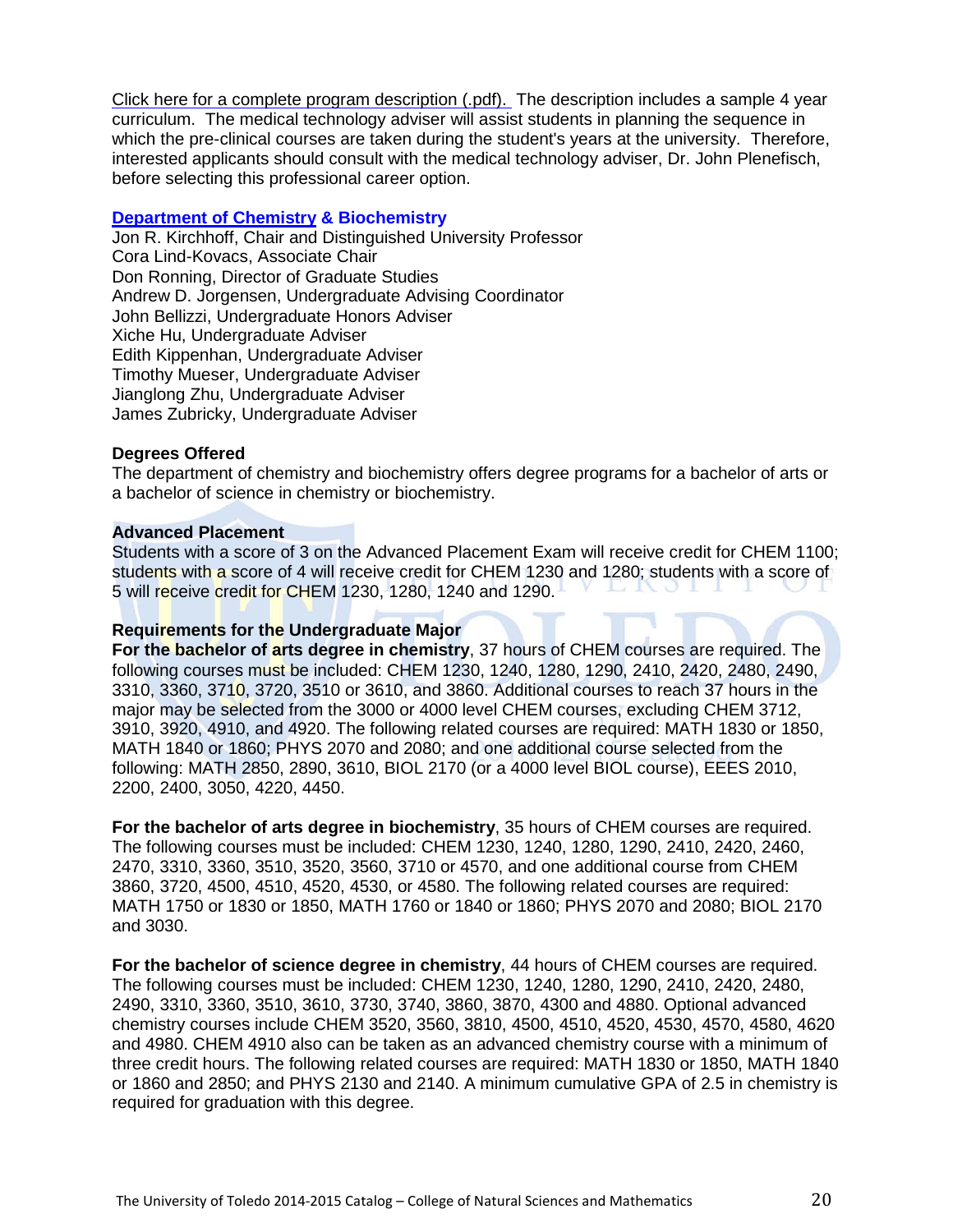**For the bachelor of science degree in biochemistry**, 49 hours of CHEM courses are required. The following courses must be included: CHEM 1230, 1240, 1280, 1290, 2410, 2420, 2480, 2490, 3310, 3360, 3510, 3520, 3560, 3610, 3860, 4300 and 4570. The advanced laboratory requirement must also include either CHEM 3910 (2 hours), or 4880 or 4910 (2 hours). One advanced biochemistry course must be selected from: CHEM 4500, 4510, 4520, 4530, 4580 and 4980. The following related courses are required: MATH 1750 or 1830 or 1850, MATH 1760 or 1840 or 1860; PHYS 2070 or 2130, PHYS 2080 or 2140; and BIOL 2170 and 3030. A minimum cumulative GPA of 2.5 in chemistry is required for graduation with this degree.

The Bachelor of Science degree programs meet the minimum standard of the American Chemical Society as specified by its Committee on Professional Training, so that the degree recipients are certified by the American Chemical Society and are eligible for full membership in the society.

The department of chemistry strongly advises students who wish to enroll in 3000- or 4000-level courses to earn minimum grades of C in prerequisite courses. Students pursuing a chemistry major may not elect the P/NC option in major or related courses, or prerequisites for these courses, except as noted in specific course descriptions.

#### **Experience in Research**

The department offers experience in research under faculty guidance at all levels, in CHEM 2910, 3910 and 4910. Students are encouraged to talk with faculty members about research participation and to consult with more than one faculty member about appropriate projects. A student who wishes to participate in research should obtain the consent of a faculty member who agrees to guide this work and the approval of a departmental undergraduate Adviser before the first day of the first semester that he/she enrolls for CHEM 2910, 3910 or 4910. Students may enroll in the different courses, CHEM 2910, 3910 and 4910, with different faculty members.

#### **Minor in Chemistry**

The minor in chemistry is designed to complement the objectives of students in a variety of majors. A minimum of 22 hours of chemistry courses and a minimum GPA of 2.0 in those courses are required for the minor in chemistry. No courses in the minor may be taken P/NC except CHEM 4920. The following courses must be included: CHEM 1230, 1240, 1280, 1290, 2410, 2420, 2460 and 2470 (or 2480 and 2490). For the minor in chemistry, additional courses may include any 3000 or 4000 level CHEM course except CHEM 3910, 3920 or 4910. MBC 3550 and 3560 may be substituted for CHEM 3510 and 3520.

#### **Honors in Chemistry**

#### **Qualified students may be invited to work for the citation "honors in chemistry."**

**A. Admission:** The Honors Program is open to all chemistry majors studying toward the B.S. degree and to other students with the consent of the departmental honors Adviser and the Chair of the department. The program may be undertaken concurrently with University Honors. Admission to the departmental Honors Program is based on academic standing, recommendations by instructors and an interview with the departmental honors Adviser. A minimum overall GPA of 3.3 and a minimum GPA of 3.5 in chemistry course work are typically required for admission and for retention in the program. Any student may petition the departmental honors Adviser for admission to the program. A student should normally begin the program no later than the end of the sophomore year.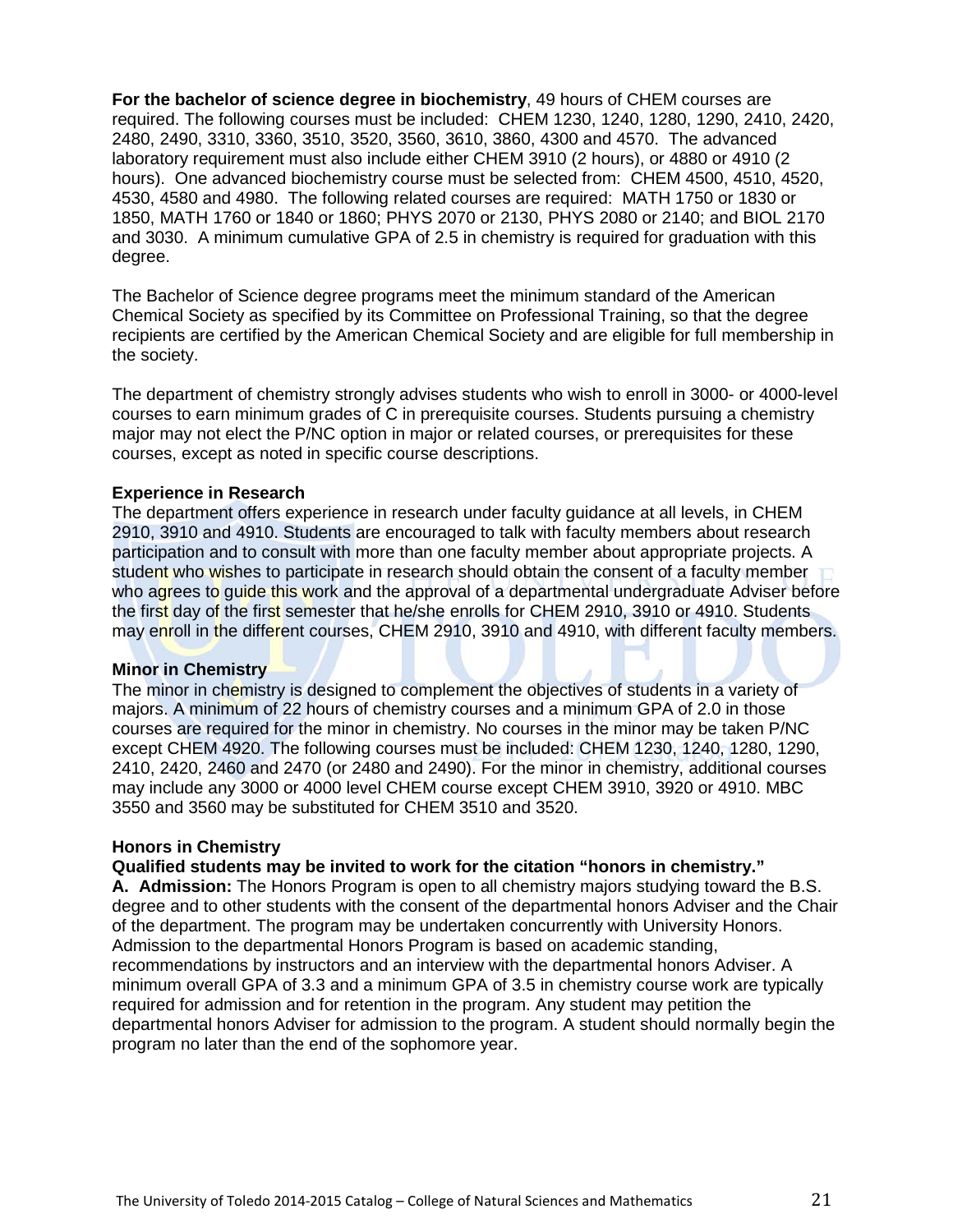**B. Requirements:** In addition to the credits required to complete the major, each honors student must satisfactorily complete CHEM 4910, independent research, with a written thesis and an oral research report upon completion of the research project. A minimum of six hours of the required chemistry courses at the 3000 and 4000 levels, in addition to CHEM 4910, must be taken for honors. These courses must be in at least two different areas of chemistry, to be selected from among analytical chemistry, biochemistry, inorganic chemistry, organic chemistry and physical chemistry. The instructor in each of these courses will plan activities above the normal requirements of the course for the honors student, in line with the aims of the Honors Program, to encourage independent scholarship. Outside reading and writing may be important components of each Honors course assignment. Students enrolled in the departmental Honors Program also are encouraged to participate in the department's colloquium program. For good standing, a minimum overall GPA of 3.3 and a minimum GPA of 3.5 in chemistry course work must be maintained throughout the program.

#### **Junior Year Studies in England for Chemistry Majors**

The University of Toledo has an exchange program agreement with the University of Salford, England. Selected UT students spend their junior years at Salford, and students in the Salford three-year chemistry honors program spend their second year at UT. Eligibility is based on scholastic standing. Participants in the program pay their instructional and general fees to their home institutions. Information on the program may be obtained from the departmental international exchange Adviser or from Dr. Brian Ashburner, Associate Dean and Director of the UT-Salford Exchange Program.

#### **[Department of Environmental Sciences](http://www.utoledo.edu/nsm/envsciences/index.html)**

Timothy G. Fisher, Chair, Professor. Johan F. Gottgens, Associate Chair, Professor, undergraduate adviser (BIOM) Alison L. Spongberg, undergraduate adviser (environmental studies) Todd D. Crail, undergraduate Adviser (environmental sciences) James Martin-Hayden, adviser (environmental sciences) Jonathan M. Bossenbroek, Honors research adviser Mark J. Camp, undergraduate adviser (environmental sciences) Von Sigler, undergraduate adviser (environmental sciences, 3+2) Richard Becker, undergraduate adviser (geology)<br>2015 Catalog

#### **Degrees Offered**

The department of environmental sciences offers degree programs for a bachelor of arts in environmental studies, a bachelor of science in environmental science, a bachelor of arts and a bachelor of science in geology, and a bachelor of science in biology with a concentration in ecology and organismal biology (BIOM). The department of biological sciences also offers a degree program for a bachelor of science in biology with a concentration in cell-molecular biology (CMOL) (see department of biological sciences' section for requirements).

#### **Advanced Placement**

For a score of 3, 4 or 5 on the Environmental Science Advanced Placement exam, the department will award credit for EEES 2010 (3 credits).

#### **Requirements for the Bachelor of Arts Degree in Environmental Studies (ENST) and the Bachelor of Science Degree in Environmental Sciences (ENST)**

All students in the B.A. and B.S. programs must complete the following courses: EEES 1020, 2010, 2100, 2150, 2160, 2500, 3050, 3100 (or 2400 or 4240), 3900 and 4970, as well as MATH 2640, PSC 4340, ECON 3240, GEPL 3900 and PHIL 3180. Prerequisites will be waived for environmental studies (ENST) and environmental sciences (ENSC) majors enrolling in these last four courses.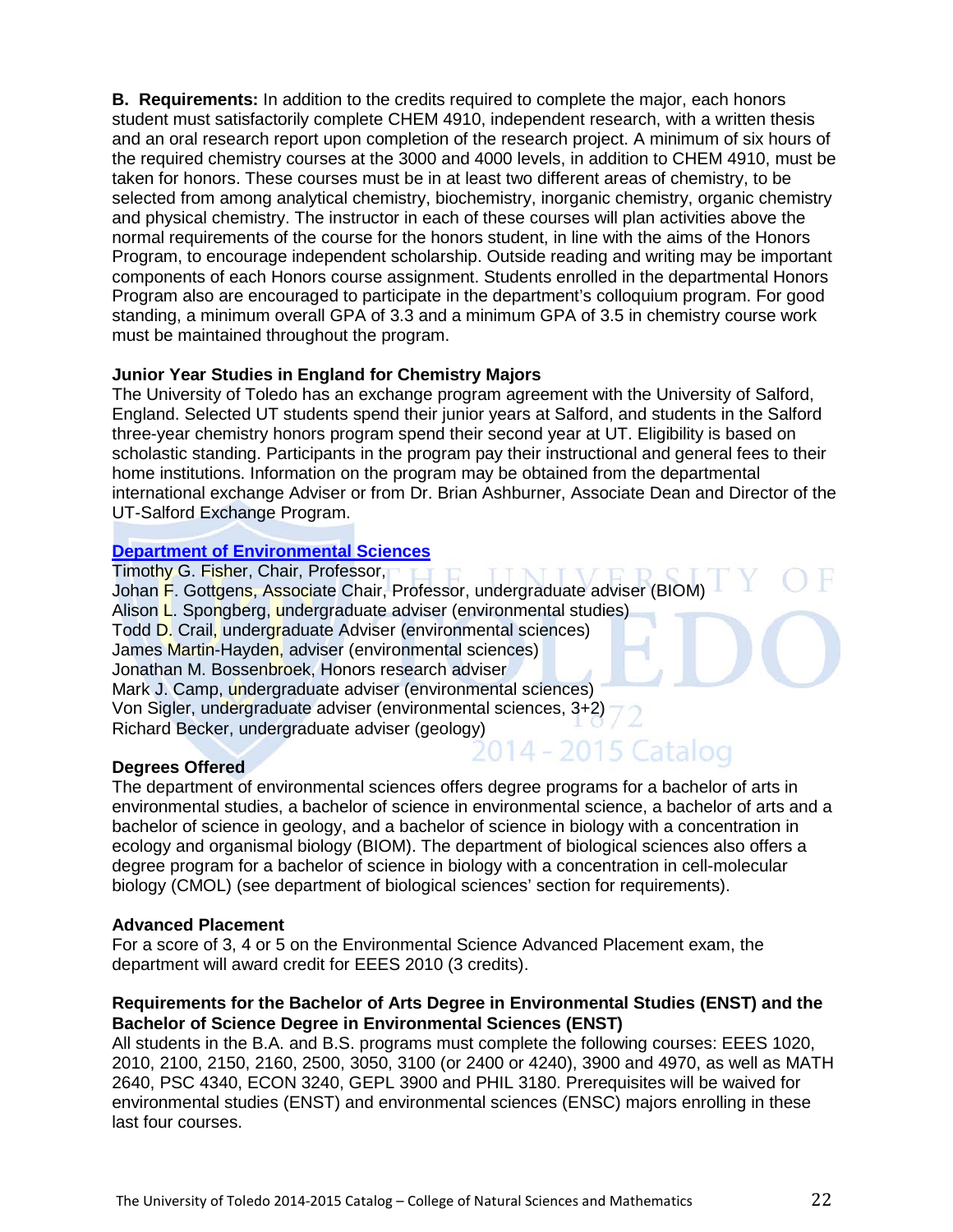All environmental studies and environmental sciences students also will select an area of concentration in an academic department within the College of Natural Sciences and Mathematics; College of Languages, Literature and Social Sciences or College of Communications and Arts. Students must complete at least 21 hours of course work in their area of concentration. Qualified environmental sciences majors may elect a track in environmental health and continue for a 5th year to earn an M.S. in Public Health or in Occupational Health from the University's College of Medicine and Life Sciences. Students also are required to complete a 100-hr environment-related internship in an agency, corporation, university laboratory or other approved location. With the exception of EEES 4940, students may not take any courses required in the major as P/NC.

In addition to the above requirements, students in the B.S. program must also complete the following: EEES 2510, 3060 and 1 advanced lab; CHEM 1230, 1240, 1280 and 1290; and MATH 1750 and 1760 or MATH 1850 and 1860. Students in the B.A. program also must take CHEM 1090 or 1100 and MATH 1180. Students choosing a concentration in economics must complete either MATH 1320 and 1330, or MATH 1340, or MATH 1750 and 1760 instead of taking MATH 1180.

#### **Public Health Track**

This track requires the student to maintain an overall GPA of 3.0 or higher during the first 2 years of university study. The student normally will apply at the end of the sophomore year (year 2). In addition to the courses listed above, students electing this concentration take CHEM 2410, 2420 (Organic Chemistry I & II) during the junior year (year 3) and take the following graduate courses at the University's Health Science Campus during their senior year (year 4): PUBH 6000 (Public Health Statistics), PUBH 6640 (Issues in Public Health), PUBH 6010 (Public Health Epidemiology) and PUBH 6600 (Health Behavior). If students maintain a 3.0 average in these 4 courses and their overall GPA, these students will be able to use these 12 credits toward the Master of Public Health Degree and should be able to complete BOTH the BS in Environmental Science and the MPH degrees in 5 years. Students interested in the Master of Science in Occupational Health degree rather than the MPH should also take PHYS 1750 (Introduction to Physics) during the fourth year as an undergraduate elective.

#### **Minor in Environmental Sciences**

Students electing to minor in environmental sciences must complete at least 22 21 hours of course work consisting of EEES 2010, 2100, 2150, 2400, and at least six additional hours of EEES course work listed at 3000 or 4000 level. At least one, one-hour EEES laboratory course must be included. A minimum GPA of 2.0 in the EEES course work is required, and the program must be approved in advance by a departmental ENSC Adviser.

#### **Junior Year Studies at the University of Hertfordshire in England for Environmental Studies/Sciences Majors**

The College of Natural Sciences and Mathematics of The University of Toledo participates in an exchange program with the University of Hertfordshire, England. Selected UT students have the opportunity to spend their junior year at Hertfordshire. Participants in the program will pay their instructional and general fees to The University of Toledo. Eligibility to participate in the program is based on scholastic criteria. Information on the program may be obtained from the departmental exchange program Adviser. Details are available on academic issues, living accommodations, recreational opportunities and life in England.

#### **Junior Year Studies at the University of Salford in England for Environmental Sciences and Biology Majors**

Selected UT students in the Department of Environmental Sciences have the opportunity to spend their junior year at Salford. Participants in the program will pay their instructional and general fees to The University of Toledo. Eligibility to participate in the program is based on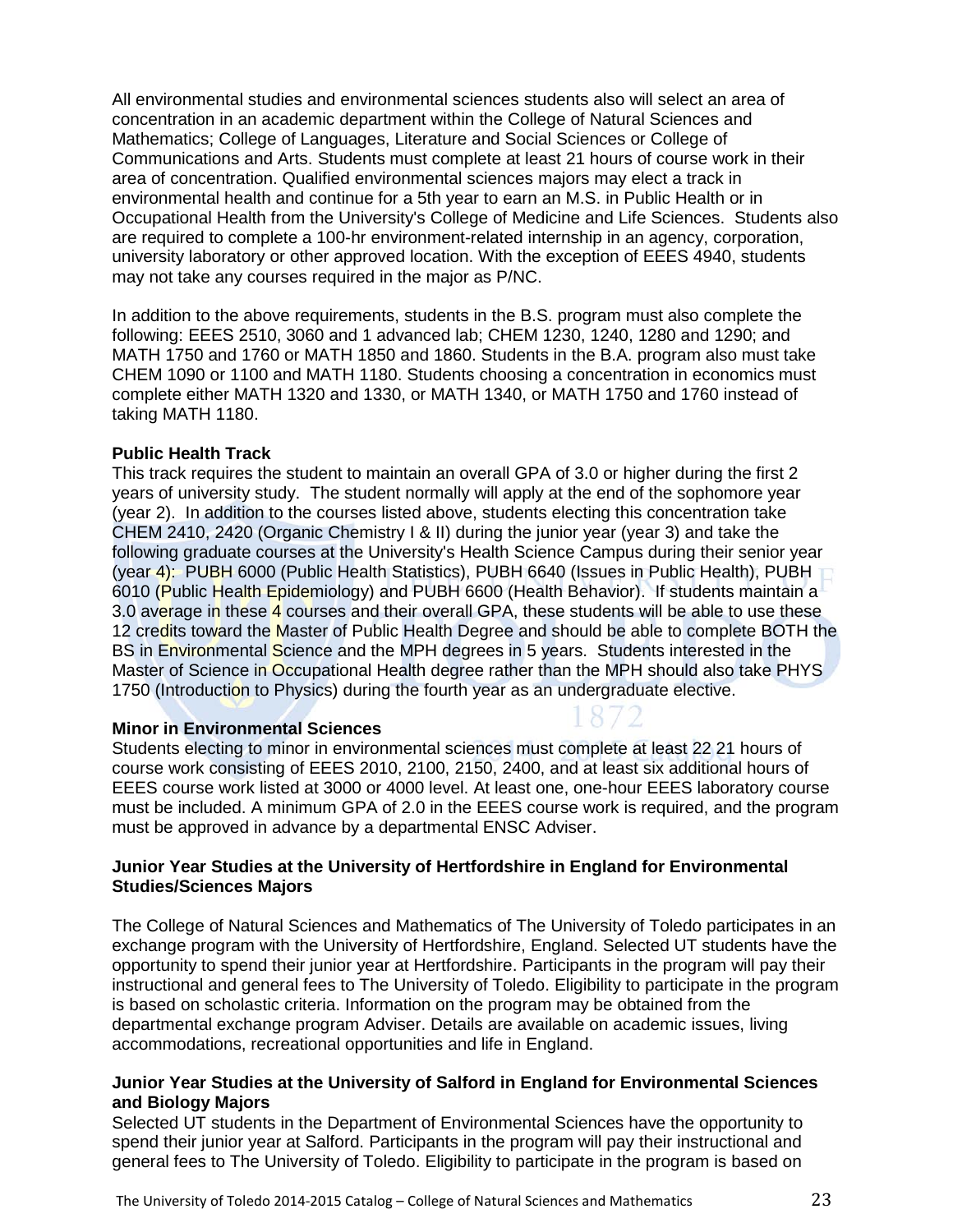criteria established by the Department of Environmental Sciences. Information on the program may be obtained from the departmental exchange program Adviser or from Dr. Brian Ashburner, Associate Dean and Director of the UT-Salford Exchange Program. Details are available on academic issues, living accommodations, recreational opportunities and life in England on the departmental Web site at *[www.utoledo.edu/as/bio/undergrad/abroad.html](http://www.utoledo.edu/as/bio/undergrad/abroad.html)*

#### **Requirements for the Bachelor of Science Degree in Geology (Degree requirements are pending upon the approval of the faculty senate)**

The Bachelor of Science degree in geology requires a minimum of 40 hours in the major, including the following: EEES 1020, 2100, 2230, 2500, 2510,3210, 3220, 3310, 4640 (3 hours), 4920. An additional 5 courses from the following two groups with at least 2 from each group. Group A: EEES 2400, 3100, 4100, 4200, 4240; Group B: 4150, 4220, 4410, 4450, 4490, 4610. In addition, the following related courses are required: MATH 1850 and 1860 or MATH 1750 and 1760; CHEM 1230, 1240, 1280, and 1290; and PHYS 2070 and 2080 or PHYS 2130 and 2140. Students must achieve a minimum GPA of 2.5 in the major to graduate. Students may not take any required course in the major or related areas as P/NC.

#### **Requirements for the Bachelor of Arts Degree in Geology**

The Bachelor of Arts degree in geology requires a minimum of 41 hours in the major. All students must complete the following: EEES 1020, 2100, 2230, 2500, 3210, 3220, 3310, 4640 (3 hours), 4920 as well as 3 courses from Group A (EEES 2400, 3100, 4100, 4200, 4240) and 3 courses from Group B (4150, 4220, 4410, 4450, 4490, 4610). In addition, students must complete MATH 1340 or MATH 1320 and 1330 or an approved higher level math course; CHEM 1230 and 1280; and nine hours of approved electives in astronomy, biology (including EEES ecology courses), chemistry, engineering, geography and planning and/or physics. This degree is designed to give students greater flexibility in designing a program of study tailored to their specialized interests in geology and the related sciences. Students must achieve a minimum GPA of 2.0 in the major to graduate. Students may not take any required course in the major or related areas as P/NC.

#### **Minor in Geology**

Students electing to minor in geology must complete EEES 1020, 2100, 2230, 2500, 3100, 3210, 3220, 3310, and one additional formal 3000-4000 level geology course. The departmental undergraduate Adviser must approve a program of study in advance, and a minimum GPA of 2.0 must be achieved for the course work completed in the minor.

**Requirements for the Bachelor of Science Degree in Biology with a concentration in Ecology and Organismal Biology** The Bachelor of Science degree in biology with a concentration in ecology and organismal biology (BIOM) requires a minimum of 27 hours in the major, including EEES 2150, 2160, 3050, 3060, 3900 and 4150. Twelve additional hours are required from EEES electives and must include at least three advanced laboratory courses (EEES 4250, 4260, 4510, 4730, 4740, 4750, 4760, 4910 or 4940, 4980). In addition, the following related courses are required: CHEM 1230, 1240, 1280, 1290, 2410, 2420 and 2460; PHYS 2070 and 2080 or 2130 and 2140; MATH 2640; and MATH 1750 and 1760 or 1830 and 1840 or 1850 and 1860; BIOL 2170, 3010, and 3030.

#### **Requirements for the Bachelor of Science Degree in Interdepartmental Studies with a concentration in Geophysics**

The requirements for this degree, as approved by the three participating departments, are as follows: MATH 1850, 1860, 2850, 3860 (or 2860) and 1890 (18 credits); PHYS 2130, 2140, 3180, 4210 and 4230 (19 credits); and EEES 2100, 1020, 2500, 3210, 3220, 3310, 4610 and 4620 (or 4630) (21 credits). Students must also take an additional three to four hours of Adviserapproved electives at the 3000 or 4000 level from the mathematics, physics and astronomy, or environmental sciences departments to reach at least 60 hours. In addition, students must complete CHEM 1230 and 1280.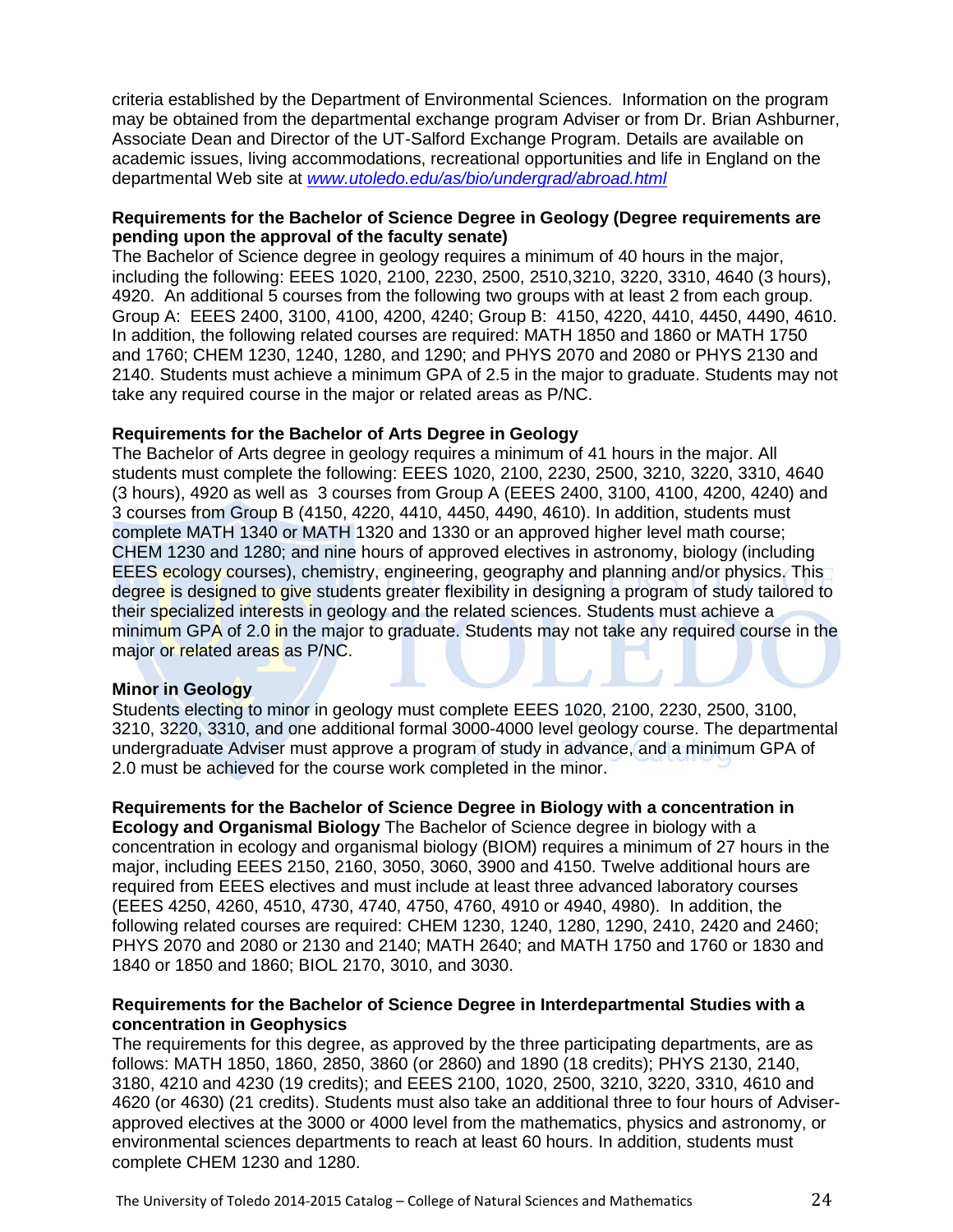#### **Departmental Honors**

Qualified sophomores, juniors and seniors working on degree programs within the department of environmental sciences may be invited to work for one of the following citations, consistent with their degree program: "honors in biology," "honors in environmental sciences," "honors in environmental studies" or "honors in geology."

**A. Admission:** The departmental Honors Program is open to all department majors and may be taken concurrently with College Honors. Admission to the departmental Honors Program is based on academic achievement. Normally, students invited to participate will have achieved a 3.3 or better overall GPA by the end of the sophomore year.

**B. Requirements:** A student must satisfactorily complete from three to six credits of EEES 4910 Directed Research and graduate with a minimum overall GPA of 3.3 in order to receive the honors citation. Candidates must prepare a written thesis based on their research and present an oral report at an open forum. Candidates also will provide two unbound copies of the approved thesis to the department for binding, one each for the research Adviser and department. This program provides an opportunity for the exceptional student to work closely with a faculty Adviser on an independent research topic. This research experience often leads to publication and is an excellent preparation for graduate studies.

#### **[Department of Mathematics and Statistics](http://www.math.utoledo.edu/)**

Donald White, Chair, Professor Alessandro Arsie, Associate Professor, Associate Chair Denis White, Professor, Graduate Admissions Director Nathaniel Iverson, Lecturer, Undergraduate Adviser

#### **Degrees Offered**

The department of mathematics and statistics offers a program for either a Bachelor of Arts or a Bachelor of Science degree.

#### **Advanced Placement**

Students with a score of 3 or better on either AB or BC calculus will receive credit for MATH 1850. Students with a score of 3, 4 or 5 on the BC calculus test will receive credit for both MATH 1850 and 1860. Students with a score below 3 may be able to obtain credit by taking a departmental test. Students with a score of 3 or better on the Statistics Test will receive credit for MATH 2600.

#### **Degree Requirements:**

To obtain a Bachelor of Science degree in mathematics, students must complete MATH 1840 (or 1860), 1890 (or 2890), 2850 and 2190 (or 3190) and follow one of the following concentrations for a total of at least 38 hours.

#### **1. Pure Mathematics**

- a. The following are required: MATH 2860 Elementary Differential Equation, 4330 Abstract Algebra I, 4820 Intro to Real Analysis I, and 4880 Complex Variables.
- b. One course must be completed from MATH 4300 Linear Algebra I, 4450 Intro to Topology I, or 4540 Classical Differential Geometry I.
- c. One course must be complete from MATH 4830 Real Analysis II or MATH 4340 Abstract Algebra II.
- d. Two courses may be chosen from courses at the 3000 or 4000 level approved by the Adviser.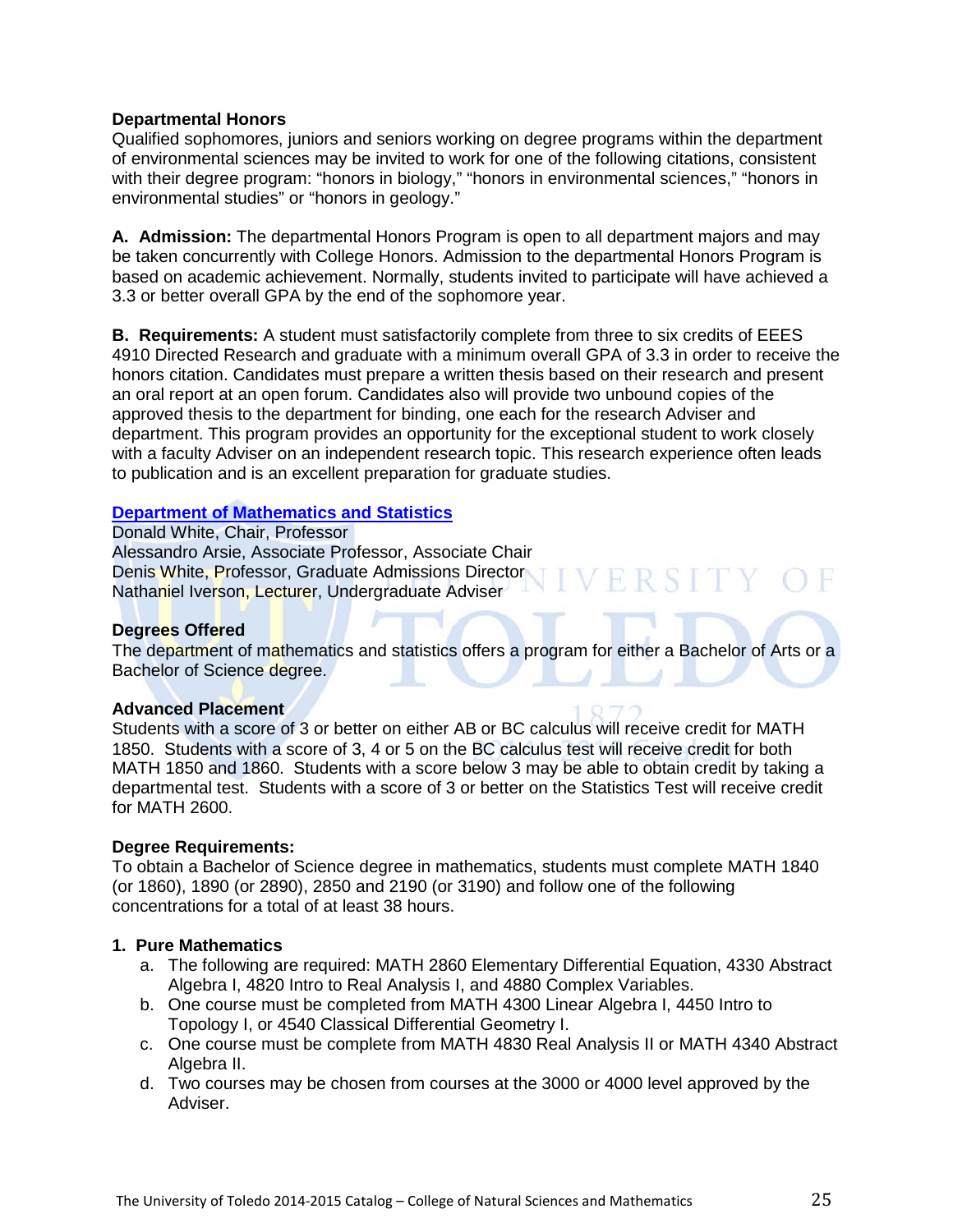#### **2. Applied Mathematics**

- a. The following are required: MATH 3320 Intro to Abstract Algebra or 4330 Abstract Algebra I, 2860 Elementary Differential Equation, 4300 Linear Algebra I or 4350 Applied Linear Algebra, and 4820 Intro to Real Analysis I or 4880 Complex Variables.
- b. One of the following two-semester sequences must be completed: MATH 4710 Methods Of Numerical Analysis I and 4720 Methods Of Numerical Analysis II or 4740 Advanced Applied Mathematics I and 4750 Advanced Applied Mathematics II.
- c. One course must be complete from MATH 3610 Statistical Methods I or MATH 4680 Intro to Theory of Probability or MATH 4800 Ordinary Differential Equations, Math 4810 Partial differential Equations or MATH 4860 Calculus Of Variations And Optimal Control I.
- d. One course may be chosen from courses at the 3000 or 4000 level approved by the Adviser.

#### **3. Statistics**

- a. The following courses are required: MATH 3610 Statistical Methods I, 3620 Statistical Methods II, 4350 Applied Linear Algebra, 4600 Applications Of Statistics I, 4610 Applications Of Statistics II, 4680 Intro to Theory of Probability, and 4690 Introduction To Mathematical Statistics.
- b. One more course may be chosen from courses at the 3000 or 4000 level approved by the Adviser.

#### **4. Mathematics with Computer Science**

- a. The following are required: MATH 2860 Elementary Differential Equation, 4380 Discrete Structures And Analysis Of Algorithms, 4710 Methods Of Numerical Analysis I, MATH 3320 Intro to Abstract Algebra or 4330 Abstract Algebra I, 4820 Intro to Real Analysis I or 4880 Complex Variables, and 4350 Applied Linear Algebra or 4390 Theory Of Computation or 4720 Methods Of Numerical Analysis II.
- b. Two courses may be chosen from courses at the 3000 or 4000 level approved by the Adviser.
- c. A minimum total of 18 hours in related area courses should be taken from EECS 1100 to 4990. At least two of these courses should be from EECS 2550 or at the 3000 or 4000 level approved by the Adviser. 2014 - 2015 Catalog

#### **5. Actuarial Sciences**

- a. The following courses are required: MATH 3610 Statistical Methods I, 3620 Statistical Methods, 2860 Elementary Differential Equation, 4620 Theory of Interest, 4680 Intro to Theory of Probability, 4690 Introduction To Mathematical Statistics, 4760 Actuarial Mathematics I, and 4770 Actuarial Mathematics II.
- b. The related area courses should include the following list: ECON 1150, 1200; BUAD 1020, 2040, 2050, 3040; FINA 3600; INFS 3150.

#### **Related Courses in Bachelor of Science**

The 26 semester hours of related area course work should be chosen according to the interests of the student in view of his or her anticipated career in mathematics. These courses could be in Accounting, Astronomy, Biology, Chemistry, Economics, Environmental Science, Engineering, Finance, Operations Analysis, Philosophy, Physics, Pharmacy and Pharmaceutical Sciences, Medicine and Life Sciences.

Choices include courses numbered 2000 to 4990 for the following departments: ACCT, ASTR, BUAD, BIOE, CHEE, CHEM, CIVE, EBUS, EEES, FINA, GEOL, IBUS, IE, INBT, INBY, ISOM, ME, MIME, MGMT, MKTG, NASC, PHYS, PSLS, and TE; plus BIOL 2150 to 2180, 3000 to 4000; ECON 1150, 1200, 2000 to 4990; EECS 1100 to 4990.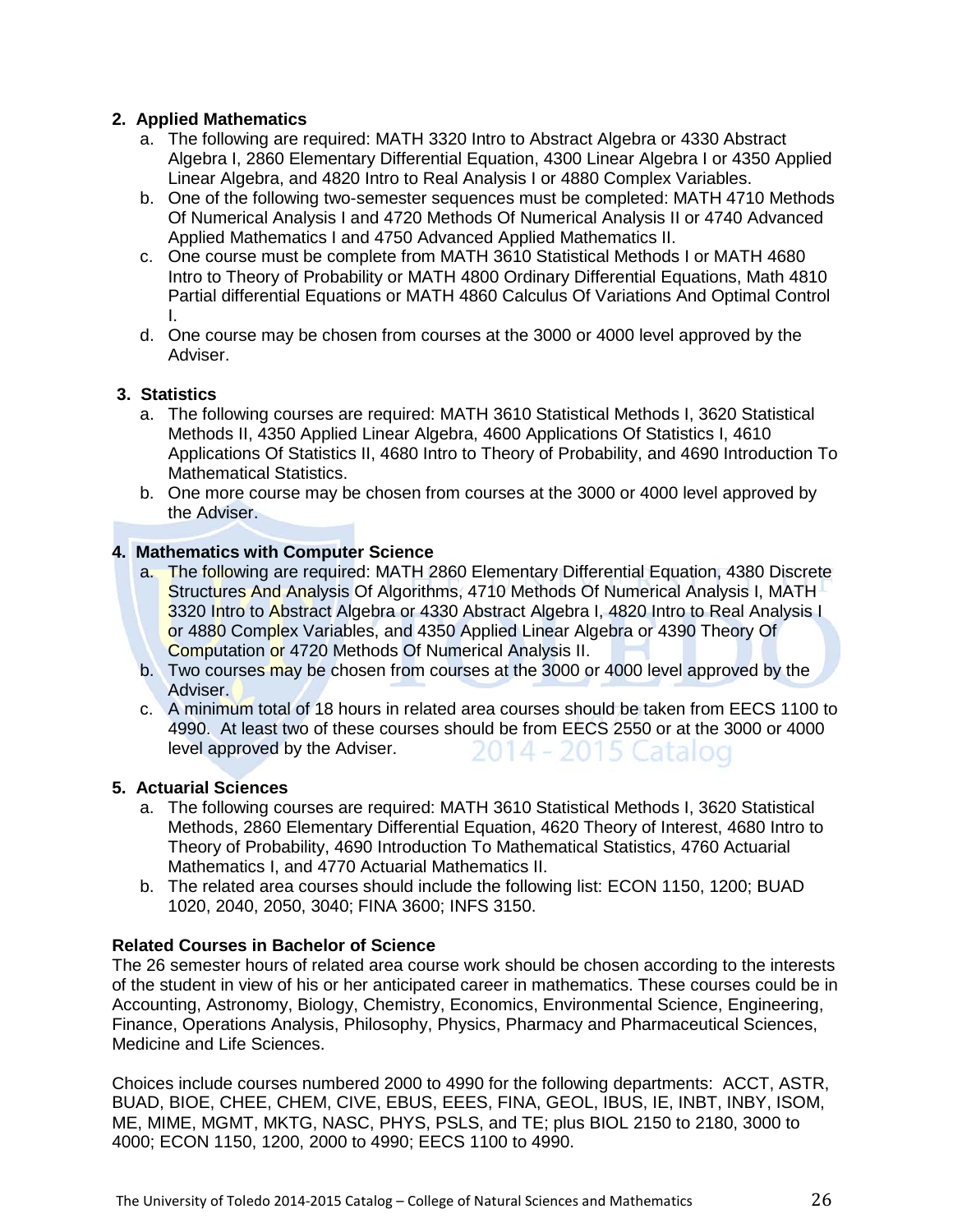To obtain a Bachelor of Art degree in degree in mathematics, students must complete MATH 1860 (or 1840 or 1930), 1890 (or 2890), 2850 (or 2950), and 3190 and follow one of the following concentrations for a total of at least 35 hours.

#### **1. Pure Mathematics**

- a. The following are required: MATH 2860, 4330, 4820, and 4880.
- b. Two courses must be completed from MATH 4300, 4450, 4540, or 4830.
- c. The remaining course work may be chosen from courses at the 3000 or 4000 level approved by the Adviser.

#### **2. Applied Mathematics**

- a. The following are required: MATH 3320 or 4330, 2860, 4300 or 4350, and 4820 or 4880.
- b. One of the following two-semester sequences must be completed: MATH 4710 and 4720 or 4740 and 4750.
- c. The remaining course work may be chosen from courses at the 3000 or 4000 level approved by the Adviser.

#### **3. Statistics**

a. The following courses are required: MATH 3610, 3620, 4350, 4600, 4610, 4680, and 4690.

#### **4. Mathematics with Computer Science**

- a. The following are required: MATH 2860, 4380, 4710, 3320 or 4330, 4820 or 4880, and 4350 or 4390 or 4720.
- b. The remaining course work may be chosen from courses at the 3000 or 4000 level approved by the Adviser.
- c. A minimum total of 18 hours in related area courses should be taken from EECS 1100 to 4990. At least two of these courses should be from EECS 2550 or at the 3000 or 4000 level approved by the Adviser.

#### **Related Courses in Bachelor of Arts**

The 18 semester hours of related area course work (at 2000 to 4000 levels) should be chosen according to the interests of the student in view of his or her anticipated career in mathematics. The B.A. degree is awarded to those students who choose a related area in the humanities or social sciences, such as economics, foreign language, philosophy and psychology, or education.

Choices include courses numbered 2000 to 4990 for the following departments: AMST, ARTH, COMM, DST, FILM, GEPL, GLST, HIST, HON, LST, PHIL, PSC, PSY, REL, SOC, THR, WGST; or courses numbered 3000 to 4990 for the following departments: CLC, ENGL, FREN, GERM, HUM, JAPN, LAT, LING, SPAN; plus AFST 2100 to 4990, ANTH 2100 to 4990, ART 1080 to 4990, ECON 1150, 1200, 2000 to 4000, FLAN 3440, MUS 2260, 2270, 2280, 2410, 2420, 2610, 2620, 3000 to 4000, excluding MUS 3010, 3020, 3030, 3040, 3050, 3090, 3130, 3140, 3150, 3160, 3170, 3180, 3190, 3800, 4800.

#### **Minor in Mathematics**

To obtain a minor in mathematics, a minimum of 22 hours in mathematics must be completed. The 22 hours must include MATH 1860, 1890 (or 2890), 2850 and one of 3610, 2860 or 4680. The remaining hours must be courses that are acceptable toward a major in mathematics and must be approved by an Adviser in the department of mathematics.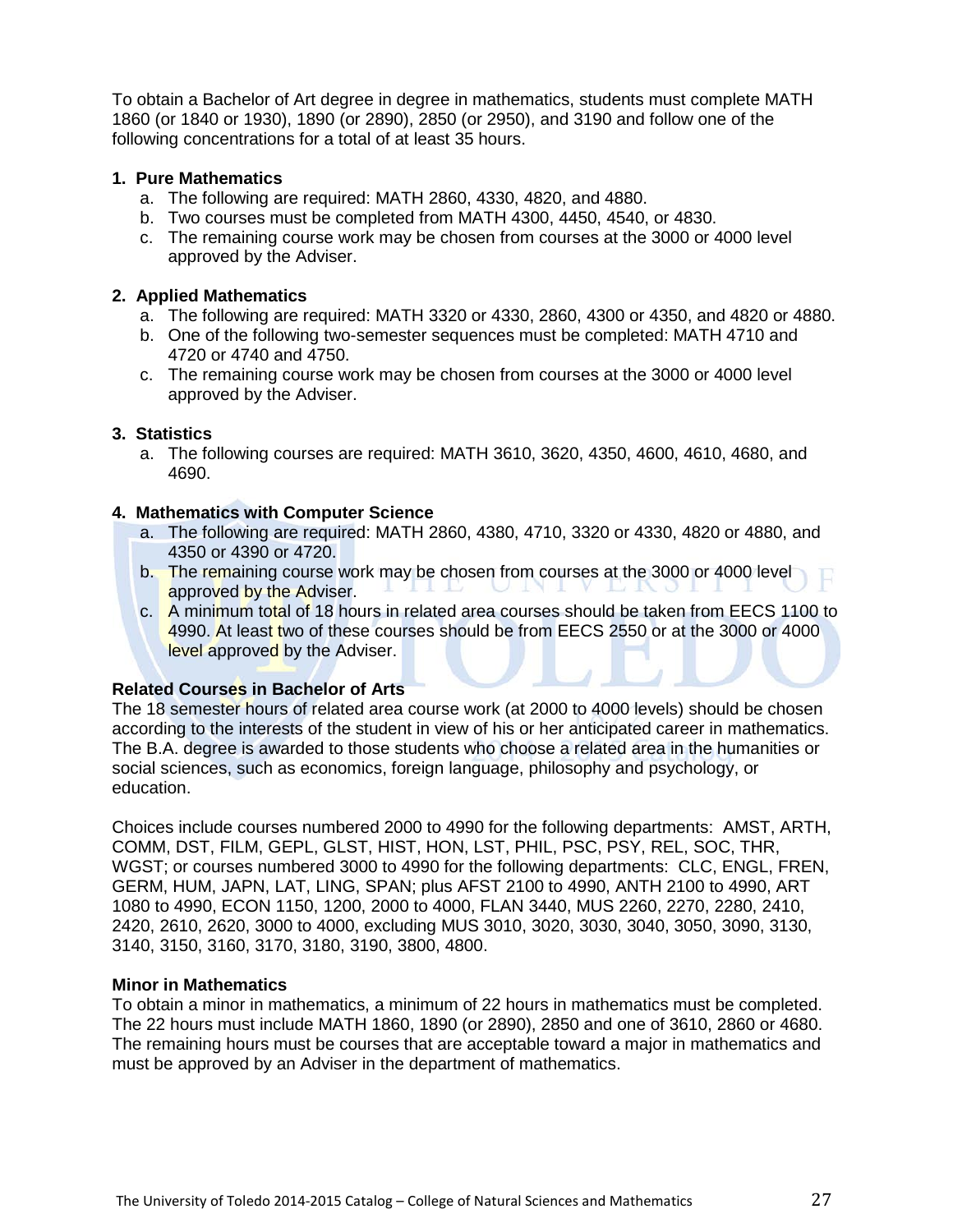#### **Honors in Mathematics**

- A. **Admission:** Students are normally admitted to departmental honors after completing the honors calculus sequence MATH 1920, 1930, 2950, and 3820 or Honors sections of MATH 1850,1860, 2850, and 2860. Students may also be admitted to the program at the discretion of the Math Majors Committee and should consult the departmental Undergraduate Adviser.
- **B. Requirements:** Graduation with honors in mathematics depends upon doing a substantial amount of work in mathematics beyond the requirements of the bachelor's degree. To graduate with departmental honors in mathematics a student must ordinarily maintain a GPA in mathematics greater than 3.5 and write an expository paper on a topic in mathematics that demonstrates knowledge of the subject matter significantly beyond the expectations of the student's course work. The research and writing of the paper is conducted under the supervision of a faculty member with an interest in the subject, and as a part of fulfilling this requirement the student must enroll in either the junior or senior reading class, MATH 3920 or MATH 4920, that counts as an elective in the major. The actual details of the student's program are determined by consulting with the Department's honors adviser and the student's topic supervisor.

#### **[Department of Physics and Astronomy](http://www.utoledo.edu/nsm/physast/index.html)**

Lawrence S. Anderson-Huang, Chair Jacques G. Amar, Associate Chair Scott A. Lee, undergraduate and honors Adviser, physics and astronomy Song Cheng, graduate program Director VERSITY O Sanjay Khare, coordinator, Renewable Energy minor

#### **Degrees Offered**

The department of physics and astronomy offers courses of study leading to the Bachelor of Science degree in physics, the Bachelor of Arts in physics and the Bachelor of Arts in astronomy. (see astronomy section earlier in this catalog)

#### **Advanced Placement**

Students with a score of 3, 4 or 5 on the Physics B test will receive credit for PHYS 2070 and 2080. Students with a score of 3, 4 or 5 on the Physics C Mechanics test will receive credit for PHYS 2130; students with a score of 3, 4 or 5 on the Physics C Electricity and Magnetism test will receive credit for PHYS 2140.

#### **Requirements for the Bachelor of Science in Physics**

The B.S. in physics consists of a core program that all students must complete and a choice of one concentration with additional requirements as listed below. The core program contains 22 hours of physics courses and 30 hours of related-area courses; the concentration must contain an additional 21 hours of physics and related courses. Another nine hours of courses from natural sciences, mathematics, or engineering are recommended.

**Core physics courses:** PHYS 2130, 2140, 3150, 3310, 3320 and 3410 are required. With department approval, a student may substitute PHYS 2070, 2080 and 2100 for PHYS 2130 and 2140. The introductory course PHYS 1910 is also strongly recommended for all physics majors.

**Related courses:** CHEM 1230 and 1280, one of MATH 1830, 1850 or 1920, one of MATH 1840, 1860, or 1930, one of MATH 1890, or 2890, one of MATH 2850, 2880, or 2950, one of MATH 3820, 3860 or 3880, and seven additional hours from major-level courses in biology, chemistry, or environmental sciences are required.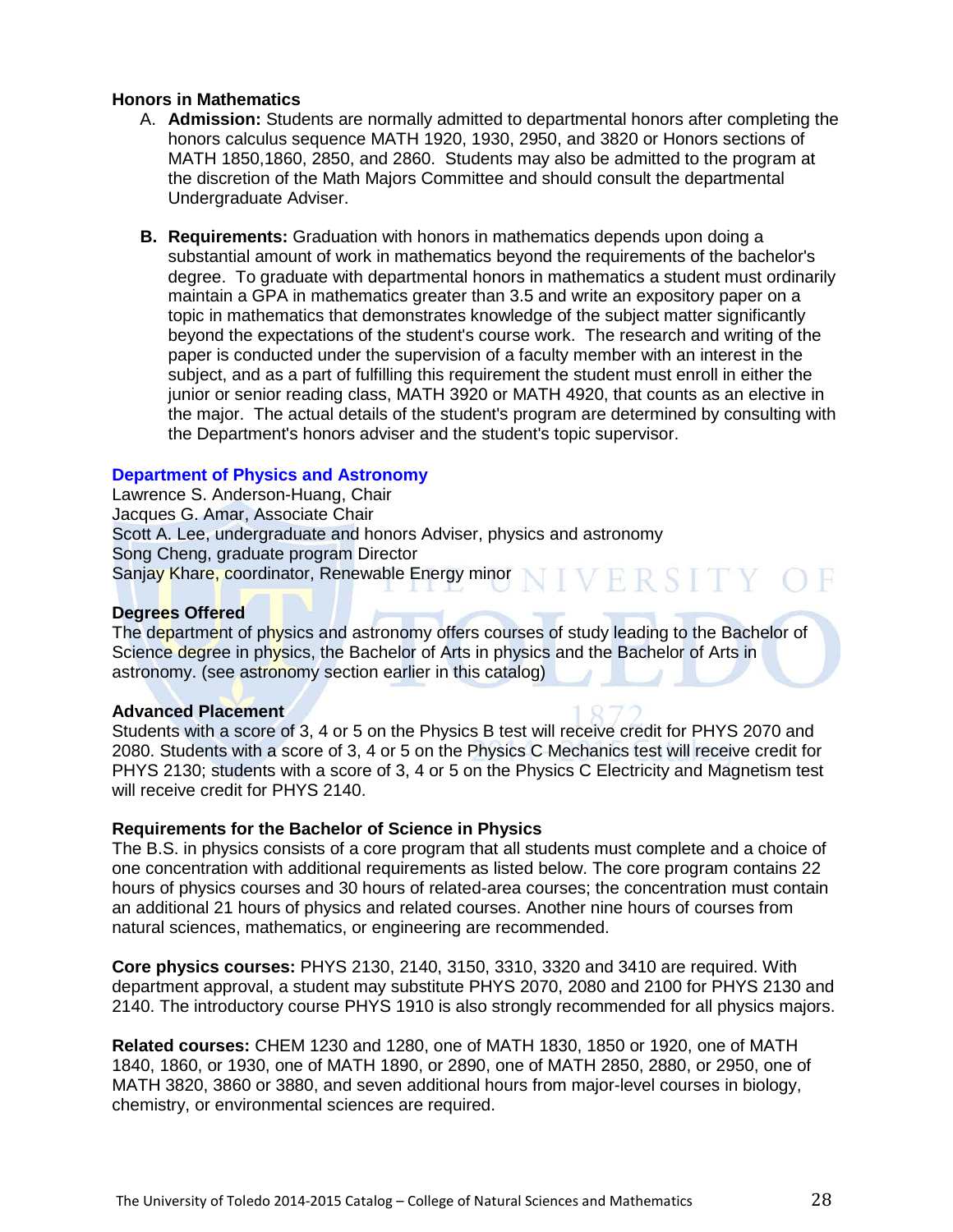#### **Concentrations**

The student must choose one of the following concentrations:

**Physics:** PHYS 3180, 3610, 4210, 4230, 4240, 4310, and either 4580 or 4780.

**Astrophysics:** PHYS 3610, 4210, 4230 and 4240, and ASTR 4810, 4820 and 4880.

**Applied Physics:** PHYS 3610, 4210, 4230, 4240, 4510, and either 4580 or 4780, plus three hours of appropriate courses from physics or engineering, chosen with the Adviser's approval.

**Biomedical Physics**: PHYS 3180, 3610, 4130, 4230, 4240, 4430, 4440, and 4780; and related courses BIOL 2150 and 2160, plus KINE 2510, 2520, 2530 and 2540 (or alternate sequence KINE 2460, 2470, 2560, and 2570)

In addition to the above requirements, students should consider at least three of the following optional courses: ASTR 4810, 4820 and 4880; PHYS 4130, 4510 and 4620; MATH 3190, 4300, 4740 and 4750.

#### **Requirements for the Bachelor of Arts in Physics**

The B.A. in physics consists of 34 hours in the department of physics and astronomy, 12 hours of calculus, and at least 12 additional hours in the natural sciences and mathematics, chosen with the Adviser's approval. This program is intended to provide the flexibility required by students who wish to pursue interdisciplinary studies, or prepare for careers in teaching or other professions requiring a fundamental understanding of the physical sciences.

**Recommended introductory course:** PHYS 1910 is strongly recommended.

**Fundamental physics sequence:** Either the sequence PHYS 2130-2140 (10 hours) or the sequence PHYS 2070-2080-2100 (12 hours) is required.

**Other required physics courses:** The intermediate level courses PHYS 3180, 3310, 3320, 3410 and either 3610 or 4620.

**Elective courses in the major:** At least nine hours of additional physics or astronomy courses numbered above 4000 are also required.

**Required mathematics courses:** One of MATH 1830, 1850 or 1920, one of MATH 1840, 1860 or 1930, and one of MATH 2850 or 2950 are required.

**Other courses in related areas:** At least 12 hours of other courses must be taken in natural sciences, with the selection approved by the student's Adviser. Examples of appropriate choices include BIOL 2150, 2160, 2170 and 2180; CHEM 1230, 1240, 1280 and 1290; and EEES, 2010 and 2100.

#### **Requirements for the Bachelor of Arts in Astronomy**

Please refer to the astronomy section earlier in this catalog.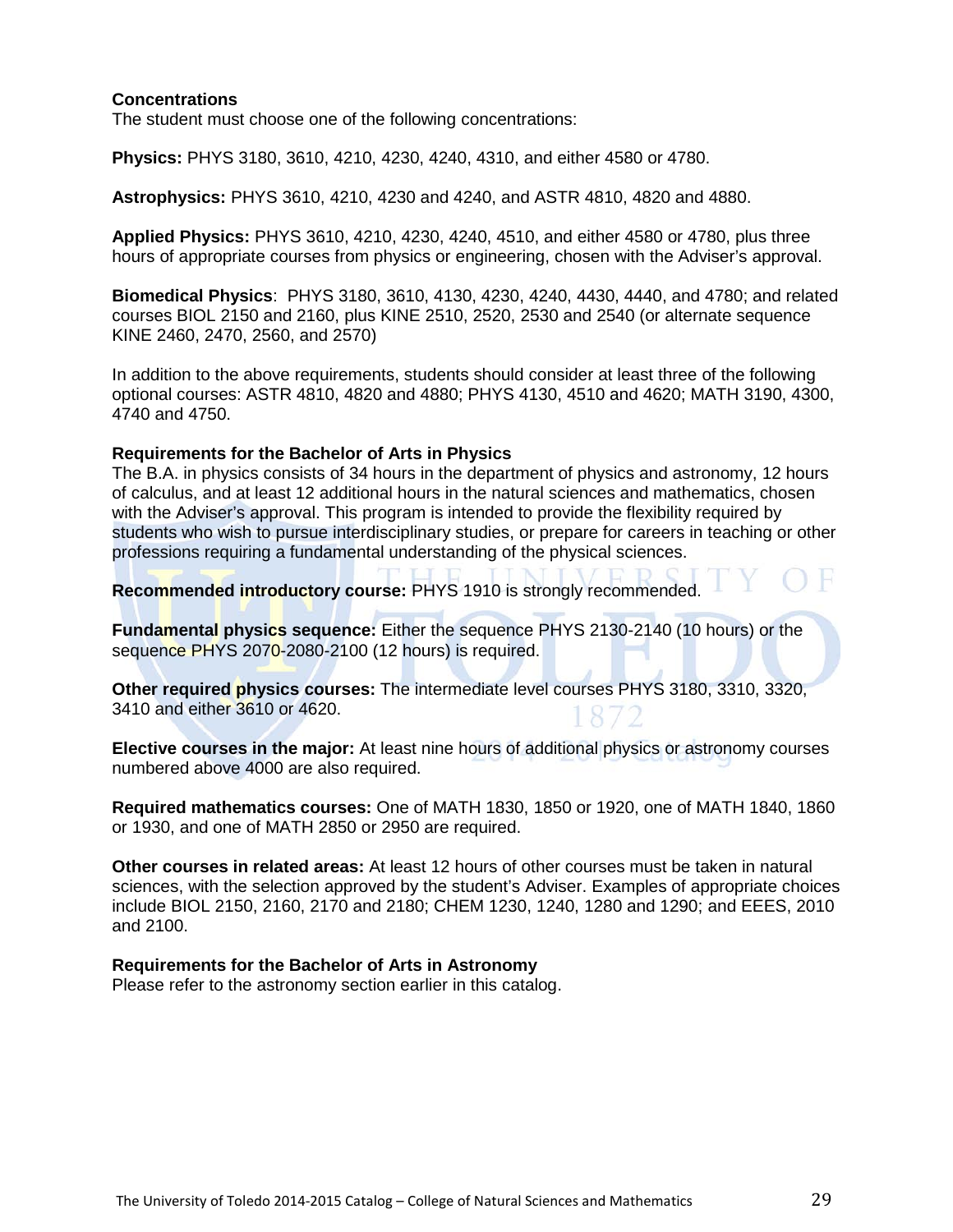#### **Minor in Physics or Astrophysics**

Students seeking a minor in physics or astrophysics must complete at least 22 hours of course work in physics as follows:

#### **Required for both minors:**

PHYS 2130 and 2140 or 2070, 2080 and 2100; 3180 and 3310.

**Required for the physics minor:**

PHYS 3320 and one physics course numbered above 3400.

**Required for the astrophysics minor:** ASTR 4810 and 4820.

Students must maintain a minimum GPA of 2.0 for all course work in the minor. Candidates for the minor must have their course work verified and approved by a departmental Adviser or Chair prior to making formal application for graduation.

#### **Minor in Renewable Energy** (This is an interdisciplinary minor)

The Minor in Renewable Energy (MRE) has been established as an interdisciplinary minor program. It is designed for students in the STEM areas majoring in the following departments: Physics and Astronomy, Chemistry, Environmental Sciences, Biology, Mathematics, MIME, Chemical and Environmental Engineering, Electrical Engineering and Computer Science, Civil Engineering and Bioengineering. Students with other majors can enroll in the MRE provided they complete the prerequisite courses. The goal of the minor is to expose students to quantitative analyses of the use of energy in human societies, its consequences and environmental impacts. A primary focus will be on the advantages and complexities of introducing renewable energy resources. Students will be required to take at least one course in the social, political, and economic ramifications of the use of energy in general and renewable energy in particular. An internship is required to enhance the practical training of students **Course requirements are as follow:** Students must complete at least 21 hours of coursework selected as follows: Four required courses

- PHYS 3400 Physical Principles of Energy Sources for Humans 3 credit hours
- EEES 2200/GEPL 2200 Climate Change 3 credit hours
- CHEM 3810 Chemistry of Sustainable Energy Resources 3 credit hours
- PHYS 4940 Internship in Renewable Energy 3 credit hours

#### Select one from

- PSC 4340 Environmental Policy 3 credit hours  $4 2015$  Catalog
- ECON 3240 Environmental Economics 3 credit hours

#### Select two of the following

- PHYS 4400 Varieties of Solar Energy 3 credit hours
- MIME 4980 Renewable Energy 3 credit hours
- CHEE/BIOE 4980 Biofuels 3 credit hours
- CHEE 4980 Fuel Cells and the Hydrogen Economy 3 credit hours

**Prerequisites:** PHYS 2080 General Physics II or higher, CHEM 1240 General Chemistry II, both courses under CHEE 4980 require MATH 1850 Single Variable Calculus I.

#### **Honors in Physics and Astronomy**

Qualified juniors and seniors may be invited to work for the citation "honors in physics and astronomy."

A. Admission: The Honors Program in the department of physics and astronomy is open to physics majors and may be taken concurrently with College Honors. Admission to the program is based upon the student's academic achievement (at least a 3.0 GPA overall; at least a 3.3 GPA in the major), recommendations of previous instructors and an interview with the departmental honors officer. A petition for entrance into the program normally should be made before the end of the sophomore year.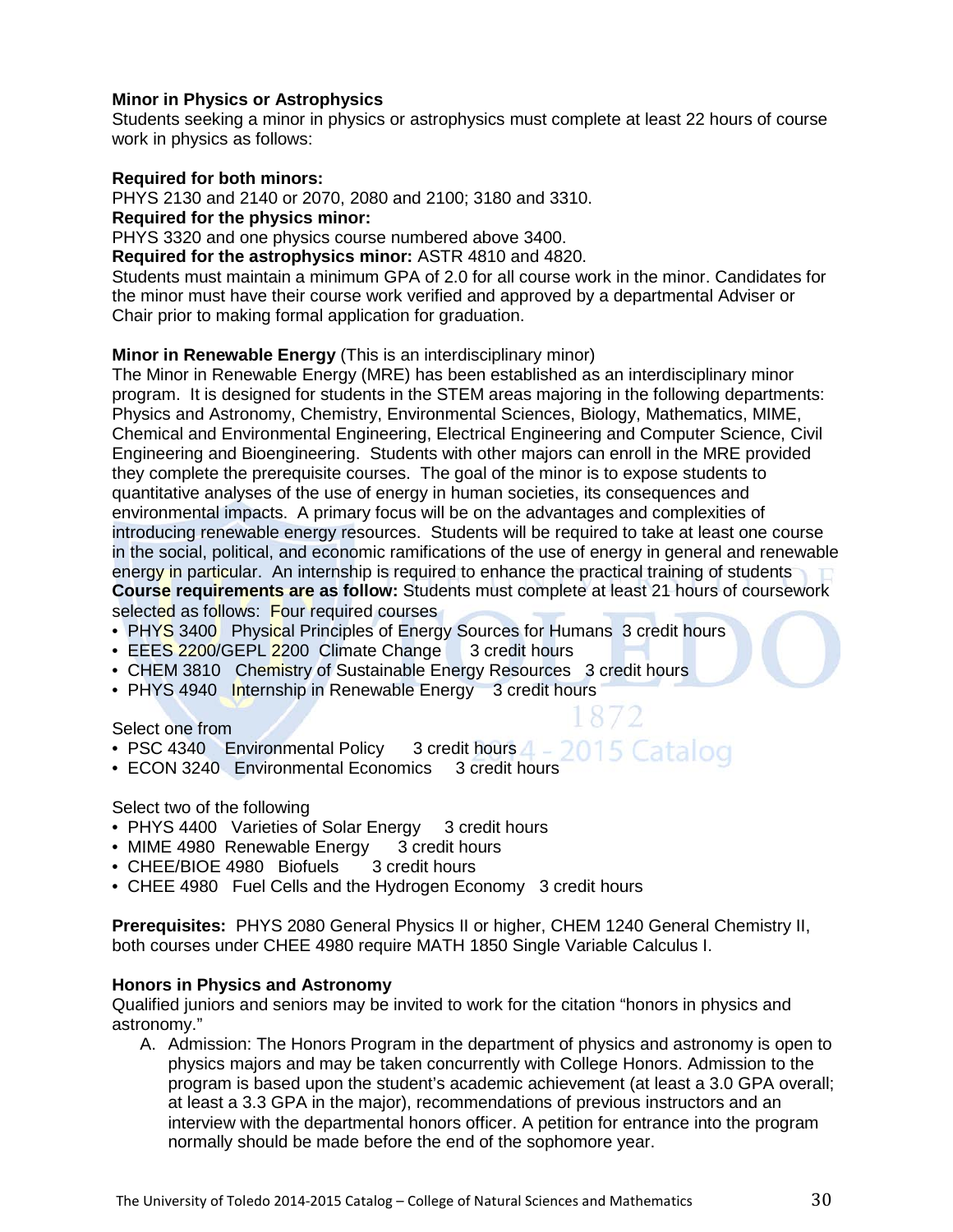B. Requirements: In order to remain in the program and graduate with departmental honors, the students must maintain at least a 3.0 cumulative GPA and a at least a 3.3 GPA in the major. In addition to the normal requirements for a physics undergraduate major, the student must successfully complete six hours of physics with honors in courses numbered above 3320\*, six hours of math at or above the 3000 level and three hours of PHYS 4910. PHYS 4910 is independent research and requires a written thesis and presentation of an oral report upon completion of work. The oral report and written thesis will strongly influence the granting of the honors citation.

*\*ASTR 4810, 4820 may count toward this requirement.* 

#### **Department of Biological Sciences**

**Brian P. Ashburner**, 2001, Associate Dean and Associate professor B.A., St. Anselm College; Ph.D. Loyola University of Chicago **Tomer Avidor-Reiss**, 2012, Associate professor B.S. Hebrew University; Ph.D. Weizmann Institute of Science **Bruce Bamber**, 2006, Associate professor B.Sc., University of Calgary; Ph.D., University of Washington **Deborah Chadee**, 2005, Associate professor B.S., University of Manitoba; Ph.D., University of Manitoba **Maria Diakonova**, 2006, Associate professor Sc.B., M.S., Leningrad State University; Ph.D., Russian Academy of Sciences **Fan Dong**, 2002, professor M.D., Suzhou Medical College; Ph.D., Erasmus University **Rafael Garcia-Mata**, 2012, Assistant professor B.S. Universidad Nacional de Mar del Plata; PhD, University of Alabama at Birmingham **John Gray**, 1998, Associate professor B.Sc. (Hons), University College Cork; Ph.D., Purdue University **Patricia R. Komuniecki**, 1985, professor, vice provost for graduate affairs and dean, college of graduate studies B.A., Newton College (Boston College); M.A., Mount Holyoke College; Ph.D., University of Massachusetts **Richard W. Komuniecki**, 1980, Distinguished University Professor A.B., Holy Cross College; M.S., Ph.D., University of Massachusetts **Malathi Krishnamurthy**, 2010, Assistant professor B.S., M.S., University of Delhi; Ph.D., Jawaharlal Nehru University Catalog **Douglas W. Leaman**, 2001, professor and chair B.S., M.S., The Ohio State University, Ph.D., University of Missouri **Scott M. Leisner**, 1993, professor B.S., University of Wisconsin; Ph.D., Purdue University **Guofa Liu**, 2008, Associate professor M.B., Suzhou Medical College; M.S., Beijing Medical University; Ph.D., Shanghai Second Medical University **Song-Tao Liu**, 2007, Associate professor B.S., Wuhan University; Ph.D., Shanghai Institute of Biochemistry **John Plenefisch**, 1996, Associate professor and associate chair B.S., University of Connecticut; Ph.D., Massachusetts Institute of Technology **Anthony Quinn**, 2001, Associate professor B.A., Mid-American Nazarene College, M.S., University of Missouri - Saint Louis, Ph.D., University of Oklahoma Health Science Center **Lirim Shemshedini**, 1993, professor B.S., University of Michigan; Ph.D., University of Vermont **William Taylor**, 2003, Associate professor B.S., University of Winnipeg; Ph.D., University of Manitoba **Deborah Vestal**, 2002, Associate professor B.S., Bowling Green State University; Ph.D., Syracuse University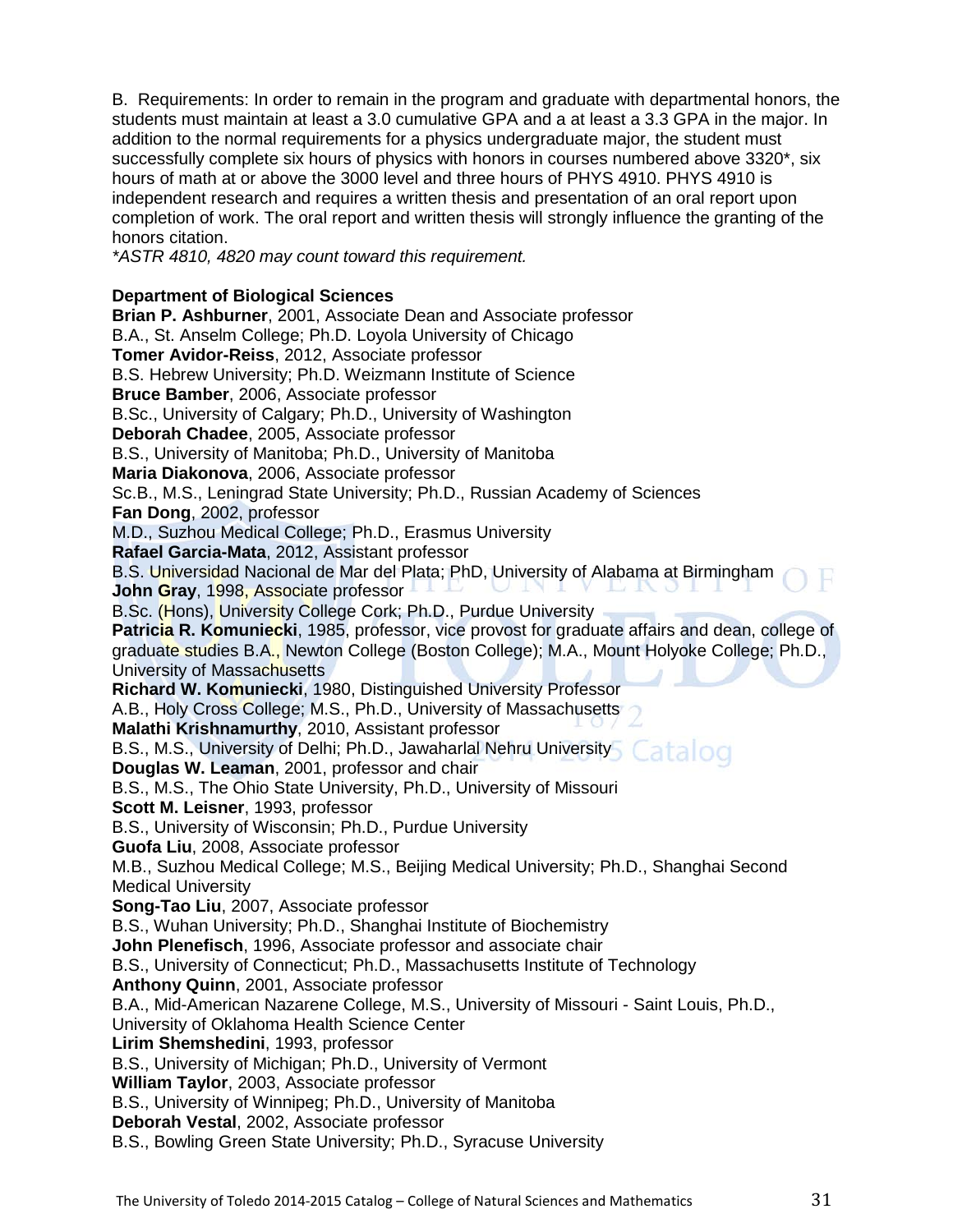Emeritus Faculty **William L. Bischoff Jr.**, 1972, professor emeritus, 2007 B.A., M.A., Miami University; Ph.D., University of North Carolina **Charles Creutz**, 1973, professor emeritus, 2010 A.B., Columbia University; M.S., Ph.D., University of Pennsylvania **Ernest Dubrul**, 1974, professor emeritus, 2010 H.A.B., Xavier University; Ph.D., Washington University **Louis Glatzer**, 1973, professor emeritus, 1999 A.B., Dartmouth College; M.S., North Carolina State University; Ph.D., The University of Texas - Austin **Lloyd A. Jones**, 1972, professor emeritus, 1999 B.S., M.S., The Ohio State University; Ph.D., Purdue University **Woon H. Jyung**, 1964, professor emeritus, 1993 B.S., Seoul National University; M.S., Ph.D., Michigan State University **Harold H. Lee**, 1967, professor emeritus, 1999 A.B., Oklahoma Baptist University; M.S., Ph.D., University of Tennessee **Clifford J. Smith**, 1965, professor emeritus, 1993 B.S., Cornell University; Ph.D., University of Maryland

VERSI

**Lecturer** 

**Sally Harmych**, 2006, Associate Lecturer B.S., Ph.D. University of Toledo **Brenda Leady**, 1993, Lecturer B.S.,Ph.D., University of Toledo **Robert Steven**, 2006, Associate Lecturer B.Sc., Ph.D., University of Toronto

#### **Department of Chemistry& Biochemistry**

**Jared L. Anderson**, 2005, Professor B.S., South Dakota State University; Ph.D., Iowa State University **Peter R. Andreana**, 2012, Associate Professor B.S., Brock University; Ph.D., Wayne State University Catalog **John J. Bellizzi**, **III**, 2008, Assistant Professor S.B., Massachusetts Institute of Technology; M.S., Ph.D., Cornell University **Terry P. Bigioni**, 2006, Associate Professor B.Sc., M.Sc., University of Toronto; Ph.D., Georgia Institute of Technology **Eric W. Findsen**, 1988, Associate Professor B.S., Michigan State University; M.S., University of California; Ph.D., University of New Mexico **Dean M. Giolando**, 1988, Professor B.S., Rochester Institute of Technology; Ph.D., University of Illinois **Xiche Hu**, 1998, Associate Professor B.S., M.S., Wuhan University; Ph.D., Wayne State University **Dragan Isailovic,** 2008, Associate Professor Diploma – Physical Chemistry, University of Belgrade, Serbia; Ph.D., Iowa State University **Andrew D. Jorgensen**, 1988, Associate Professor B.S., Quincy College; Ph.D., University of Illinois – Chicago **Ajith Karunarathne**, 2014, Assistant Professor B.S., University of Sri Jayewardenepura; Ph.D., Michigan State University **Jon R. Kirchhoff**, 1989, Distinguished University Professor B.S., State University of New York - Cortland; Ph.D., Purdue University **Cora Lind-Kovacs**, 2003, Professor and Associate Chair Prediploma, Bergische Universität Wuppertal; M.S., Ph.D., Georgia Institute of Technology **Mark R. Mason**, 1998, Associate Professor B.S., Bowling Green State University; Ph.D., Iowa State University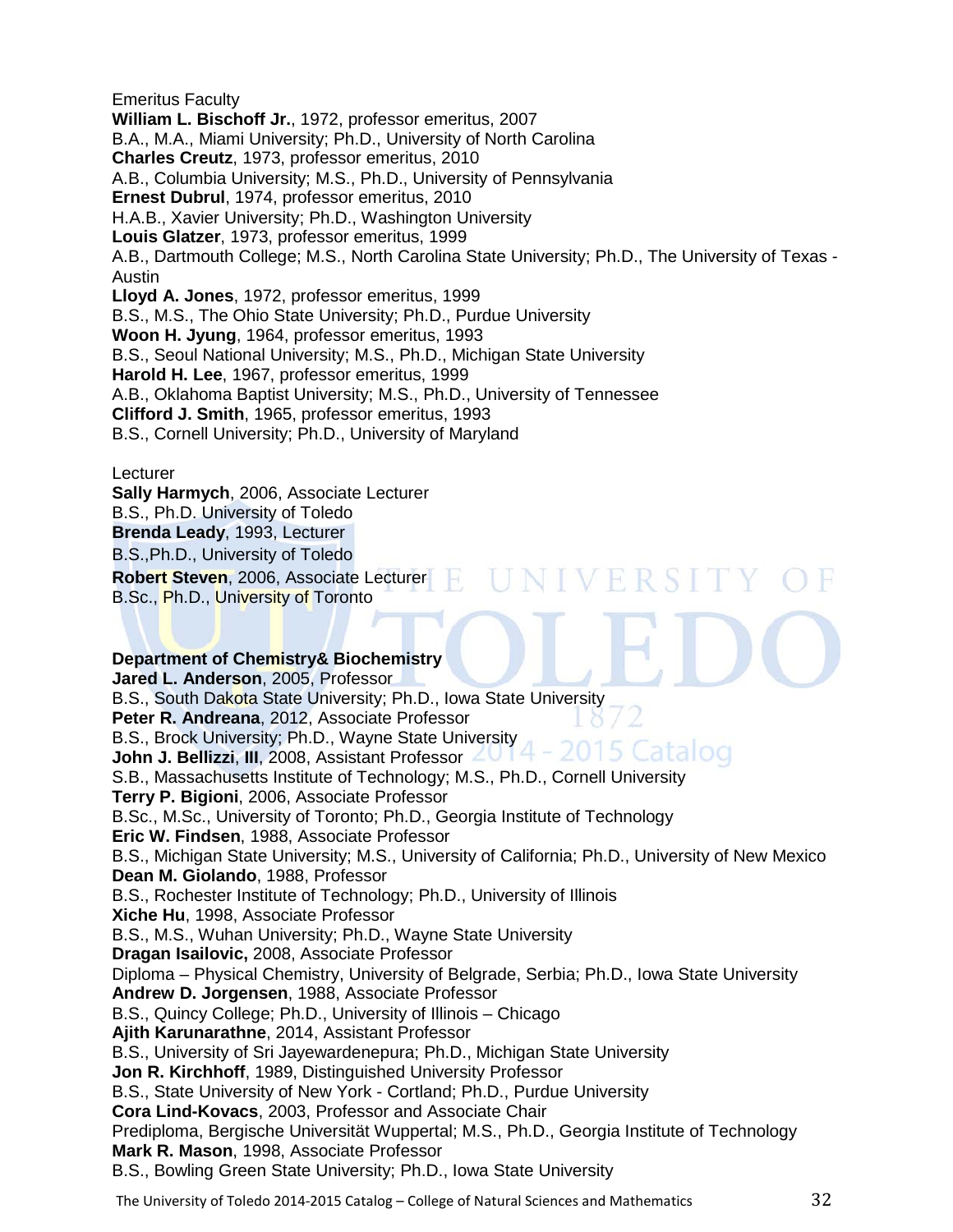**Timothy C. Mueser**, 2000, Associate Professor B.S., Eureka College; Ph.D., University of Nebraska **Donald R. Ronning**, 2005, Associate Professor B.S., University of Minnesota; Ph.D., Texas A & M University **Joseph A. R. Schmidt**, 2004, Associate Professor B.S., Kansas State University; Ph.D., University of California-Berkeley **Steven J. Sucheck**, 2005, Associate Professor B.S., University of Toledo; Ph.D., University of Virginia **Ronald E. Viola**, 2000, Distinguished University Professor and Chair B.S., Fordham University; M.S., Ph.D., Pennsylvania State University **Kana Yamamoto**, 2008, Assistant Professor B.S., M.S., Nagoya University, Japan; Ph.D., University of California-Berkeley **Jianglong Zhu**, 2010, Associate Professor B.S., M.S., Tianjin University; Ph.D., Boston University

#### **Lecturers**

**Claire Cohen**, 2007, Lecturer B.S., University of Massachusetts; Ph.D., Cornell University **Edith P. Kippenhan**, 2006, Lecturer B.S., University of Maryland; Dipl.-Chem., Universität des Saarlandes, Germany **Kristi Mock**, 2013, Lecturer B.S., Ph.D., The University of Toledo **Elizabeth Zhurova**, 2013, Lecturer B.S., M.S., Mendeleev University of Chemical Technology; Ph.D., Karpov Institute of Physical **Chemistry James R. Zubricky, III,** 2008, Associate Lecturer B.S., M.S., Bowling Green State University

#### **Visiting Assistant Professor**

**Wendell P. Griffith**, 2007, Assistant Professor B.S., Grambling State University; Ph.D., University of Massachusetts

#### **Emeritus Faculty**

**John Chrysochoos**, 1967, Professor Emeritus, 2004 Diploma of Chemistry, University of Athens; M.S., Ph.D., University of British Columbia **Jimmie G. Edwards**, 1967, Professor Emeritus, 2000 B.S., Central State College; Ph.D., Oklahoma State University **James L. Fry**, 1969, Professor Emeritus, 1999 B.S., Bowling Green State University; Ph.D., Michigan State University **Max O. Funk**, 1978, Distinguished University Professor Emeritus, 2013 B.S., The Pennsylvania State University; Ph.D., Duke University **James E. Gano**, 1967, Professor Emeritus, 2000 B.S., Miami University; M.S., Ph.D., University of Illinois **Nina I. McClelland**, 2004, Professor Emerita B.S., M.S., University of Toledo; MPH, Ph.D., University of Michigan; DSc, University of Toledo **Robert J. Niedzielski**, 1965, Professor Emeritus, 1999 B.S., Aquinas College; M.S., Ph.D., University of Illinois **Gordon A. Parker**, 1965, Professor Emeritus, 1992 B.S., University of Michigan; M.S., Ph.D., Wayne State University **A. Alan Pinkerton**, 1984, Professor Emeritus, 2014 Grad. RIC, Brighton College of Tech; Ph.D., University of Alberta **Lancelot C.A. Thompson**, 1958, Professor Emeritus, 1988 B.S., Morgan State University; Ph.D., Wayne State University **Frank Walmsley**, 1962, Professor Emeritus, 1987 B.S., University of New Hampshire; Ph.D., University of North Carolina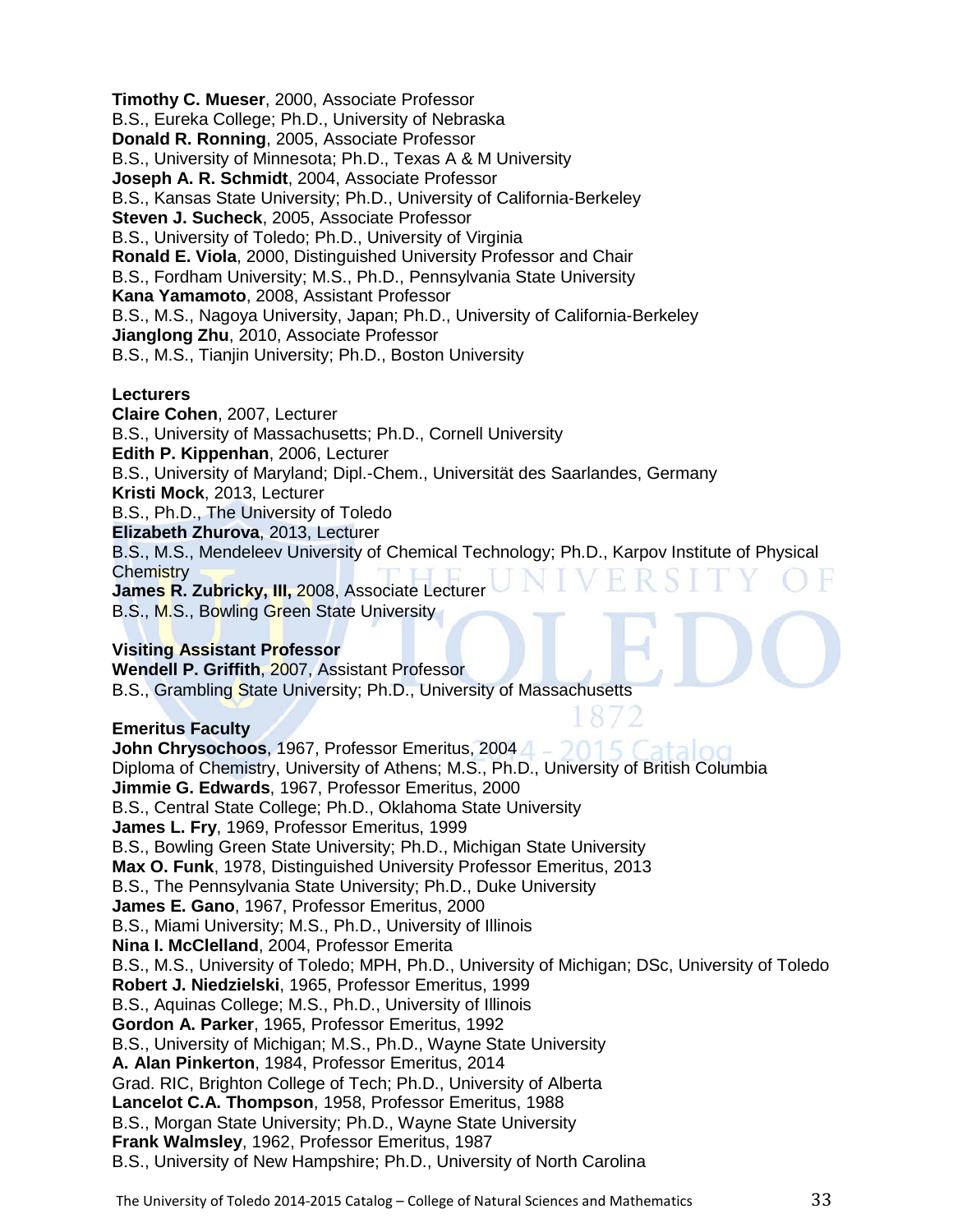#### **Department of Environmental Sciences**

**Richard Becker**, 2008, Associate professor B.A., Washington University; M.A., Washington University; Ph.D., Western Michigan University **Jonathan M. Bossenbroek**, 2005, Associate professor B.S., Calvin College; M.S., University of Wisconsin; Ph.D., Colorado State University **Thomas Bridgeman**, 2006, Associate professor B.S., Miami University; M.S., The Ohio State University; Ph.D., University of Michigan **Mark J. Camp**, 1976, Associate professor B.S., M.S., The University of Toledo; Ph.D., The Ohio State University **Todd D. Crail**, 2012, Lecturer B.A. Bluffton University; M.S., Ph.D. The University of Toledo **Daryl F. Dwyer**, 2001, Associate professor and director, Stranahan Arboretum B.S., Wilkes College; M.A., State University of New York at Buffalo; Ph.D., Michigan State **University Timothy G. Fisher**, 2003, Professor and chair B.S., University of Alberta; M.S., Queen's University; Ph.D., University of Calgary **Johan F. Gottgens**, 1993, Professor and associate chair B.S., M.S., Utrecht University; Ph.D., University of Florida **Scott A. Heckathorn**, 2003, Professor B.S., Wichita State University; M.S., Ph.D., University of Illinois **David E. Krantz**, 2001, Associate professor B.S., College of William and Mary; M.S., Ph.D., University of South Carolina **James A. Martin-Hayden**, 1994, Associate professor B.A., University of Maine; M.S., Ph.D., University of Connecticut RSITY OF **Christine M. Mayer**, 2003, Professor B.S., M.S., University of Illinois at Urbana - Champaign; Ph.D., Cornell University Daryl L. Moorhead, 1999, Professor B.S., The Ohio State University; M.S., Texas A&M University; Ph.D., University of Tennessee **Song Qian**, 2012, Assistant professor B.S. Tsinghua University; M.S. Nanjing University; M.S., Ph.D. Duke University **William Von Sigler**, 2003, Associate professor B.S., Purdue University; Ph.D., Purdue University **Alison L. Spongberg**, 1994, Professor B.A., Ohio Wesleyan University; M.A., Temple University; Ph.D., Texas A&M University **Carol A. Stepien**, 2004, Distinguished University Professor and director of the Lake Erie Research Center B.S., Bowling Green State University; M.S., Ph.D., University of Southern California **Donald J. Stierman**, 1994, Associate professor B.S., State University of New York - Brockport; M.S., Ph.D., Stanford University **Michael N. Weintraub**, 2005, Associate professor B.A., Bard College; M.A., Ph.D., University of California at Santa Barbara **EMERITUS FACULTY Stuart L. Dean**, 1967, Professor emeritus, 1993 B.S., M.S., Ph.D., West Virginia University **Lou Glatzer**, 1973, Professor emeritus, 1999 A.B., Dartmouth College; M.S., North Carolina State University; Ph.D., The University of Texas - Austin **Stephen L. Goldman**, 1971, Professor emeritus, 2007 B.S., Brooklyn College; M.A., Ph.D., University of Missouri **James A. Harrell**, 1979, Professor emeritus, 2009 B.S., California State University - Fullerton; M.S., University of Oklahoma; Ph.D., University of Cincinnati **Craig B. Hatfield**, 1964, Professor emeritus, 1999 B.S., M.A., Ph.D., Indiana University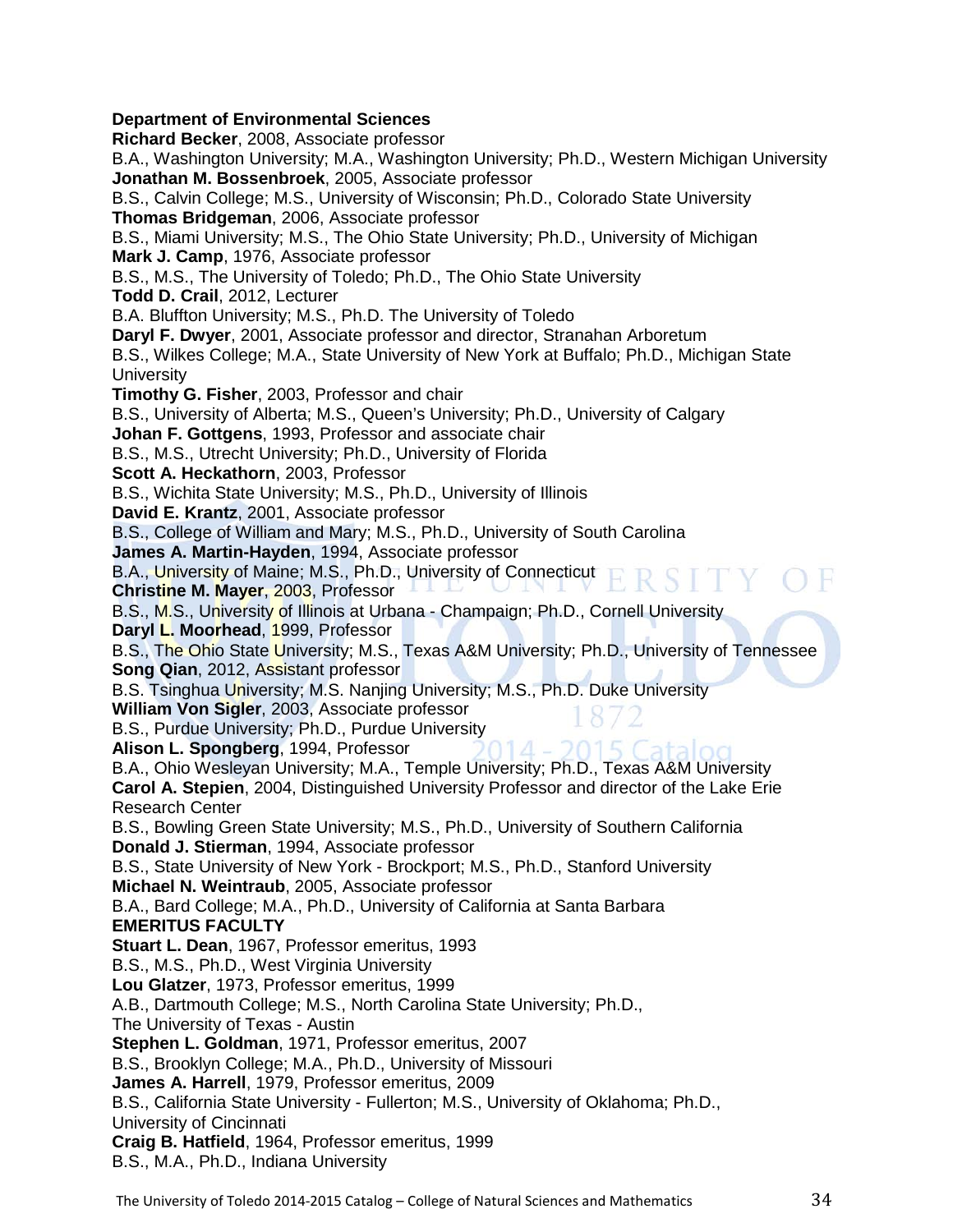**Michael W. Phillips**, 1975, Professor emeritus, 2010 B.S., North Carolina State University; Ph.D., Virginia Polytechnic Institute **Lon C. Ruedisili**, 1974, Professor emeritus, 1993 B.S., M.S., Ph.D., University of Wisconsin **Elliot J. Tramer**, 1969, Professor emeritus, 2007 A.B., Case Western Reserve University; Ph.D., University of Georgia **Department of Mathematics and Statistics James D. Anderson,** 1990, Assistant professor B.S., The University of Akron; M.S., Purdue University **Alessandro Arsie**, 2009, Associate professor B.S., University of Padova; M.S., Univerita' Bocconi; Ph.D., International School for Advanced Studies, Trieste, Italy **Zeljko Cuckovic**, 1994, professor B.S., M.S., University of Zagreb; Ph.D., Michigan State University **Paul R. Hewitt**, 1990, Associate professor and chair B.S., Michigan Technological University; Ph.D., Michigan State University **Rong Liu**, 2009 assistant professor B.S., Shandong University; M.S., University of North Texas; Ph.D., Michigan State University **Geoffrey K. Martin**, 1989, Associate professor and Vice Provost/Director, Institutional Research B.S., University of Connecticut; M.A., Ph.D., State University of New York - Stony Brook **Robert L. Ochs Jr.**, 1988, Associate professor B.S., Ursinus College; M.S., The Pennsylvania State University; M.A., Ph.D., University of **Delaware Charles J. Odenthal**, 1990, Associate professor B.S., Harvey Mudd College; M.S., California Polytechnic University - Pomona; Ph.D., University of Wisconsin **Biao Ou**, 1993, professor B.S., M.S., Zhejiang University; Ph.D., University of Minnesota **Sonmez Sahutoglu**, 2009, Associate professor B.S., M.S., Middle East Technical University; Ph.D., Texas A&M University **Friedhelm Schwarz**, 1984, professor Diploma, University of Hanover; Ph.D., University of Bremen **Qin Shao,** 2002, professor B.S., M.S., Nankai University; Ph.D., The University of Georgia **Ivie Stein Jr.**, 1971, Associate professor B.S., M.A., Long Beach State University; Ph.D., University of California at Los Angeles **Gerard Thompson**, 1988, professor B.Sc., King's College; M.S., Ph.D., University of North Carolina; Ph.D., Open University **Akaki Tikaradze**, 2011, Assistant Professor B.S., M.S., Tbilisi State University, Tbilisi, Georgia; M.S., Ph.D., University of Chicago, Chicago, Illinois **Mao-Pei Tsui,** 2005, Associate professor B.S., M.S., National Chao-Tung University; Ph.D., Brandeis University **H. Westcott Vayo,** 1965, professor B.S., Culver - Stockton College; M.S., Ph.D., University of Illinois **Denis White**, 1984, professor B.Sc., M.Sc., University of Toronto; M.S., Ph.D., Northwestern University **Donald B. White**, 1993, professor B.S., University of California - Los Angeles; M.S., Ph.D., University of California - Irvine **Biao Zhang**, 1993, professor B.Sc., M.S., East China Normal University; Ph.D., University of Chicago E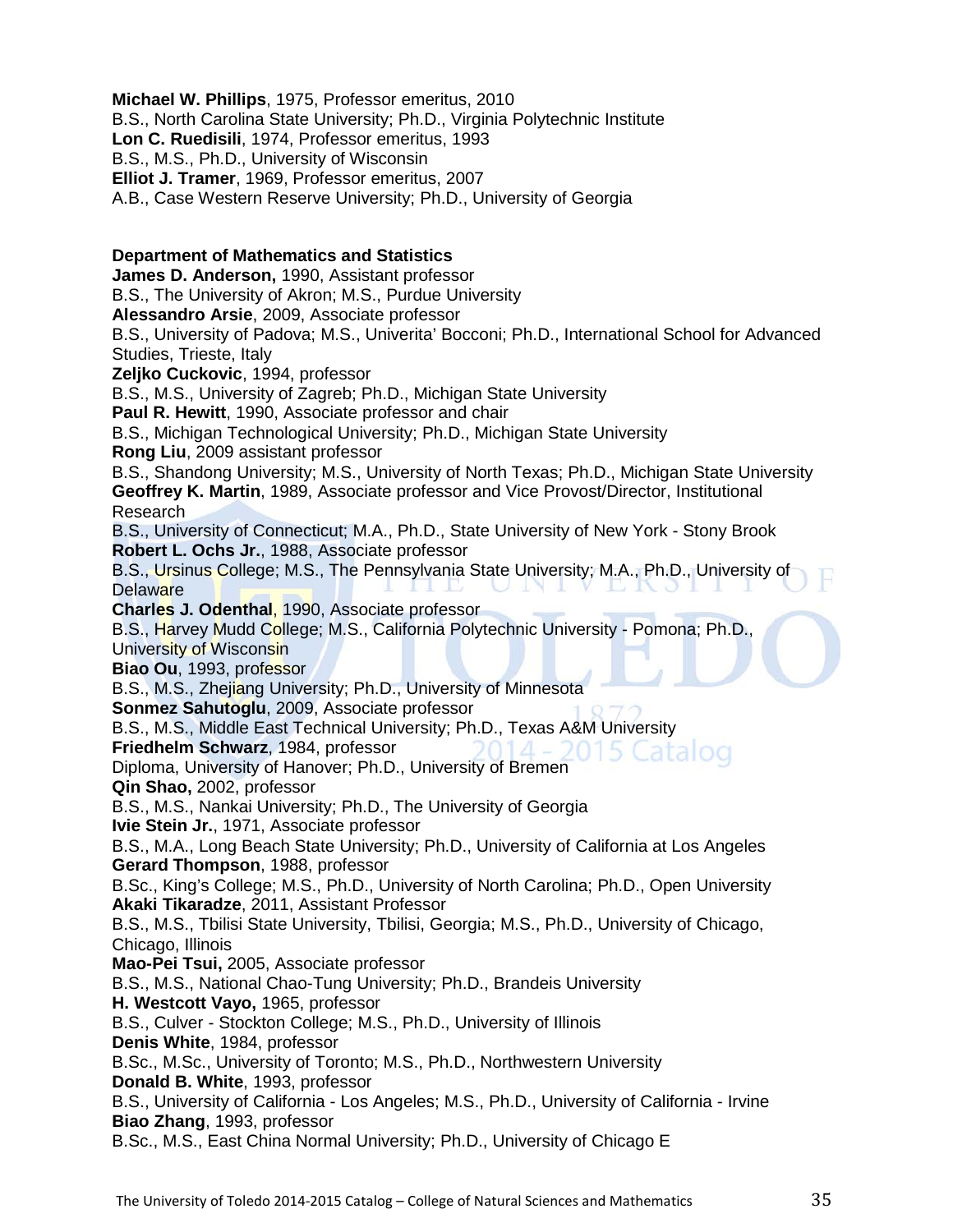#### **Emeritus Faculty**

**James L. Bailey**, 1963, professor emeritus, 1987 B.S., Heidelberg College; M.S., Ph.D., Michigan State University **H. Lamar Bentley**, 1971, professor emeritus, 2006 B.S., M.S., University of Arizona; Ph.D., Rensselaer Polytechnic Institute **Mary F. Coughlin**, 1969, professor emeritus, 1989 B.A., Marygrove College; M.S., St. Louis University; Ph.D., University of Michigan **Budmon R. Davis**, l962, professor emeritus, 1989 B.S., Geneva College; M.A., Ph.D., University of Pittsburgh **Edward D. Ebert**, 1947, professor emeritus, 1984 B.S., The University of Toledo; M.S., University of Iowa **Arnold A. Johanson**, 1962, professor emeritus, 1987 A.B., Kenyon College; M.A., The Ohio State University; Ph.D., Case Institute of Technology **George J. Kertz**, 1966, professor emeritus, 1999 A.B., Cardinal Glennon College; M.A., Ph.D., St. Louis University **Walter Lange**, 1967, professor emeritus, 1989 M.Ed., Ed.S., The University of Toledo **Rao V. Nagisetty**, 1974, professor emeritus, 2009 B.A., Andhra University; Ph.D., Stekloff Institute **Martin R. Pettet**, 1981, professor, 2011 B.Sc., M.Sc., Toronto; M.Phil., Ph.D., Yale University **Temoleon G. Rousos**, 1966, professor emeritus, 1986 B.Ed., The University of Toledo; M.A.Ed., Eastern Michigan University; M.A., Mathematics, Bowling Green State University; Ed.S., Ed.D., The University of Toledo **Paul Shields**, 1974, professor emeritus, 1999 A.B., Colorado College; M.A., Ph.D., Yale University **Stephen E. Spielberg,** 1963, professor emeritus, 1993 B.A., University of Pennsylvania; M.A., Ph.D., University of Minnesota **Stuart A. Steinberg**, 1971, professor emeritus, 2009 B.A., Ph.D., University of Illinois; M.S., University of Chicago **Gwen H. Terwilliger,** 1987, Associate professor emeritus, 2005 B.S., M.Ed., Bowling Green State University; Ph.D., The University of Toledo **Henry C. Wente**, 1971, Distinguished University Professor emeritus, 2009 A.B., A.M., Ph.D., Harvard University **Harvey E. Wolff**, 1975, professor emeritus, 2010 B.A., University of Connecticut; M.A., Ph.D., University of Illinois

#### **Retired Faculty**

**Mohamed S. El-Bialy**, 1990, professor, 2013 Ph.D., University of Minnesota **Donald J. Greco**, 1977, professor, 2008 B.A., The Ohio State University; M.Ed., Ph.D., The University of Toledo **L. Marie Hoover**, 1984, Associate professor, 2008 B.A., Muskingum College; M.A., University of Michigan; Ph.D. The University of Toledo **Elaine I. Miller,** 1986, Associate professor, 2010 A.S., Alpena College; B.S., M.A., Eastern Michigan University

#### **Lecturers**

**Amrita Acharyya**, 2014, lecturer B.S., M.S., M.A., University of Calcutta (India); Ph.D., The University of Alabama **Katherine Bryant**, 2010 associate lecturer B.S., M.S., The University of Toledo **Jeongoo Cheh**, 2014, lecturer B.S., POSTECH (Pohang University of Science and Technology, Korea); Ph.D., University of Minnesota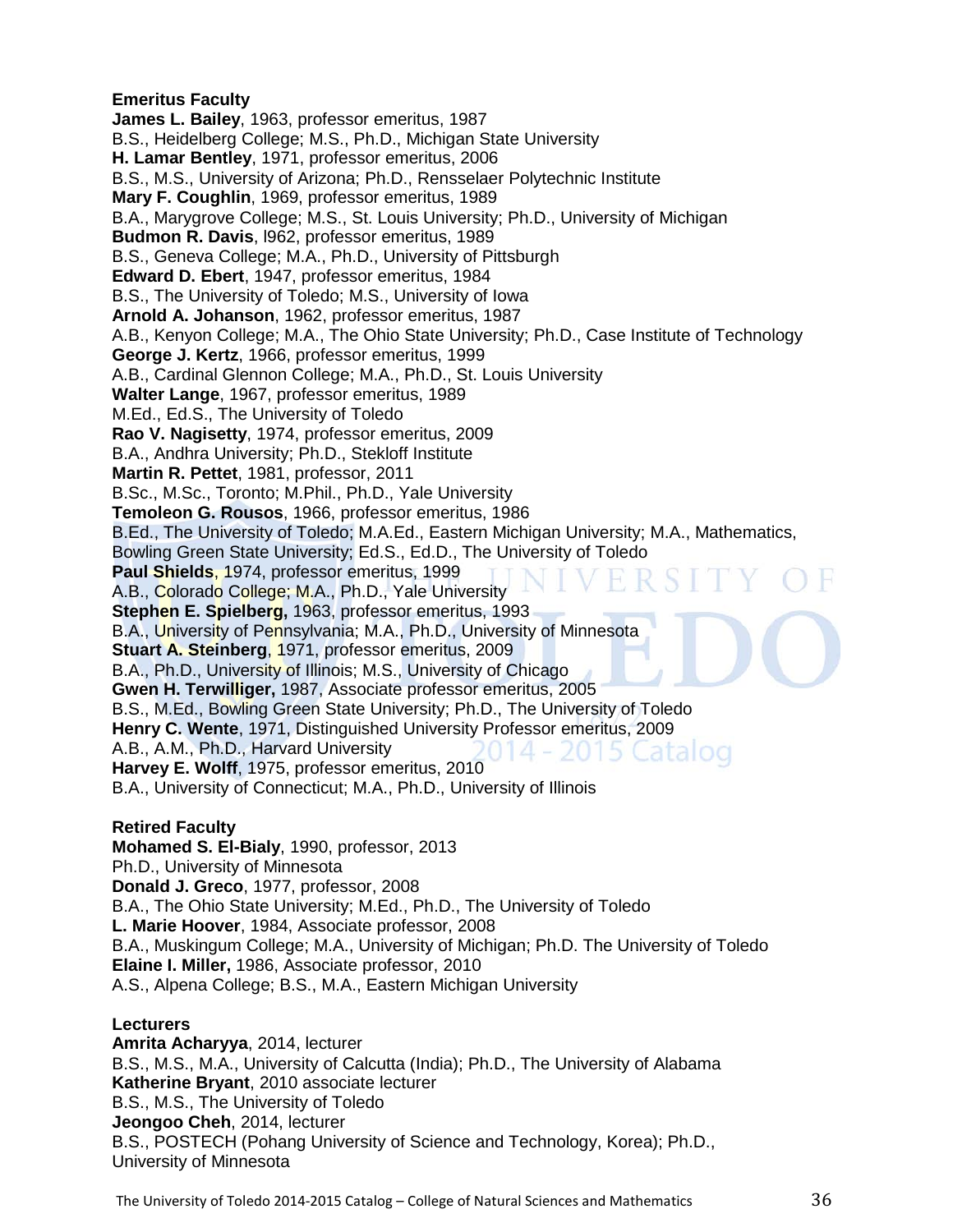**Zhiwei Chen**, 2011, lecturer B.A. Central University of Finance and Economics, Beijing; Ph.D., University of Maryland **Vani Cheruvu**, 2012, lecturer M.Sc., M.Phil., University of Hyderabad (India), Ph.D., Indian Institute of Technology (Madras, India) **Katharine Fisher**, 2005, associate lecturer B.S., Queen's University, Kingston; M.S., University of Calgary **David Gajewski**, 2011, lecturer B.S., M.S., Ph.D., The University of Toledo **Kevin Gibbs**, 2010, associate lecturer B.S., M.A., Eastern Michigan University **Seung-Moon Hong**, 2011, lecturer B.S., M.S., Hanyang University (Seoul South Korea), Ph.D., University of Indiana **Nathaniel Iverson**, 2011, lecturer B.A., Simpson College, M.A., Ph.D., Bowling Green St. University **Paramasamy Karuppuchamy**, 2012, lecturer B.Sc., M.Sc., Madurai Kamaraj University, Ph.D., University of Madras, Chennai (India) **Trieu Le**, 2012, lecturer B.S. with Distinction in Mathematics, National University, Ho Chi Minh City, (Vietnam), Ph.D., University of Buffalo **Gregory Lewis**, 2008, associate lecturer M.Ed., The University of Toledo **Suzan Orra**, 2009, associate lecturer B.S., M.S., The University of Toledo **Minhui Paik**, 2012, lecturer B.S., Korea University (South Korea), M.S., Ph.D., Iowa State University **Matthew Sutherland**, 2011, lecturer B.S., Heidelberg College, M.A., Bowling Green St. University **Sibylle Weck-Schwarz**, 2003, senior lecturer M.S., Ph.D., University of Hannover **Syed Zaidi**, 2003, senior lecturer B.S., M.S., Punjab University Lahore; M.S., Emporia State University **Wenqi Zhao**, 2014, lecturer B.S., Namkai University; M.S., Ph.D., University of Texas at Austin Catalog **Retired Lecturers David Beekley**, 2004, associate lecturer, 2010 B.S.M.E., The University of Toledo; M.S.M.E., The University of Michigan **Chase Brady**, 2010, associate lecturer B.A., New College of Florida; M.S., University of Alaska, Fairbanks; M.S., Miami University **Theresa Myers**, 2002, senior lecturer B.A. SUNY College at Oneonta; M.Ed., The University of Toledo **Lawrence Shears**, 2002, associate lecturer, 2010 B.S., The University of Toledo; M.A.T., Brown University **T. Munir Simon**, 2002, senior lecturer, 2012 B.S., The University of Toledo; M.B.A., Rutgers University **Edward Stelnicki**, 2002, associate lecturer, 2011 B.B.A., M.Ed, The University of Toledo

#### **Department of Physics and Astronomy**

**Jacques G. Amar**, 1997, professor and Associate chair M.A., University of Rochester; Ph.D., Temple University **Lawrence S. Anderson**-**Huang** 1978, professor, chair B.S., California Institute of Technology; M.A., Ph.D., University of California - Berkeley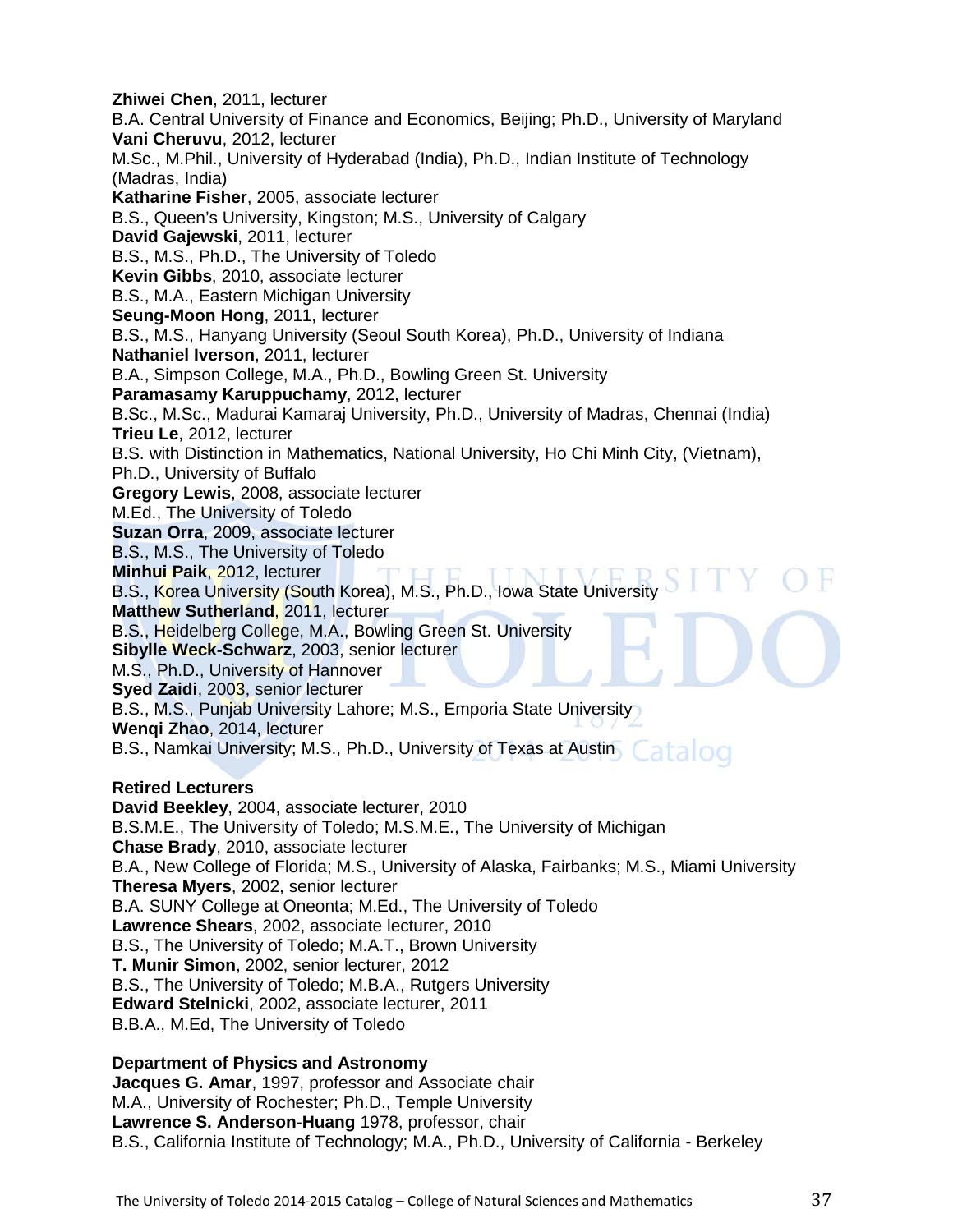**Jon E. Bjorkman**, 1996, professor B.A., University of North Carolina-Chapel Hill; M.S., University of Colorado; Ph.D., University of Wisconsin **Karen S. Bjorkman**, 1996, Distinguished University Professor, Dean B.S., University of North Carolina-Chapel Hill; M.S., Ph.D., University of Colorado **Jillian Bornak**, 2013, Lecturer B.A., Syracuse University; M.S., Ph.D., New Mexico State University **Rupali Chandar**, 2007, Associate professor B.S., Haverford College, M.S., Ph.D., Johns Hopkins University **Song Cheng**, 1993, Associate professor and Graduate Program director B.Sc., Changsha Institute of Technology; Ph.D., Kansas State University **Robert W. Collins**, 2004, Distinguished University Professor and NEG Endowed Chair of Silicate and Materials Science B.A., Clark University; M.S., Ph.D., Harvard University **Michael Cushing**, 2011, Assistant professor B.S. Boston University, M.S., Ph.D., University of Hawaii **Xunming Deng**, 1996, professor M.S., Ph.D., University of Chicago **Randall J. Ellingson**, 2008, Associate Professor B.A., Carleton College; M.S., Ph.D., Cornell University **Steven R. Federman**, 1988, professor B.S., Polytechnic Institute of Brooklyn; M.S., Ph.D., New York University **Bo Gao**, 1994, professor B.S., Zhejiang University; M.S., Ph.D., University of Nebraska **Michael J. Heben**, 2008, PVIC Endowed Professor B.S., John Carroll University; M.S., Stanford University; Ph.D., California Institute of Technology **Victor G. Karpov**, 2001, professor Ph.D., Leningrad Polytechnic Institute **Sanjay V. Khare**, 2004, Associate professor Ph.D., University of Maryland **Thomas J. Kvale**, 1986, professor and director of undergraduate research B.A., Gustavus Adolphus College; M.S., Ph.D., University of Missouri - Rolla **Scott A. Lee**, 1987, professor and undergraduate adviser B.S., Bowling Green State University; M.S., Ph.D., University of Cincinnati **S. Thomas Megeath**, 2006, Associate professor B.S., California Institute of Technology; Ph.D., Cornell University **James F. Palmer**, 2000, professor M.S., Cornell University; M.S., Eastern Michigan University; M.S., University of Florida **Nikolas Podraza**, 2011, Assistant professor B.S., M.S., Pennsylvania State University, Ph.D., The University of Toledo **Kathy Shan**, 2012, Lecturer B.S., Marshall University; M.S., Ph.D., The University of Toledo **J.D. Smith**, 2008, Assistant professor S.B., Massachusetts Institute of Technology; M.S., Ph.D., Cornell University **Yanfa Yan**, 2011, Ohio Research Scholar professor B.S., M.S., Ph.D., Wuhan University **Emeritus Faculty Brian G. Bagley**, 1991, professor emeritus, 2008 B.S., M.S., University of Wisconsin - Madison; A.M., Ph.D., Harvard University **Randy G. Bohn**, 1969, professor emeritus, 2003 B.S.E.P., The University of Toledo; Ph.D., The Ohio State University **Bernard W. Bopp**, 1974, professor emeritus, 2010 B.A., New York University; Ph.D., The University of Texas **Alvin D. Compaan**, 1987, distinguished university professor emeritus, 2009 A.B., Calvin College; M.S., Ph.D., University of Chicago